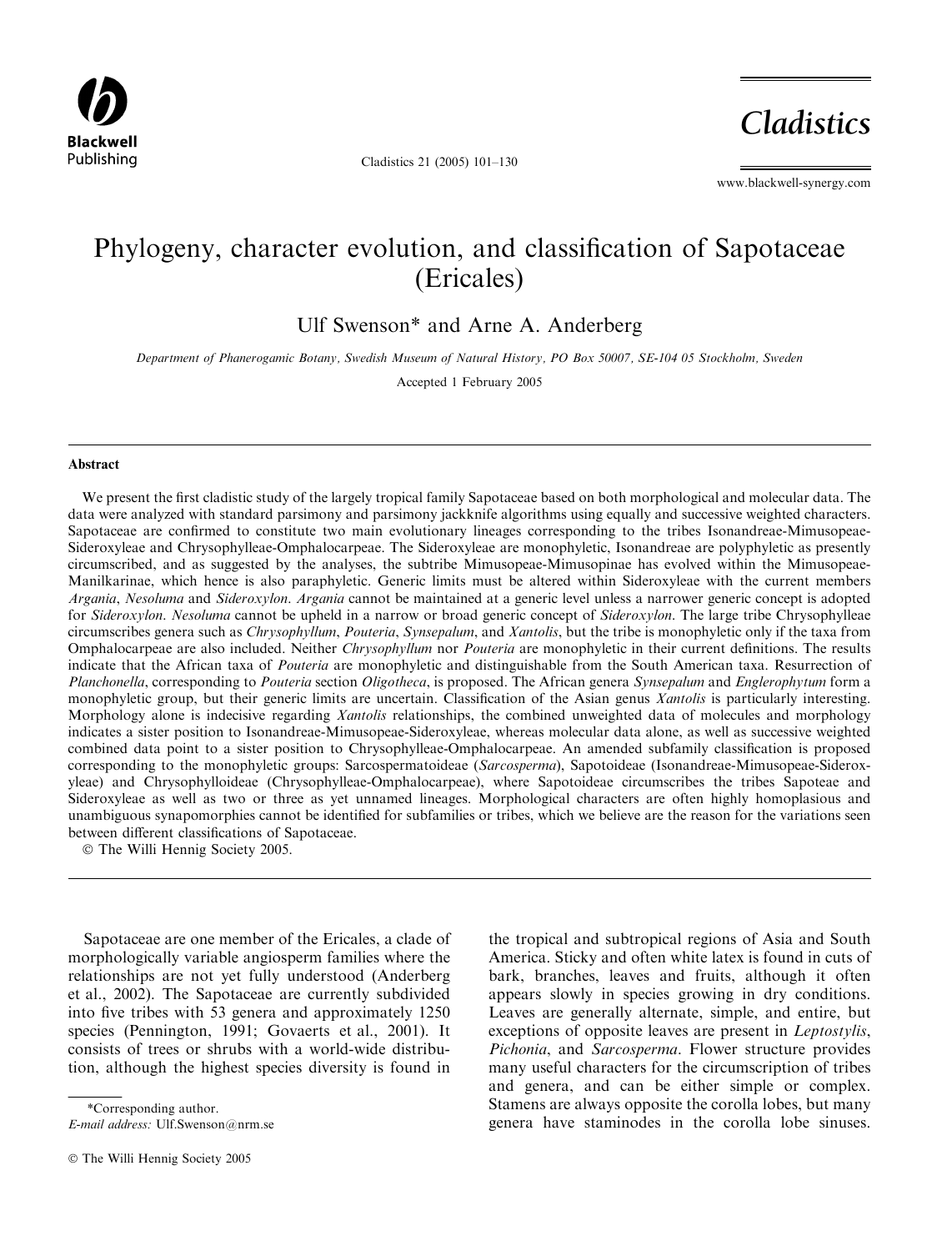Another family characteristic is the malpighian hairs on different organs, a structure of a small stalk and two branches, often of different length.

Lam (1939), Aubréville (1964), Baehni (1965), and most recently Pennington (1991), proposed systems of classification based on morphological investigations that exhibited more or less contradictory results. Pennington accepted five tribes: Chrysophylleae, Isonandreae, Mimusopeae, Omphalocarpeae and Sideroxyleae, with Mimusopeae subdivided into three subtribes. Chrysophylleae are the largest tribe and traditionally recognized on 4–5-merous flowers with a calyx in a single whorl, imbricate or quincuncial sepals, and with corolla lobes, stamens and staminodes (if present) in the same number as sepals. Each corolla lobe is always entire. Sideroxyleae is characterized by features similar to those of Chrysophylleae, but differ in the usually divided corolla lobes. Mimusopeae and Isonandreae have a calyx in two whorls of 2–4 valvate sepals in each, though, never two in Mimusopeae or four in Isonandreae. Both tribes show exceptions to this pattern and rather have a calyx in a single whorl of 4–5 sepals. Corolla lobes, stamens and staminodes are usually of the same number as sepals in Mimusopeae whereas they are 2–3 times in Isonandreae, the latter consistently lacking staminodes. The two tribes also differ in having subdivided (Mimusopeae) or entire (Isonandreae) corolla lobes. In other words, both tribes have complex combinations of flower structures. The Omphalocarpeae are an assemblage of genera that are difficult to place. All members have several stamens opposite the corolla lobe, which is not unique to this tribe, but stamen position is not precise.

As a result of the often complex distribution of characters and character states, Pennington (1991) circumscribed several genera in a wide sense. He revised and reduced Aubréville's (1964) 122 accepted genera to 53. For instance, Bumelia, Dipholis, Monotheca and Mastichodendron, that had been recognized by earlier workers are now included in Sideroxylon. Another example is Aningeria, Calocarpum, Lucuma, Malacantha and Planchonella, which are all presently included in Pouteria. As a result, Chrysophyllum (81 spp.), Pouteria (304 spp.) and Sideroxylon (76 spp.) are now large groups that are difficult to recognize and lack apparent synapomorphies.

A phylogenetic hypothesis based on cpDNA sequence data from the plastid gene ndhF was presented by Anderberg and Swenson (2003) in which three main evolutionary lineages in the family were identified, Sarcosperma (referred to as Clade 1), Isonandreae, Mimusopeae, and Sideroxyleae (Clade 2), and Chrysophylleae-Omphalocarpeae (Clade 3). While providing a robust basis for future work, this molecular study did not provide sufficient data to resolve the generic relationships within each of the two larger clades, and did not shed light on the distribution of stated morphological features to diagnose genera and tribes. Adding morphological data to our previous molecular data set will help to better understand the diagnostic value of the morphological features on which earlier taxonomists relied to form their opinions of generic relationships.

In our previous paper (Anderberg and Swenson, 2003) we proposed that one problem with morphological characters was that character states combined in various ways, and that some states, such as a simple calyx, entire corolla lobes, and stamens equalling the sepals in number, may be symplesiomorphies, as they are present in Sarcosperma, the sister to all other Sapotaceae (Anderberg et al., 2002; Anderberg and Swenson, 2003). Other more complex features, such as stamens in one or two whorls, double calyx, and divided corolla lobes, were proposed to be synapomorphic. For example, the simple, often 5-merous flowers of Chrysophyllum could represent a symplesiomorphic type of flower, whereas the complex flowers of *Manilkara* could indicate a more derived relationship in the family.

The present analysis increases the sampling of taxa and combines the DNA sequence data from the ndhF gene with a newly developed morphological data set. The primary goal is to investigate the monophyly of the two main evolutionary lineages and the large genera of Sapotaceae. We also attempt to evaluate the diagnostic value of the more important and often used morphological characters.

# Materials and methods

#### Taxon sampling

A total of 99 taxa were selected for this study (Table 1). They represent all the tribes and subtribes recognized by Pennington (1991), and we follow his classification and generic concepts if no alternative is stated. An initial aim was to erect a combined data set of morphology and ndhF sequences for all recognized genera, including a minimum of two species from nonmonotypic genera. It proved difficult to obtain useful material from the following genera (species number in parentheses): Aulandra H.J. Lam (3), Baillonella Pierre (1), Chromolucuma Ducke (2), Eberhardtia Lecomte (3), Gluema Aubrév. & Pellegr. (1), Isonandra Wight (10), Labourdonnaisia Bojer (7), Letestua Lecomte (1), Neohemsleya T.D. Penn. (1), Sarcaulus Radlk. (5), Tridesmostemon Engl. (2), Tsebona Capuron (1), and Vitellaria C.F. Gaertn. (1). These genera were not included in the present analysis.

An outgroup external to Sapotaceae is difficult to choose, given the uncertainty regarding its sister group within Ericales (Anderberg et al., 2002; Bremer et al.,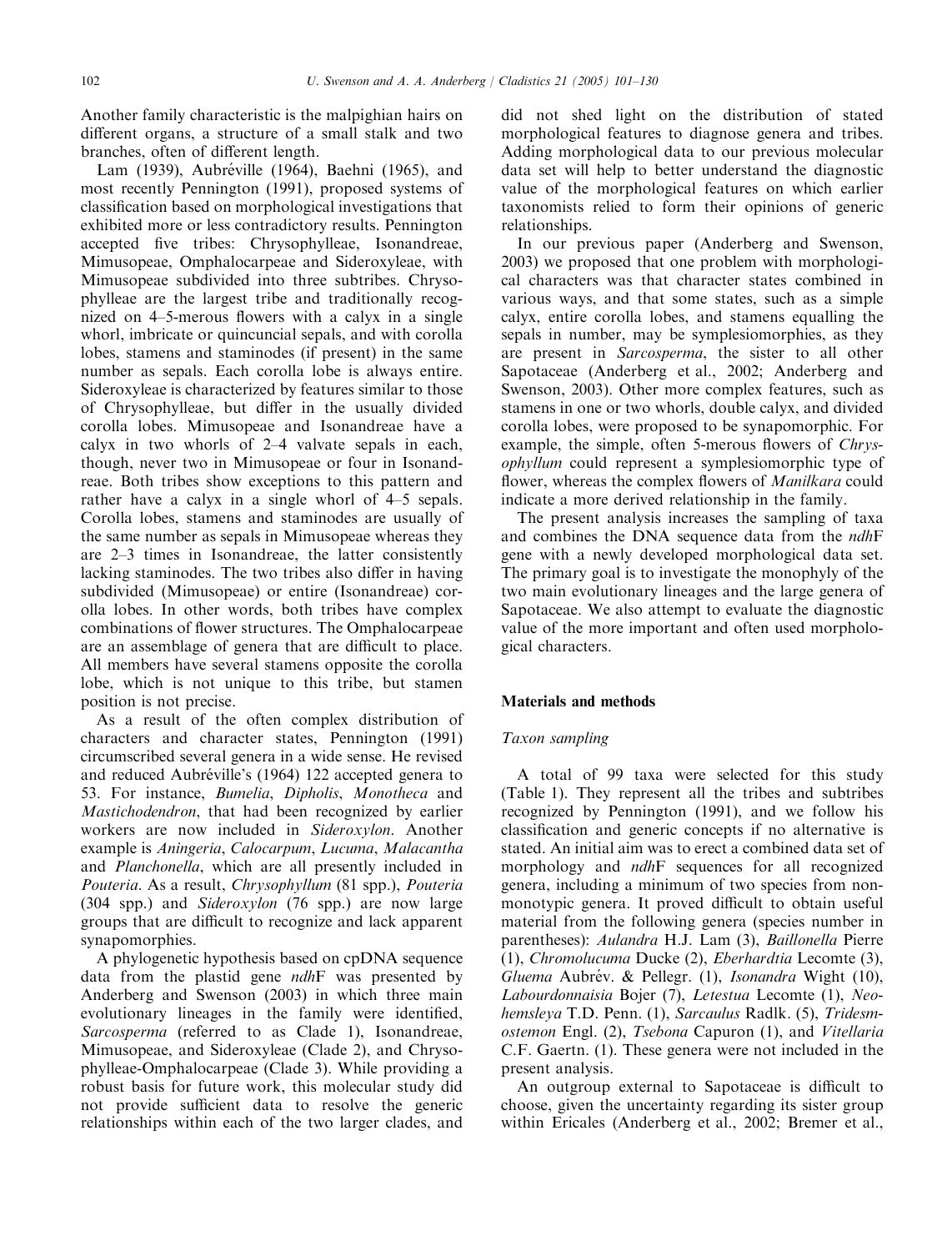Table 1<br>Taxa included in this phylogenetic study of Sapotaceae based on morphology and *ndl*F sequences data. Tribal and subtribal classification is from Pennington (1991) with author, voucher<br>information, GenBank accessio Taxa included in this phylogenetic study of Sapotaceae based on morphology and ndhF sequences data. Tribal and subtribal classification is from Pennington (1991) with author, voucher information, GenBank accession, and standard reference for the included taxa. Country of origin of cultivated species is given in parentheses. Taxonomy follows Govaerts et al. (2001). New sequences published here are marked with an asterix (\*)

| Taxon                                                 | Origin and voucher                                           | ndhF GenBank acc. no. | Standard Reference        |
|-------------------------------------------------------|--------------------------------------------------------------|-----------------------|---------------------------|
| CHRYSOPHYLLEAE                                        |                                                              |                       |                           |
|                                                       |                                                              | AY230665              |                           |
| Aubregrinia taiensis (Aubrév. & Pellegr.) Heine       | Ghana: Enti 6871 (P)                                         |                       | Pennington (1991)         |
| Breviea sericea Aubrév. & Pellegr.                    | Cameroon: Letouzey 8319 (P)                                  | AY230667              | Pennington (1991)         |
| Capurodendron mandrarense Aubrév.                     | Madagascar: Schatz & Miller 2477 (S)                         | AY230668              | Aubréville (1974)         |
| Chrysophyllum boivinianum (Pierre) Baehni             | Madagascar: McPherson 14426 (WAG)                            | AY230671              | Aubréville (1974)         |
| Chrysophyllum section Aneuchrysophyllum               |                                                              |                       |                           |
| C. bangweolense R. E. Fr.                             | Zaire: Malaisse 9600 (WAG)                                   | AY230670              | Hemsley (1968)            |
| C. gonocarpum (Mart. & Eichler ex Miq.) Engl.         | Paraguay: Zardini & Guerrero 44475 (S)                       | AY230672              | Pennington (1990)         |
| C. perpulchrum Mildbr. ex Hutch. & Dalziel            | Ghana: Jongkind, Schmidt & Abbiw 1814 (MO)                   | AY230675              | Hemsley (1968)            |
| C. venezuelanense (Pierre) T. D. Penn.                | Ecuador: Ståhl, Knudsen & Lindström 5001 (S)                 | AY230678              | Pennington (1990)         |
| Chrysophyllum section Donella                         |                                                              |                       |                           |
|                                                       |                                                              |                       | Aubréville (1961)         |
| C. ogowense A. Chev.                                  | Gabon: McPherson 17910a (S)                                  | AY230673              |                           |
| C. pruniforme Engl.                                   | Ghana: Jongkind 3762 (WAG)                                   | AY230676              | Aubréville (1961)         |
| C. roxburghii G. Don                                  | Madagascar: Solo & Randrianasolo 33 (WAG)                    | AY230677              | Aubréville (1974)         |
| Chrysophyllum section Chrysophyllum                   |                                                              |                       |                           |
| C. argenteum Jacq.                                    | Suriname: Miller & Hauk 9238 (S)                             | AY230669              | Pennington (1990)         |
| C. cainito L.                                         | (Thailand): Chantaranothai 2304 (Khon Kaen University Herb.) | *AY603774             | Pennington (1990)         |
| C. oliviforme L.                                      | Cuba: Gutiérrez & Nilsson 1 (S)                              | AY230674              | Pennington (1990)         |
| Delpydora gracilis A. Chev.                           | Ivory Coast: Jongkind 5074 (WAG)                             | AY230679              | Breteler and Nzabi (1995) |
| Delpydora macrophylla Pierre                          | Cameroon: Wieringa & Haegens 2092 (WAG)                      | AY230680              | Breteler and Nzabi (1995) |
|                                                       |                                                              | *AY603776             |                           |
| Ecclinusa guianensis Eyma                             | Brazil: Ducke Res. 05-906 (aliquot, Jodrell Laboratory, Kew) |                       | Pennington (1990)         |
| Ecclinusa ramiflora Mart.                             | Surinam: Irwing et al. 55081 (S)                             | AY230683              | Pennington (1990)         |
| Elaeoluma schomburgkiana (Miq.) Baill.                | Brazil: Keel & Coelho 243 (S)                                | AY230684              | Pennington (1990)         |
| Englerophytum magalismontanum (Sond.) T. D. Penn.     | South Africa: Devenish 1368 (S)                              | AY230685              | Pennington (1991)         |
| Englerophytum natalense (Sond.) T. D. Penn.           | Tanzania: Kayombo 3483 (S)                                   | AY230686              | Pennington (1991)         |
| Leptostylis filipes Benth.                            | New Caledonia: Webster & Hildreth 14665 (P)                  | AY230692              | Aubréville (1967)         |
| Leptostylis petiolata Vink                            | New Caledonia: Mackee 12746 (P)                              | AY230693              | Aubréville (1967)         |
| Micropholis egensis (A. DC.) Pierre                   | Brazil: Dionizia, Coêlho & Ernesto 73 (U)                    | AY230697              | Pennington (1990)         |
| Micropholis guyanensis (A. DC.) Pierre                | Puerto Rico: Taylor 11691 (MO)                               | AY230698              | Pennington (1990)         |
| Micropholis venulosa (Mart. & Eichler ex Miq.) Pierre | Brazil: Assunção 122 (U)                                     | AY230699              | Pennington (1990)         |
| Niemeyera francei (Guillaumin & Dubard) T. D. Penn.   | New Caledonia: Munzinger 965 (P)                             | *AY603778             | Aubréville (1967)         |
| Niemeyera whitei (Aubrév.) L. W. Jessup               | Australia: Floyd s.n. (S)                                    | AY230705              | L. Jessup, pers. comm.    |
| Pichonia novocaledonica (Engl.) T. D. Penn.           | New Caledonia: Veillon 377 (P)                               | AY230710              | Aubréville (1967)         |
| Pouteria section Antholucuma                          |                                                              |                       |                           |
| P. dominigensis (C. F. Gaertn.) Baehni                | Cuba: Gutiérrez & Nilsson 13 (S)                             | AY230718              | Pennington (1990)         |
| Pouteria section Oligotheca                           |                                                              |                       |                           |
| P. australis (R. Br.) Baehni                          | Australia: Floyd s.n. (S)                                    | AY230713              | van Royen (1957a)         |
| P. baillonii (Zahlbr.) Baehni                         | New Caledonia: Mackee 9914 (P)                               | AY230714              | Aubréville (1967)         |
| P. baueri (Montrouz.) Baehni                          | New Caledonia: Munzinger 340 (P)                             | AY230715              | Aubréville (1967)         |
| P. cinerea (Pancher ex Baill.) Baehni                 | New Caledonia: Veillon 7878 (P)                              | AY230717              | Aubréville (1967)         |
| P. eerwah (F. M. Bailey) Baehni                       | Australia: Floyd s.n. (S)                                    | AY230719              | van Royen (1957)          |
| P. linggensis (Burck) Baehni                          | New Caledonia: Unknown collector (P 208707)                  | AY230721              | Aubréville (1967)         |
| P. myrstnifolia (F. Muell.) Jessup                    | Australia: Floyd s.n. (S)                                    | AY230722              | Royen (1957a)             |
| P. obovata (R. Br.) Baehni                            | Taiwan: Chung & Anderberg 1166 (HAST)                        | AF421071              | Royen (1957a)             |
| P. sandwicensis (A. Gray) Baehni & O. Deg.            | Hawaii: Koolan 119d (GB)                                     | AY230723              | Royen (1957a)             |
|                                                       |                                                              |                       |                           |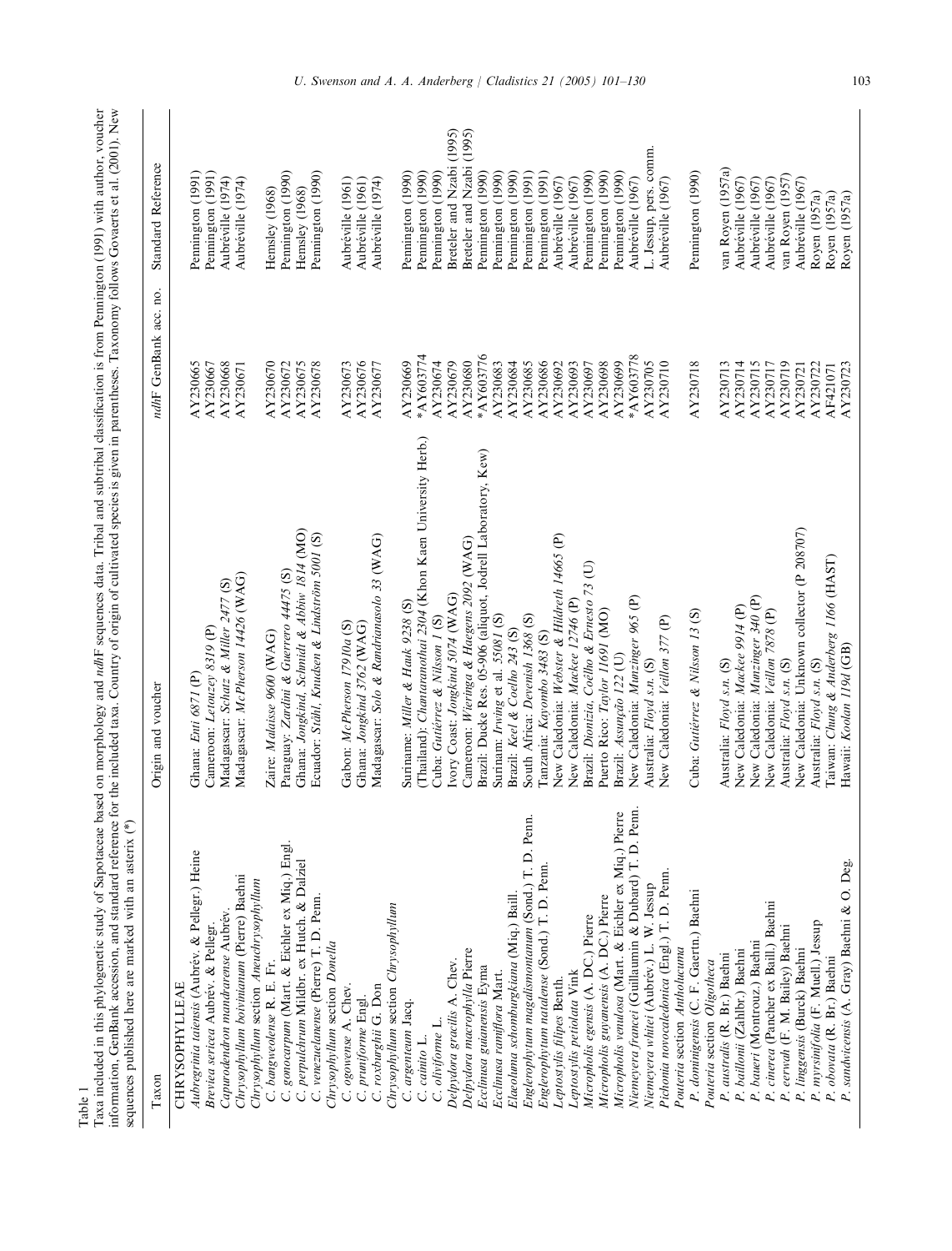| ì | T |
|---|---|
| × |   |
|   |   |

| U                                                             |                                                            |                       |                       |
|---------------------------------------------------------------|------------------------------------------------------------|-----------------------|-----------------------|
| $\operatorname{Taxon}$                                        | Origin and voucher                                         | ndhF GenBank acc. no. | Standard Reference    |
| P. gardneriana (A. DC.) Radlk.<br>Pouteria section Pouteria   | Argentina: Schworz 8216 (UPS)                              | *AY603780             | Pennington (1990)     |
| P. juruana K. Krause                                          | Panama: McPherson 15957 (MO)                               | AY230720              | Pennington (1990)     |
| P. lucuma (Ruiz & Pavón) Kuntze                               | Ecuador: Freire & Freire 815 (GB)                          | AY230725              | Pennington (1990)     |
| Pouteria section Rivicoa                                      |                                                            |                       |                       |
| P. adolfi-friedericii (Engl.) A. Meeuse                       | Ethiopia: Friis, Gilbert & Vollesen 3502 (UPS)             | AY230711              | Hemsley (1968)        |
| P. alnifolia (Baker) Roberty                                  | Ghana: Jongkind & Noyes 1322 (MO)                          | AY230712              | Hemsley (1968)        |
| P. campechiana (Kunth) Baehni                                 | (Taiwan): Wang W00798 (HAST)                               | AY230716              | Pennington (1990)     |
| Pradosia brevipes (Pierre) T. D. Penn.                        | Brazil: Lindeman 6743 (U)                                  | AY230727              | Pennington (1990)     |
| Pradosia schomburgkiana (A. DC.) Cronquist                    | Brazil: Ducke Reserve 05-1829 (aliquot, Jodrell            | *AY603781             | Pennington (1990)     |
|                                                               | Laboratory, Kew)                                           |                       |                       |
| Pradosia surinamensis (Eyma) T. D. Penn.                      | Guyana: Harris 1076 (U)                                    | AY230728              | Pennington (1990)     |
| Pycnandra sp.                                                 | New Caledonia: McPherson & Munzinger 18106 (S)             | *AY603782             | Pennington (1990)     |
| Synsepalum afzelii (Engl.) T. D. Penn.                        | Ivory Coast: Jongkind 4770 (WAG)                           | AY230737              | Pennington (1991)     |
| Synsepalum brevipes (Baker) T. D. Penn.                       | Kenya: Brunt 1543 (S)                                      | AY230738              | Hemsley (1968)        |
| Synsepalum dulcificum (Schumach. & Thonn.) Daniell            | Ghana: Welsing, Merello & Schmidt 24 (WAG)                 | AY230739              | Aubréville (1961)     |
| Synsepalum fleuryanum A. Chev.                                | Gabon: McPherson 17904 (S)                                 | AY230740              | Pennington (1991)     |
| Synsepalum passargei (Engl.) T. D. Penn.                      | Tanzania: Magogo 2452 (UPS)                                | AY230741              | Hemsley (1968)        |
| Trouettia sp.                                                 | New Caledonia: Munzinger 696 (S)                           | *AY603784             | Vink (1958)           |
| Xantolis cambodiana (Pierre ex Dubard) P. Royen               | Thailand: Chantaranothai 2507 (Khon Kaen University Herb.) | *AY603787             | van Royen (1957b)     |
| Xantolis siamensis (Fletcher) P. Royen                        | Thailand: Smitairi 1(L)                                    | AY230744              | van Royen (1957b)     |
| <b>ISONANDREAE</b>                                            |                                                            |                       |                       |
| Burckella macropoda (K. Krause) H. J. Lam                     | (Indonesia, Bogor): Chase 1359 (K)                         | *AY603773             | Lam and Royen (1952a) |
| Diploknema butyracea (Roxb.) H. J. Lam                        | Nepal: Polunin, Sykes & Williams 3975 (UPS)                | AY230681              | van Royen (1958)      |
| Diploknema oligomera H. J. Lam                                | (Indonesia, Bogor): Chase 1360 (K)                         | *AY603775             | van Royen (1958)      |
| Madhuca microphylla (Hook.) Alston                            | Sir Lanka: Fagerlind 4790 (S)                              | AF421064              | Pennington (1991)     |
| Palaquium formosanum Hayata                                   | Taiwan: Chung & Anderberg 1421 (HAST)                      | AF421068              | Yang (1998)           |
| Payena acuminata (Blume) Pierre                               | (Indonesia, Bogor): Chase 1368 (K)                         | *AY603779             | van Bruggen (1958)    |
| Payena lucida A. DC.<br>MIMUSOPEAE                            | Borneo: Ambri et al. AA1604 (L)                            | AY230709              | van Bruggen (1958)    |
| Glueminae                                                     |                                                            |                       |                       |
| Inhambanella henriquezii (Engl. & Warb.) Dubard               | South Africa: de Winter & Vahrmeijer 8536 (S)              | AY230688              | Pennington (1991)     |
| Lecomtedoxa klaineana (Pierre ex Engl.) Pierre ex Dubard      | (Holland): Veldhuizen 1509 (WAG)                           | AY230691              | Aubréville (1961)     |
| Neolemonniera clitandrifolia (A. Chev.) Heine<br>Manilkarinae | Ghana: Jongkind, Schmidt & Abbiw 1777 (MO)                 | AY230703              | Pennington (1991)     |
| Faucherea parvifolia Lecomte                                  | Madagascar: Birkinshaw et al. 357 (P)                      | AY230687              | Aubréville (1974)     |
| Labramia costata (Hartog ex Baill.) Aubrév.                   | Madagascar: Randriamanalinarivo 577 (UPS)                  | AY230689              | Aubréville (1974)     |
| Labramia mayottensis Labat, Pignal & Pascal                   | Comoro Islands, Mayotte: Labat et al. 3309 (P)             | AY230690              | Labat et al. (1997)   |
| Manilkara hexandra (Roxb.) Dubard                             | Thailand: Chantaranothai 2340 (Khon Kaen Univ. Herb.)      | AY230694              | Pennington (1991)     |
| Manilkara kauki (L) Dubard                                    | Thailand: Chantaranothai 2341 (Khon Kaen Univ. Herb.)      | AY230695              | Pennington (1991)     |
| Manikara zapota (L) P. Royen                                  | (Thailand): Chantaranothai 2378 (Khon Kaen Univ. Herb.)    | AY230696              | Pennington (1990)     |
| Northia seychellana Hook.f.<br>Mimusopinae                    | Seychelles: Chong-Seng s. n. (S)                           | AY230706              | Pennington (1991)     |
| Autranella congolensis (De Wild.) A. Chev.                    | Congo: Bokdam 4401 (WAG)                                   | AY230666              | Pennington (1991)     |
| Mimusops comorensis Engl.                                     | Comoro Islands: Pignal & Ginguette 1065 (P)                | AY230700              | Aubréville (1974)     |
| Mimusops elengi L.                                            | Thailand: Chantaranothai 2305 (Khon Kaen Univ. Herb.)      | AY230701              | Pennington (1991)     |
| Minusops zeyheri Sond.                                        | South Africa: Dahlstrand 6386 (GB)                         | AY230702              | Pennington (1991)     |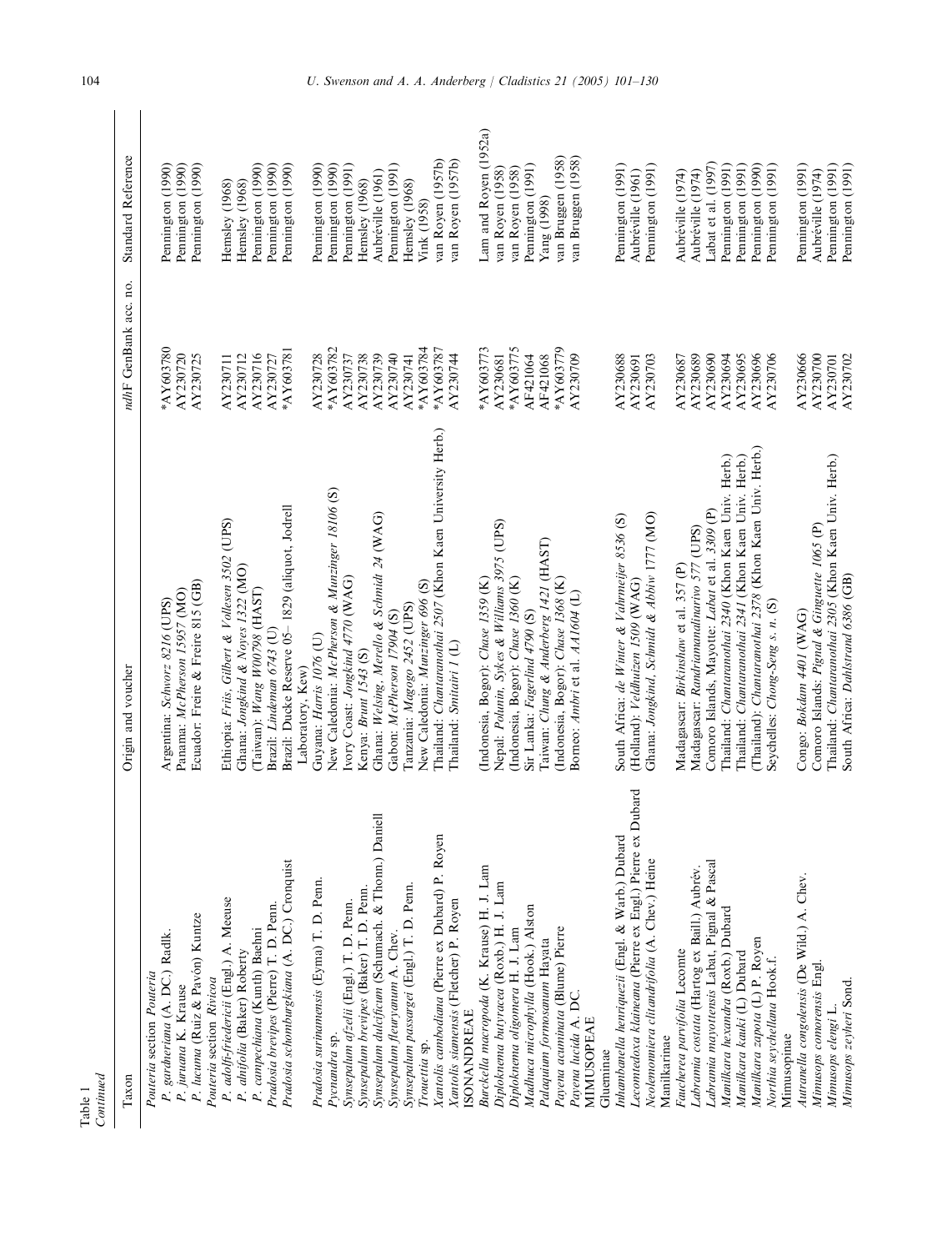| Ghana: Jongkind 3936 (WAG)                             | AY230742  | Pennington (1991)        |
|--------------------------------------------------------|-----------|--------------------------|
| Tanzania: Thomas 3662 (WAG)                            | AY230743  | Hemsley (1968)           |
| South Africa: Pentz 2 (P)                              | *AY603785 | Pennington (1991)        |
| Kenya: Robertson 4085 (WAG)                            | *AY603786 | Hemsley (1968)           |
| New Guinea: Takeuchi, Ama & Siga 16570 (S)             | *AY603777 | Vink (1995)              |
| Ghana: Jongkind 2351 (WAG)                             | AY230707  | Pennington (1991)        |
| Tanzania: Frimodt-Møller, Jøker & Ndangalasi TZ538 (C) | AY230708  | Harvey and Lovett (1999) |
| Morocco: Nordenstam 9325 (S)                           | AY230664  | Pennington (1991)        |
| French Guiana: Pennington et al. 13843 (U)             | AY230682  | Pennington (1990)        |
| Hawaii: Degener 20770 (S)                              | AY230704  | Pennington (1991)        |
| Hong Kong: Saunders s.n. (S)                           | AF421080  | Lam and Royen (1952b)    |
| Madagascar: Schönenberger et al. A-102 (UPS)           | AY230729  | Aubréville (1974)        |
| Hispaniola: Lundin 638 (S)                             | AY230730  | Pennington (1990)        |
| Cuba: Gutiérrez & Nilsson 5 (S)                        | AY230731  | Pennington (1990)        |
| Denmark, Aarhus): Nielsen s.n. (S)                     | AY230732  | Pennington (1991)        |
| USA: Correll & Ogden $28456$ (S)                       | AY230733  | Pennington (1990)        |
| Canary Islands: Swenson & Fernandez 581 (S)            | *AY603783 | Pennington (1991)        |
| Yemen: Thulin, Beier & Hussein 9774 (UPS)              | AF421066  | Pennington (1991)        |
| USA: Traverse 592 (GB)                                 | AY230734  | Pennington (1990)        |
| Cuba: Gutiérrez & Nilsson 14 (S)                       | AY230735  | Pennington (1990)        |
| Madagascar: Jongkind 3500 (WAG)                        | AY230736  | Aubréville (1974)        |
|                                                        |           |                          |

2002). Sapotaceae are traditionally closely associated with Ebenaceae, Styracaceae and Symplocaceae (Pennington, 1991), but the above mentioned studies indicate possible affinities to Lecythidaceae or Maesaceae. Since one of the primary goals of this study was to investigate the monophyly and internal relationships among the genera using combined data of ndhF sequences and morphology, an outgroup that was not likely to cause large coding problems (homology, inapplicable states, character interpretation, etc.) was sought. For our analysis Sarcosperma was therefore selected as the outgroup, based on the results of Anderberg et al. (2002) and Anderberg and Swenson (2003). Both studies place Sarcosperma with maximum support (100%) as the sister group of all other Sapotaceae. Sarcosperma is most often included in Sapotaceae, but it differs from all other members of the family and it has been recognized in its own family, Sarcospermataceae (Lam, 1925).

# Morphological data

Characters and character states were studied from herbarium material from the herbaria C, GB, L, MO, P, S, U, UPS and WAG. Characters were also checked against the literature, e.g., Aubréville (1967), Hemsley (1968), Pennington (1990, 1991), or other treatments (Table 1). Flowers and fruits were boiled in Copenhagen mixture (70 mL ethanol, 29 mL distilled water, 1 mL glycerol, two drops of methanol) in a microwave oven and ⁄or soaked overnight for later examination under stereo and light microscope. A total of 78 morphological characters were assembled and presented in Appendix A. The matrix for the morphological data is presented in Appendix B.

Coding information into characters and character states is the most critical stage in a cladistic analysis of morphological data. Too often methodological explanations for choosing characters and character states are not discussed (Wiens, 2001). Discussions on general problems regarding missing information, quantitative data, independent characters, and ordered versus unordered characters are found in Stevens (1991), Wilkinson (1992, 1995), Maddison (1993), Slowinski (1993), Pleijel (1995), Wiens (1995), Wiens and Servedio (1997), Strong and Lipscomb (1999), and Simmons and Freudenstein (2002). Therefore, we include a discussion in Appendix A for some of the character codings. Characters of special importance, like characters for generic recognition, are mentioned in the discussion. A selection, given in italics, is also plotted on the jackknife tree (Figs 3 and 4).

Polymorphic characters are common in the Sapotaceae and can be treated in different ways. Kornet and Turner (1999) reviewed seven methods of coding polymorphic characters and finally recommended that they should be coded as plesiomorphic, in favor of the

 $\overline{\phantom{a}}$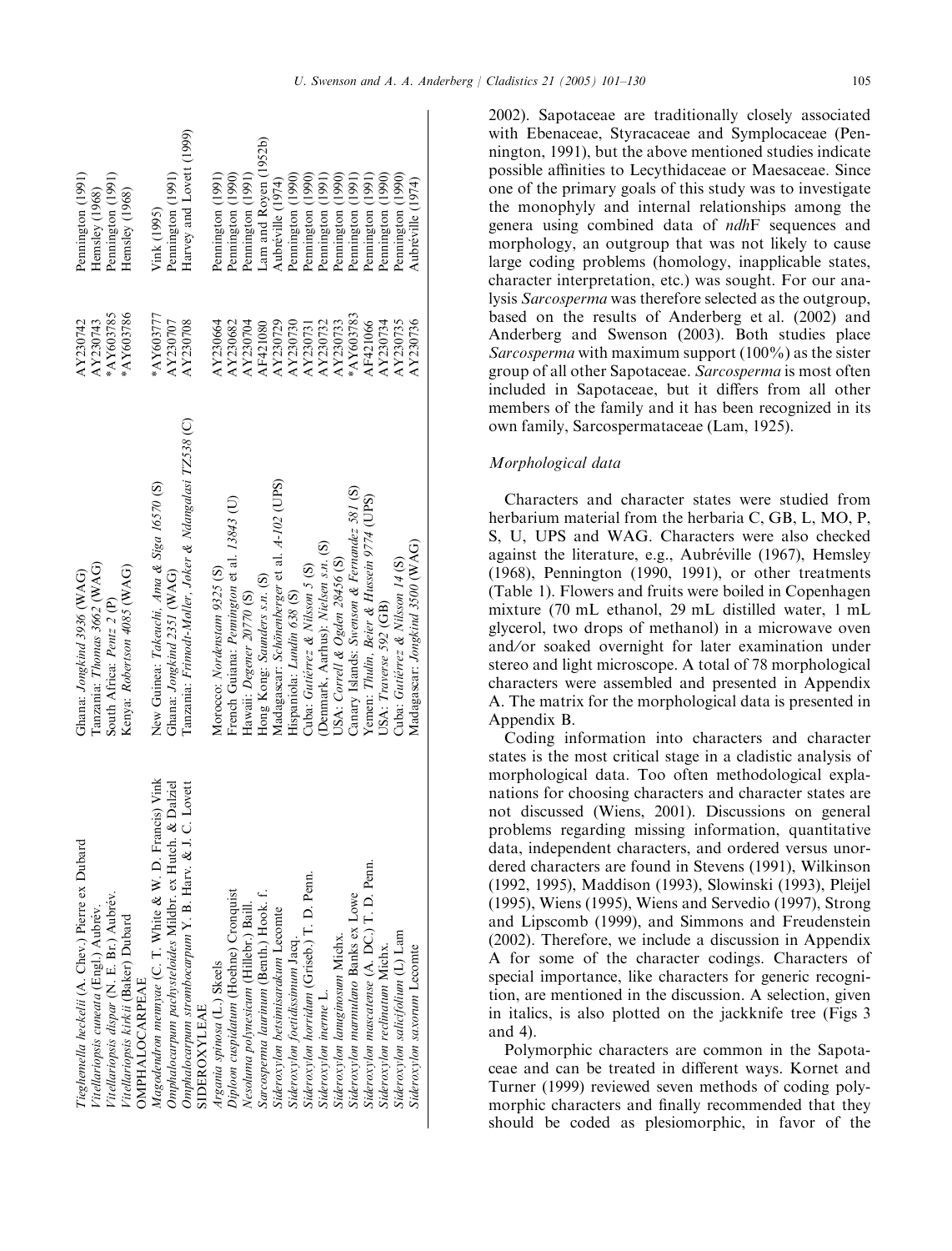observed intraspecific variation, unless the ancestral state is unknown. Assessment of the ancestral state in Sapotaceae is generally missing. Since we agree with Wiens and Servedio (1997), that polymorphic characters do provide a phylogenetic signal, polymorphic characters are scored with the observed states.

Multistate characters are generally treated as unordered in phylogenetic reconstruction, but if there is a reason to believe a character state is a subset of another character state, such characters may be ordered (Wilkinson, 1992, 1995). In the present study, eight characters (30, 42, 51, 60, 61, 65, 73, and 78) were identified as having subsets of character states, and were consequently treated as ordered. Another feature of multistate characters is when discernible states from possible different characters form what often is called composite characters. Simmons and Freudenstein (2002) pointed out two related problems with composite character coding: (1) loss of hierarchic information if unordered states are used, and (2) the risk that linking separate characters could create synapomorphies that are not present with a reductive character coding. Reductive coding, such as present⁄absent characters, are often straightforward and simple, but may also create problems such as character redundancy, inapplicable states, and over-weighted characters (Pleijel, 1995; Wilkinson, 1995; Strong and Lipscomb, 1999). These issues became pertinent in coding leaves arrangement (chars. 1, 4), leaf pubescence (chars. 11–12), inflorescence (chars. 16–17), anther pubescence (chars. 49–50), and exserted or included anthers (char. 30, 42).

# Molecular data

Most *ndhF* sequences used in this study were published by Anderberg and Swenson (2003). In the present paper, using the same molecular methods and primers, sequences from an additional 15 species were added to the original molecular data set (Table 1).

#### Phylogenetic analyses

The morphological data set in Appendix B, containing 99 taxa and 78 characters, was combined with the ndhF molecular data set and analyzed using PAUP ver. 4.0b10 (Swofford, 2002). An initial Heuristic search was performed using the settings: 1000 replicates, random step-wise addition, TBR branch swapping, collapse of branches if minimum length was zero, and steepest descent not in effect. The assumption of Fitch parsimony (Fitch, 1971) was used on all except eight morphological characters which we found reasonable to treat as ordered (see above). Taxa with variable character states were interpreted as polymorphic in PAUP. A. priori weighting of sequence data (especially the third position) is not advisable (Källersjö et al., 1999; Sennblad and Bremer, 2000), and not pursued here.

Subsequent to the search for the most parsimonious (MP) solutions, a jackknife analysis (Farris et al., 1996), as implemented in PAUP (Swofford, 2002), was undertaken using the Heuristic search option as mentioned above. However, to reduce the number of trees to swap and the computing time, the settings needed to be adjusted to 10 000 replicates, each with 100 random replicates, with the MULTREES option not in effect. Jackknifing investigates the structure in a matrix without permutation, but excludes an assigned fraction of characters, here set to 37% in order to resemble the proper Jac algorithm (Farris et al., 1996). Groups with support frequencies below 50% are not recognized. Support values of 50–69% are recognized as weak, 70–89% as moderate, and 90% or more as strong.

To evaluate characters with the strongest phylogenetic signal, a successive weighting analysis (Farris, 1969) was undertaken subsequent on the result of the search after the MP solutions, using the same Heuristic search settings. In weighting the characters we used the rescaled consistency index (RC) (Farris, 1989) and a base weight of 1000 to avoid fractions. The process was reiterated until the same tree length was obtained twice. This consensus was saved and a new jackknife analysis was performed on the character weights recovered from the successive weighting procedure.

MacClade 4.0 (Maddison and Maddison, 2000) was used to trace character transformation on the resulting trees. Some morphological characters are addressed in the following discussion. A selection of molecular and morphological characters (italics) are optimized in Figs 3 and 4.

## Results

The morphological data matrix contains 78 characters, of which seven are uninformative. In total, there are 7722 data entries of which 117 (1.5%) are scored as unknown, 274 (3.5%) as inapplicable (lack of a structure), and 300 (3.9%) as polymorphic. The aligned  $ndhF$ sequences resulted in a matrix of 1980 base pairs (bp), of which 151 are informative. Thus, in total, there are 222 informative characters in the combined analysis.

The heuristic search for the most parsimonious (MP) solution recovered 19 396 trees (after 225 computing hours) with a length of 1683 steps (Fig. 1). These trees have a retention index (RI) of 0.686, a rescaled consistency index (RC) of 0.381, and a consistency index (CI) of 0.453 without uninformative characters. If polymorphic character states are instead interpreted as uncertainties, the trees are 1360 steps long, an indication of extensive homoplasy in the morphological data set. The resulting tree is much collapsed and considering the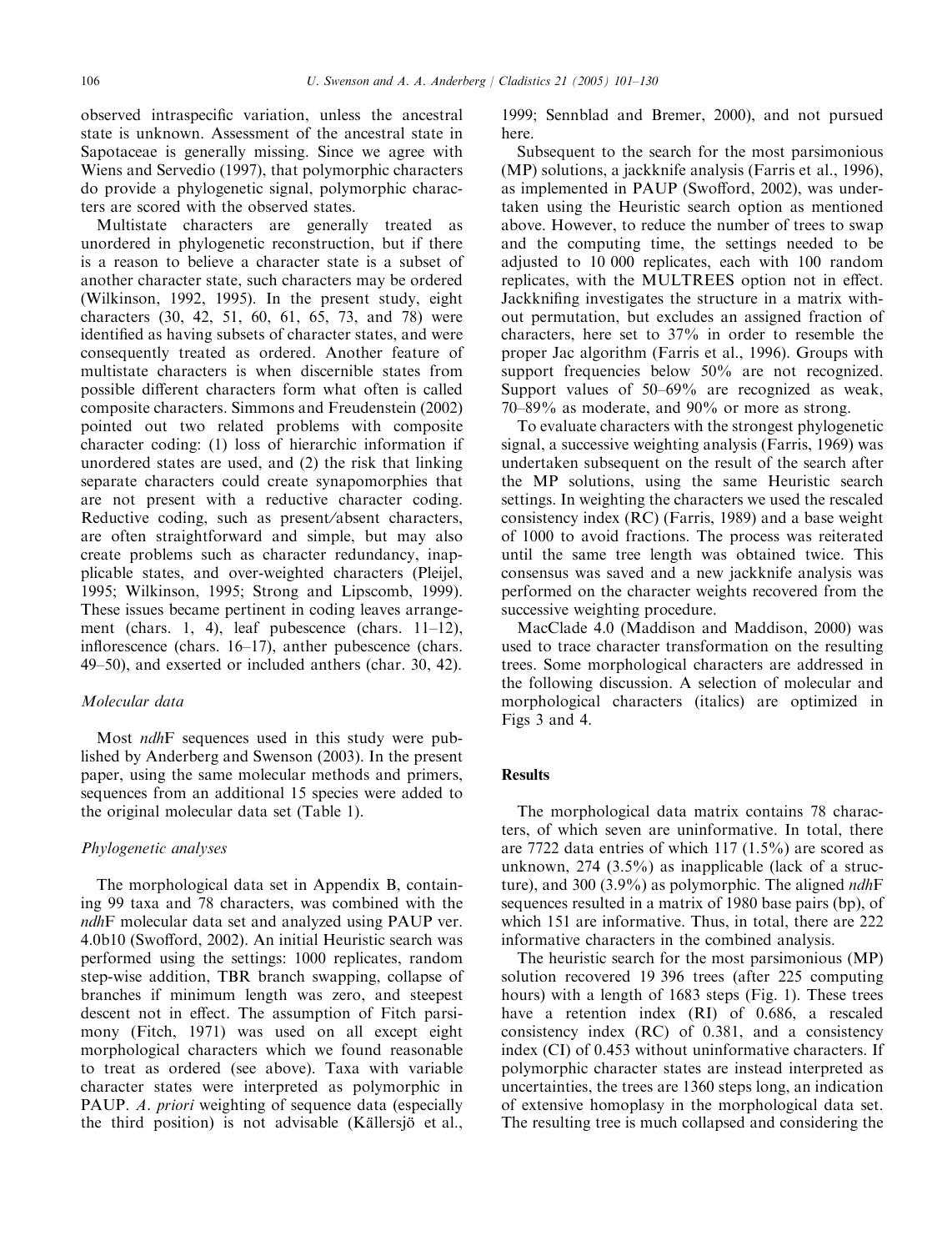

Fig. 1. Strict consensus of 19 396 MP trees of Sapotaceae from a parsimony analysis based on equal weights of a data set of morphology and cpDNA (ndhF) sequences. Sarcosperma was used as the outgroup. Branches with jackknife values of 50% or more are given above the branches. Dashed branches lack jackknife support. Bold letters indicate branches discussed in the text. The tribal and subtribal classification is from Pennington (1991). Clade numbers (far right) are from Anderberg and Swenson (2003).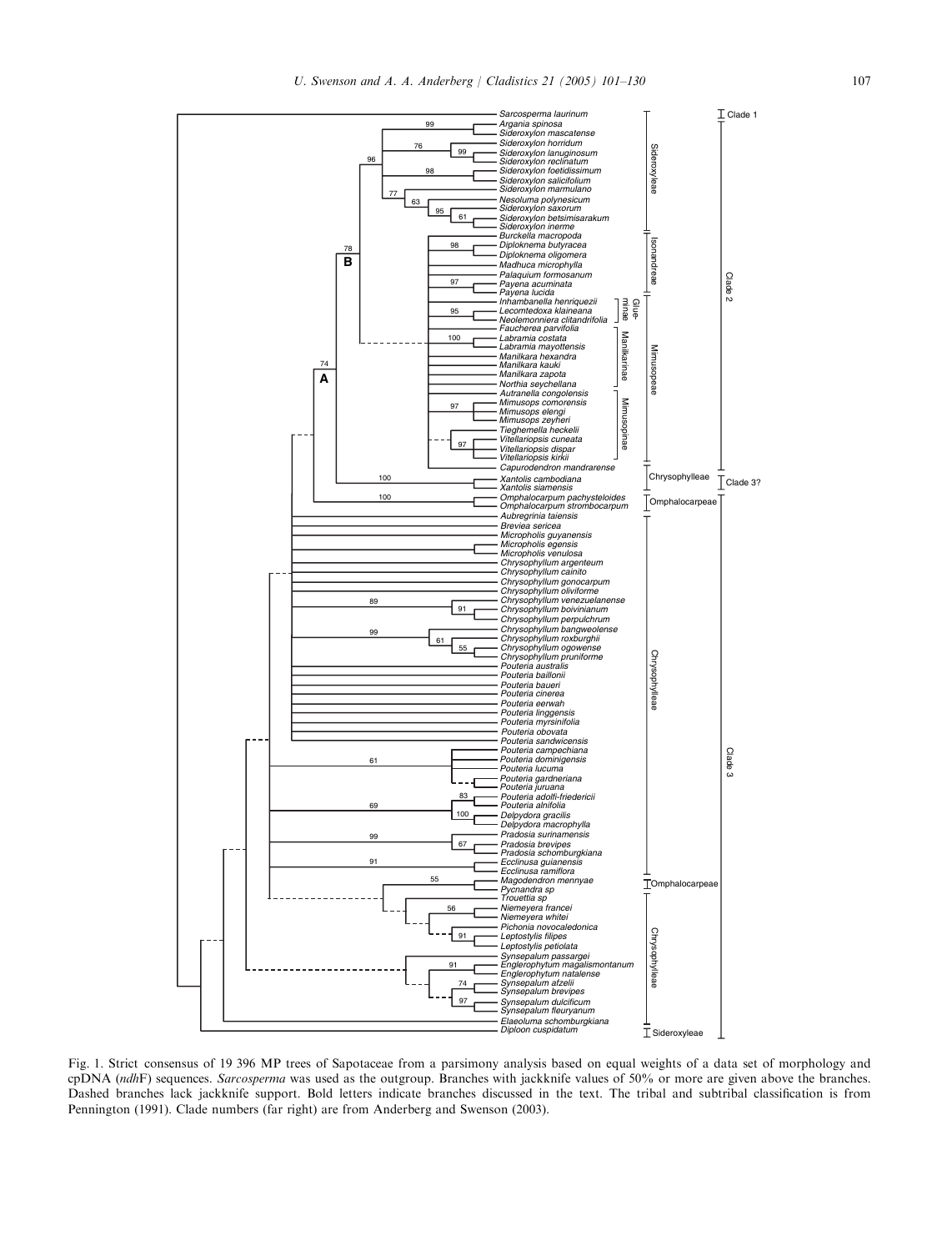

Fig. 2. Strict consensus of three MP trees of Sapotaceae from a parsimony successive weighting analysis of combined data of morphology and ndhF sequences. Sarcosperma was used as outgroup. Jackknife support values of 50% or more are given above the branches. Dashed branches have no jackknife support. Branches discussed in the text are marked with bold letters. Tribal and subtribal classification is from Pennington (1991). Clade numbers (far right) are from Anderberg and Swenson (2003).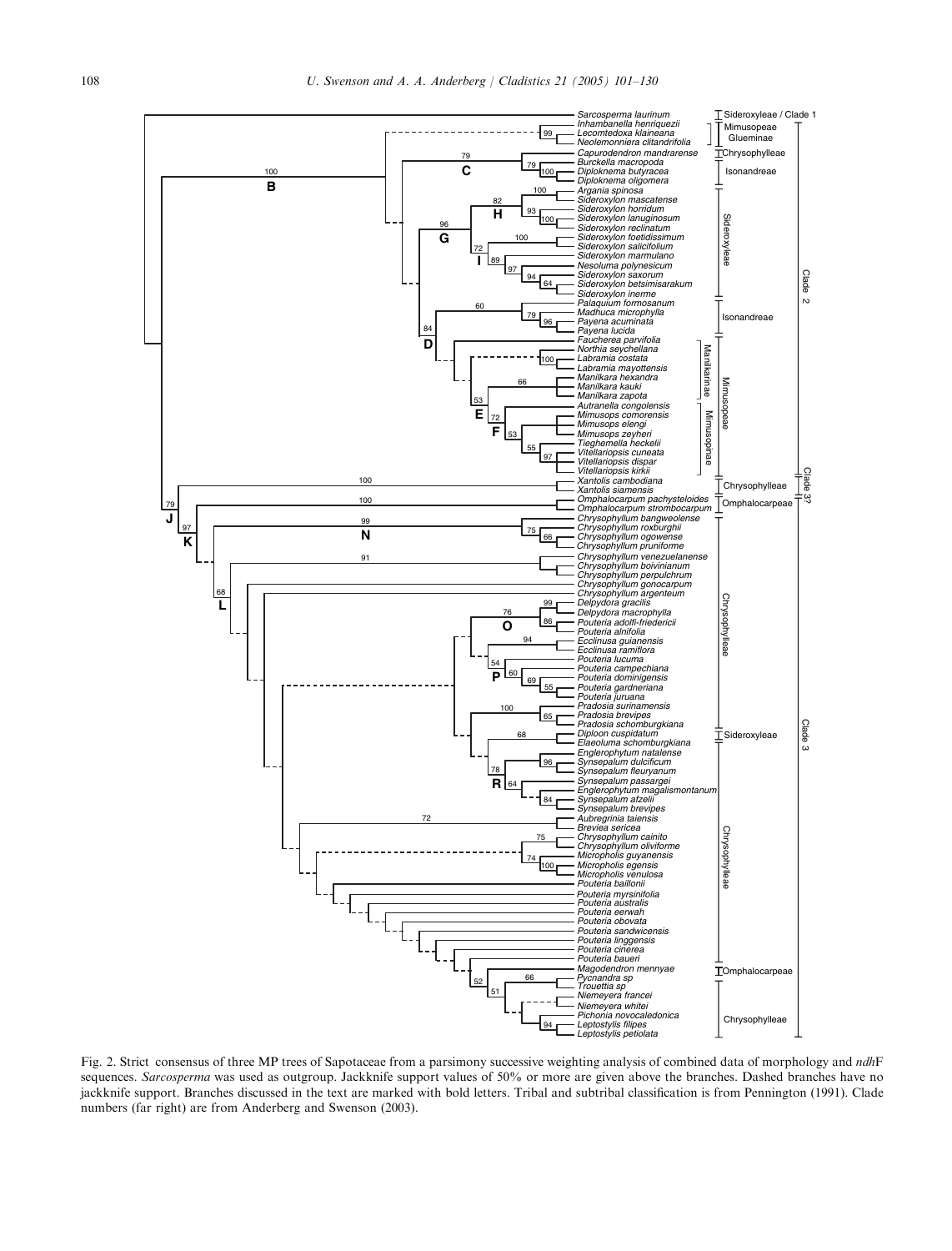support values, as estimated with the jackknife analysis and group frequencies of 50%, most relationships must be considered uncertain (Fig. 1). The analysis lends no support for the tribal circumscription *sensu* Pennington (1991) except for Sideroxyleae. This tribe includes Argania, Nesoluma and Sideroxylon. Sideroxylon is only monophyletic if Argania and Nesoluma are considered part of Sideroxylon. However, monophyly is recovered for several genera such as Diploknema, Labramia, Payena and Vitellariopsis. The jackknife analysis could not find support for a basal dichotomous pattern in the family. Moderate support (74%) is presently found for Clade A, placing the Asian genus Xantolis as sister to a large clade corresponding to Isonandreae-Mimusopeae-Sideroxyleae (Clade B), or Clade 2 sensu Anderberg and Swenson (2003). Hence, referring to the jackknife tree, Clade A is monophyletic, but with a large polytomy of taxa assigned to the tribes Isonandreae and Mimusopeae. Monophyly of Chrysophylleae, or Clade 3, is not supported and it is collapsed into a large polytomy. Genera such as Delpydora, Ecclinusa, Leptostylis and Pradosia are strongly supported, but Chrysophyllum and Pouteria have their members occurring in different clades.

Successive weighting of the characters recovered a stable result of three trees after four iterations with a score of 453804 steps (RI: 0.941, RC: 0.855, CI: 0.711). Searches for optimal trees found a much more resolved MP consensus, but several nodes are yet not supported in the jackknife analysis. Compared to the result based on equal weights, several internal nodes gain support (Fig. 2). Moreover, it is fully congruent with the analysis based on chloroplast DNA sequences (Anderberg and Swenson, 2003), and has improved support for several groups. Clade 2, here Clade B, is recovered with maximum support (100%). Sideroxyleae (Clade G) are again found with the same taxa and jackknife support (96%), but higher internal resolution. Within Clade B, one group (Clade D) corresponds to Mimusopeae and parts of Isonandreae, a group with moderate jackknife support (84%). The remaining representatives of Isonandreae form another moderately supported clade with uncertain affinity in Clade B (Clade C, 79%). Monophyly of the Mimusopeae subtribes, Manilkarinae and Mimusopinae, are not supported where the latter seem to be an ingroup of the former. In agreement with the results by Anderberg and Swenson (2003), in this analysis Xantolis is the sister group to the large clade of Chrysophylleae-Omphalocarpeae (Clade J). Support for this position has increased in this study from 66% to 79%, but it still differs from the present results from the analysis based on equal weights (see above). The next branch (Clade K) is strongly supported  $(97%)$  and includes all genera of Chrysophylleae and Omphalocarpeae. The included genera of the latter tribe, Omphalocarpum and Magodendron, do not form a monophyletic

group. Delpydora, Ecclinusa, Leptostylis and Pradosia were monophyletic based on equal weights, a result corroborated by successive weights. However, Chrysophyllum and Pouteria are again non-monophyletic in their present circumscription.

Jackknife-supported intergeneric relationships in Chrysophylleae are few. The African genus Delpydora is consistently sister to two African Pouteria species (Clade O, 76%). Diploon has an affinity to Elaeoluma (68%), both of South American origin. Aubregrinia and Breviea are two monotypic genera from Africa and form a moderately supported clade (72%). A monophyletic species complex of Englerophytum and Synsepalum (Clade R, 78%) is also from Africa. The position of this complex is uncertain, because the weighted jackknife analysis lends a weak support for it as sister to a large polytomy of most other Chrysophylleae genera, whereas the MP solution nests within the very same clade (cf. Clade L, Figs 2 and 5). The jackknife analysis also weakly supports a group consisting of all sampled Chrysophylleae taxa (Clade Q, 51%) confined to Australia, New Caledonia and neighboring areas. This relationship, albeit weak, is corroborated by a phylogenetic study based on sequences of the nuclear ribosomal DNA (ITS) of the Australasian Pouteria complex (Bartish et al., 2005). Other intergeneric relationships in Clade K must be recognized as weak or uncertain.

## **Discussion**

# Selecting a tree topology

The MP analyses of equal and successive weighted characters differ in tree topology. In order to discuss monophyly, classification and character evolution, it is necessary to justify which of the two hypotheses we believe is the better supported phylogeny of Sapotaceae. More or less recent objections to successive weighting have been put forward in the literature (Swofford and Olsen, 1991; Swofford et al., 1996; Källersjö et al., 1999), but the critique has also been rebutted (Farris, 2001). Successive weighting is a technique invented and improved by Farris (1969, 1989). The basic idea is that characters with no or little homoplasy are more reliable for phylogenetic inference. In other words, characters which best contribute to a hierarchic pattern are given higher weights in an a posteriori procedure. In practice, as implemented in PAUP (Swofford, 2002), after the search for most parsimonious trees, the characters are reweighted based on the rescaled consistency index (RC), as preferred by Farris (1989). A new parsimony analysis is undertaken, and the procedure is then reiterated until the same result appears twice.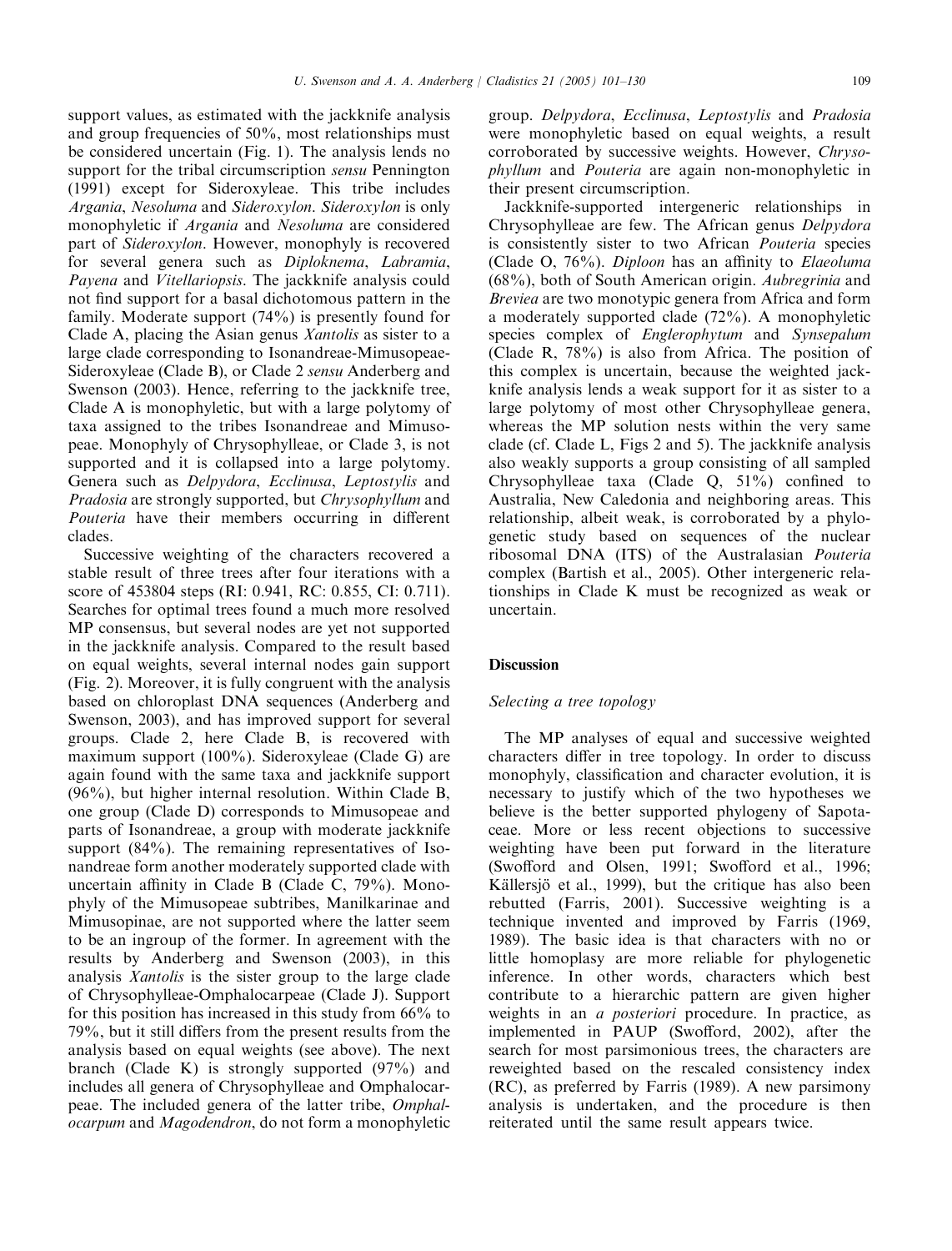Much of the objection to successive weighting rests in the debate of silent substitutions, saturation in protein coding genes, and the different a priori weighting schemes of nucleotide sites. This applies especially to the third position, which has been suggested to be excluded or downweighted in phylogenetic analyses (see Wenzel and Siddall, 1999; references therein). Källersjö et al. (1999) performed a jackknife analysis on a large molecular data set representing cyanobacteria as well as angiosperms. They concluded that homoplasy increases (not decreases) phylogenetic structure and that the third position conveys much more phylogenetic information than was previously believed. We are convinced that their critique against successive weighting does not necessarily apply here for several reasons. First, our analysis deals with a single family (not deep rooted phylogenies), where saturation in the ndhF gene is unlikely. The problem here is opposite: one of too little variation. Second, the critique applies, as far as we know, to molecular data (see Källersjö et al., 1999; Farris, 2001), not necessarily to morphology. Third, the weighted analysis fully agrees with our previous results obtained from separately analyzed ndhF sequence data (Anderberg and Swenson, 2003). Fourth, phylogenetic reconstruction in Chrysophylleae, using equal weights of ITS sequence (Bartish et al., 2005), also corroborate the successive weighting results.

There are two different possible outcomes of a successive weighting analysis: a subset of the initial MP trees (same tree length) versus a different tree topology (suboptimal tree length). The first situation can be referred to as a method for choosing among multiple equally parsimonious trees and the second may occur when multiple characters have very low consistency indices (Carpenter, 1988). Our combined data set of morphology and ndhF sequences is an example of the latter. Counting informative characters, 14% and 63%, respectively, of the molecular and morphological characters have a consistency index lower than 0.5 in the equally weighted analysis. This certainly indicates a high ratio of morphological homoplasy, which has also caused trouble for earlier taxonomists in agreeing on a stable classification (cf. Lam, 1939; Aubréville, 1964; Baehni, 1965; Pennington, 1991).

Returning to the consensus trees from the two analyses. Provided characters are assigned the same weight, the trees are 1683 (Fig. 1) and 1703 (Fig. 2) steps long. Hence, the successive weighting procedure leads to a suboptimal, less parsimonious phylogenetic reconstruction for the observed data, but Farris (1983) meant that all characters do not necessarily deserve the same weight or provide equally strong evidence for phylogenetic inference, a statement we agree with. If all branches without support in Figs 1 and 2 are collapsed, two similar ''jackknife'' trees are gained, where only one supported relationship in the equally weighted analysis disagrees with the successive weighting analysis. This is the position of the genus Xantolis (cf. Fig. 1, Clade A and Fig. 2, Clade J). Jackknife support for the unweighted relationship Xantolis being sister to Isonandreae-Mimusopeae-Sideroxyleae is 74%, versus a sister position to Chrysophylleae-Omphalocarpeae is 79% in the weighted analysis. Considering Xantolis possible sister groups, Clade B gain 78% jackknife in the unweighted analysis (Fig. 1), but in the weighted analysis the same clade is recovered with 100% and Clade K with 97% (Fig. 2). This shift in topology and increase in support for sister relationships are evidence that the weighted analysis eliminates the conflict caused by extensive homoplasy in the morphological data.

Based on these reasons we believe that the tree topology from the successive weighting analysis is at present the best hypothesis of Sapotaceae phylogeny and, is therefore used as the basis for the following discussion (Fig. 2). In addition, in order to discuss the evolution and optimization of some molecular and morphological characters, an MP tree is often selected. However, until a more robust and resolved phylogeny of the family is presented, we prefer to take a more conservative stand point and optimize the characters on the jackknife tree based on successive weights (Figs 3 and 4).

# Xantolis and Diploon

Apart from Sarcosperma, which is designated as the outgroup, our analysis resolves Sapotaceae into two main lineages of evolution conforming to the tribes Isonandreae-Mimusopeae-Sideroxyleae and Chrysophylleae-Omphalocarpeae, respectively. This agrees well with the molecular phylogeny presented by Anderberg and Swenson (2003), where the two clades were referred to as Clade 2 and Clade 3, respectively. They also found Xantolis to possibly be a member of the large Clade 3, but its position was uncertain due to weak support. Xantolis is a genus sharing morphological similarities with several tribes and is sister to Chrysophylleae-Omphalocarpeae. This relationship gain in this study is supported slightly more strongly (79% jackknife), and is supported by a single molecular synapomorphy and several homoplasious morphological characters such as conspicuous intersecondary leaf veins (char. 7, ci: 0.095), lack of stipules (char. 10:1, ci: 0.125), foliaceous cotyledons (char. 64:2, ci: 0.273), and an embryo with copious endosperm (char. 65:2, ci: 0.174). In other words, no unambiguous morphological characters diagnose Clade J.

The monophyly of *Xantolis* is supported by three molecular synapomorphies. Furthermore, the flowers have five sepals, five corolla lobes, five stamens, and five staminodes, thus resembling the alleged plesiomorphic condition seen in Sarcosperma. Xantolis was described in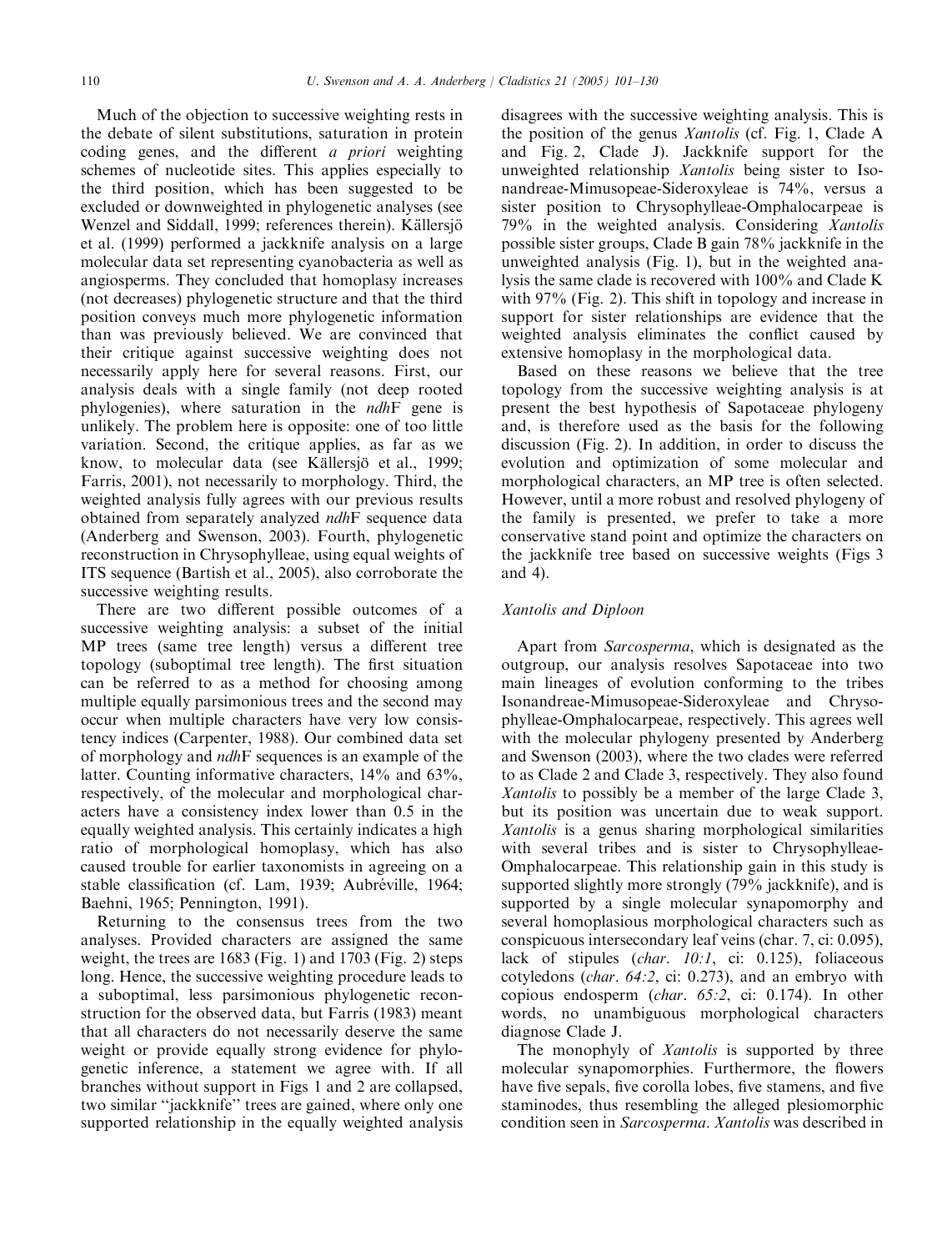

Fig. 3. Some selected morphological and molecular (mc) characters optimized on the branches of the jackknife tree of Clade B, the Isonandreae-Mimusopeae-Sideroxyleae (Sapotaceae) using combined data of morphology and *ndhF* sequences and successive weighting. Boxes represent synapomorphies without (filled) or with (open) homoplasy, crosses are reversals, and parallel lines are parallelisms. Letters in bold and jackknife in larger font refer to branches discussed in the text. Tribal and subtribal classification is from Pennington (1991). Distribution areas are given between tree topology and terminals:  $AF = Africa$ ,  $AS = Asia$ ,  $ASA = Asia$  to Australia,  $CA = Central America$  (including Mexico),  $MA = Madagascar$ (including Mayotte Island, Seychelles), NA = North America, NAW = North America and West Indies,  $PC = Pacific$ , WI = West Indies.

1838 but since then it has been merged with Sideroxylon or *Planchonella* ( $=$  *Pouteria*). van Royen (1957b) revised Xantolis and considered it close to, but distinguished from, Planchonella by its short corolla tube, sagittate (calcarate) anthers, and a connective extending above the theca (appendage, char. 52). Royen also mentioned a hairy corolla throat, a character we find inconsistent in the genus. Pennington (1991) reduced Planchonella to a synonym of Pouteria, but hesitated whether to place Xantolis in Isonandreae, Sideroxyleae or Chrysophylleae. Characters supporting a placement in Isonandreae, perhaps near Palaquium, include a short corolla tube with spreading corolla lobes, and a long exserted style.

On the other hand, Xantolis differs by having staminodes and a uniseriate calyx, characters shared with many members of Chrysophylleae like Micropholis, Pouteria and Synsepalum. Pennington also pointed to the similar 5-merous flower of Sideroxylon, a type of flower indeed predominant in Chrysophylleae. He also suggested that the similarities with Isonandreae may not reflect a common ancestry but rather are based on nonhomologous or homoplasious characters. Our previous analysis of Sapotaceae supported Pennington's conclusion, placing Xantolis as the sister taxon of Chrysophylleae-Omphalocarpeae. However, this position received weak support from the ndhF gene alone, so a close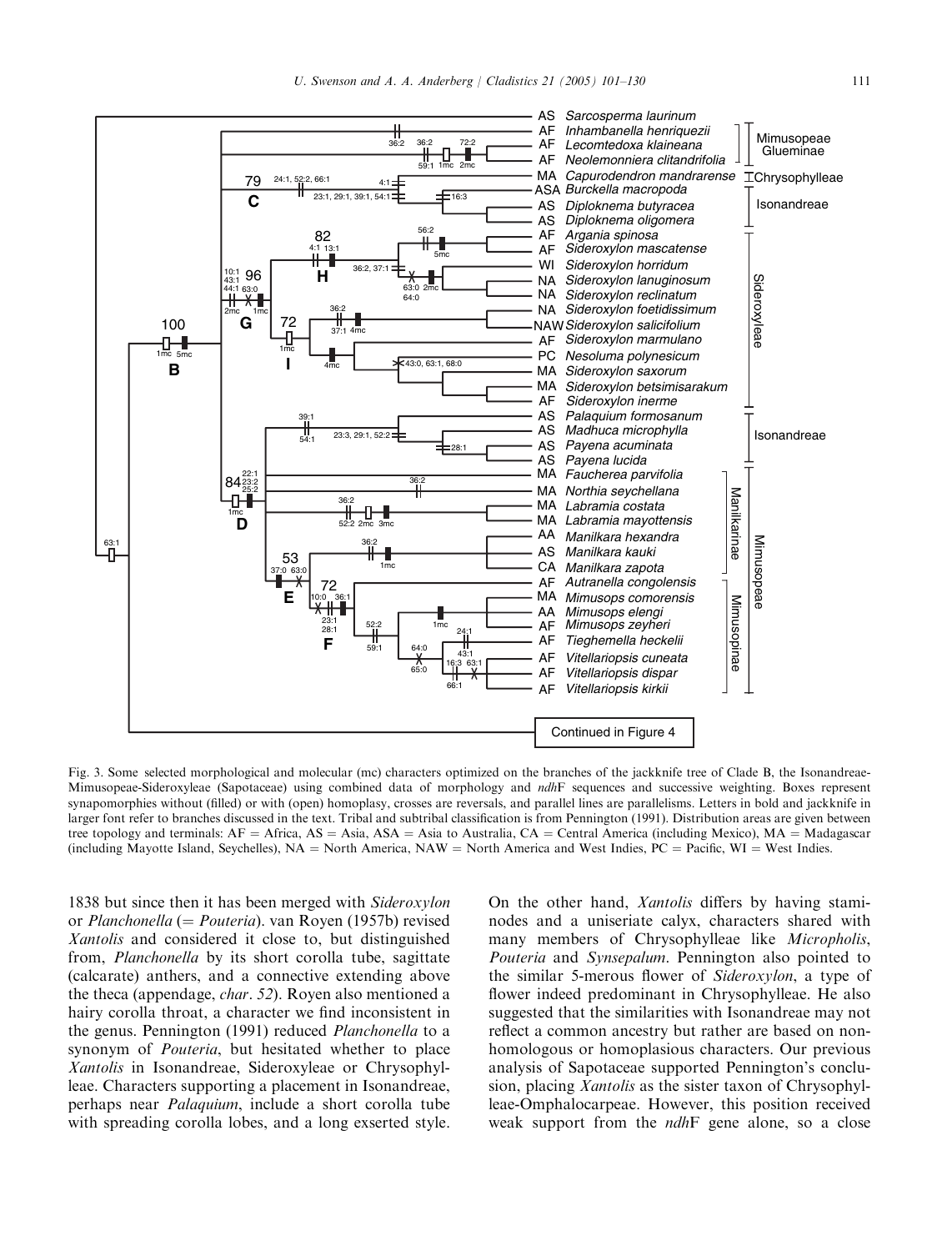relationship to Chrysophylleae was considered tentative. Character optimization on the tree obtained in this analysis reveals affinities to both groups. Calcarate anthers are found in many members of Clade J, including Omphalocarpum, Planchonella and Pouteria. A short corolla tube, on the other hand, is more common in Clade B, but is also found in several members of Clade J such as Ecclinusa, Pichonia and Synsepalum. However, useful characters to distinguish Xantolis from all other members of Chrysophylleae-Omphalocarpeae include acute anther appendages, lanceolate calyx and corolla lobes, and fimbriate and aristate staminodes. Since most of those characters were not used in this analysis, it is not known if they are actually synapomorphies for *Xantolis*. Otherwise, *Xant*olis has many plesiomorphic character states that occur throughout the family.

Diploon is a monotypic genus and has been associated with either Chrysophyllum and Pradosia (Cronquist, 1946; Aubréville, 1964), or with Sideroxylon (Pennington, 1991). A short corolla tube, widely spreading corolla lobes, and exserted stamens, were put forward by Pennington as similarities to Sideroxylon, but he also mentioned the absence of staminodes and its flavonoid chemistry as being more similar to Chrysophyllum. The chemical profile of Diploon includes high concentrations of myricetin and gallic acid and the absence of quercetin, a common substance present in most investigated species of Chrysophyllum, Pouteria and Pradosia (Waterman and Mahmoud, 1991). Diploon has a similar chemical profile to Synsepalum, also a taxon of the Chrysophylleae. In accordance with our molecular study, successive weighting embedded Diploon with strong support in Chrysophylleae. It further suggests a possible affinity to the South American genus Elaeoluma. The morphological differences between the two genera are striking, and chemically Elaeoluma has high concentration of quercetin, which is absent in Diploon (Waterman and Mahmoud, 1991). In addition, Diploon possesses several traits that are rare in Chrysophylleae-Omphalocarpeae, such as a glabrous ovary with 1–2 loculi and a basi-ventral seed scar. These features are present in the basal Sarcosperma. Many of the characters that Chrysophylleae and Diploon do share, are plesiomorphic, since they are shared with Sarcosperma. A position within Clade K can be considered likely, but a close relationship to Elaeoluma is less likely.

## Isonandreae-Mimusopeae-Sideroxyleae (Clade B)

This clade corresponds to one of the two major evolutionary lineages in Sapotaceae that were identified by Anderberg and Swenson (2003), and comprises, with few exceptions, all taxa of the previously defined tribes Isonandreae, Mimusopeae and Sideroxyleae (Clade B, Figs 2 and 3). The clade is supported by 100% jackknife support and conforms to Clade 2 of our earlier study. The lineage is diagnosed by five non-homoplasious and one homoplasious molecular synapomorphy, but no included unreversed morphological characters occur for the group. Of the three tribes, Sideroxyleae s. str. can be considered monophyletic, but Isonandreae and Mimusopeae seem to be paraphyletic based on the successively weighted combined data.

Isonandreae. Based on the tribal characters mentioned by Pennington (1991), Anderberg and Swenson (2003) suggested that the monophyly of Isonandreae could be supported by some floral characters such as two or three times as many corolla lobes as sepals *(char.*) 29), and two or three times as many stamens as corolla lobes (char 39 : 1). Numerous corolla lobes are present in Isonandreae, but missing in Palaquium, Aulandra and Isonandra (the latter two are not included in the present study). Likewise, the presence of numerous stamens opposite each corolla lobe is a homoplasious feature present in Pycnandra and Omphalocarpum of Chrysophylleae-Omphalocarpeae (Clade J). Hence, neither of these characters unambiguously supports a group corresponding to the traditional circumscription of Isonandreae.

In our present analysis, Isonandreae were represented by the genera Burckella, Diploknema, Madhuca, Palaquium and Payena. Analysis of combined morphological and molecular data places the genera in two clades: one is part of the basal polytomy (Clade C, Figs 2 and 3), and the other is sister to (or part of) the tribe Mimusopeae (Clade D, Figs 2 and 3). Both groups have moderate support. Some of the morphological characters Pennington (1991) assigned to Isonandreae were a calyx of usually two whorls with two or three sepals in each (chars 22:1, 23:2–3), the outer sepals being valvate (char. 25:2), undivided corolla lobes (char. 36:0), and absence of staminodes (char. 54:1). The latter two characters do conform to taxa of this tribe, but the other three do not support Isonandreae in particular. For instance, undivided corolla lobes is a symplesiomorphy that is widely distributed in the family, present in genera such as Sarcosperma, Sideroxylon and the entire Clade J. In addition, a calyx of two whorls (char. 22:1) with valvate outer sepals (char. 25:2) divides the tribe in two groups because it is a synapomorphy for the clade comprising some Isonandreae, Manilkarinae and Mimusopinae (Clade D, Fig. 3), but is not found in the other parts of Isonandreae (Clade C) or the subtribe Glueminae of Mimusopeae. In Clade C, Capurodendron and Diploknema, but not Burckella, have an uniseriate and quincuncial calyx, a plesiomorphic condition, whereas *Palaquium, Madhuca* and *Payena* have a calyx of two series with valvate sepals. Both latter characters are found also in some African and South American Pouteria species, but are nevertheless homoplasious synapomorphies diagnosing the Isonandreae-Mimusopeae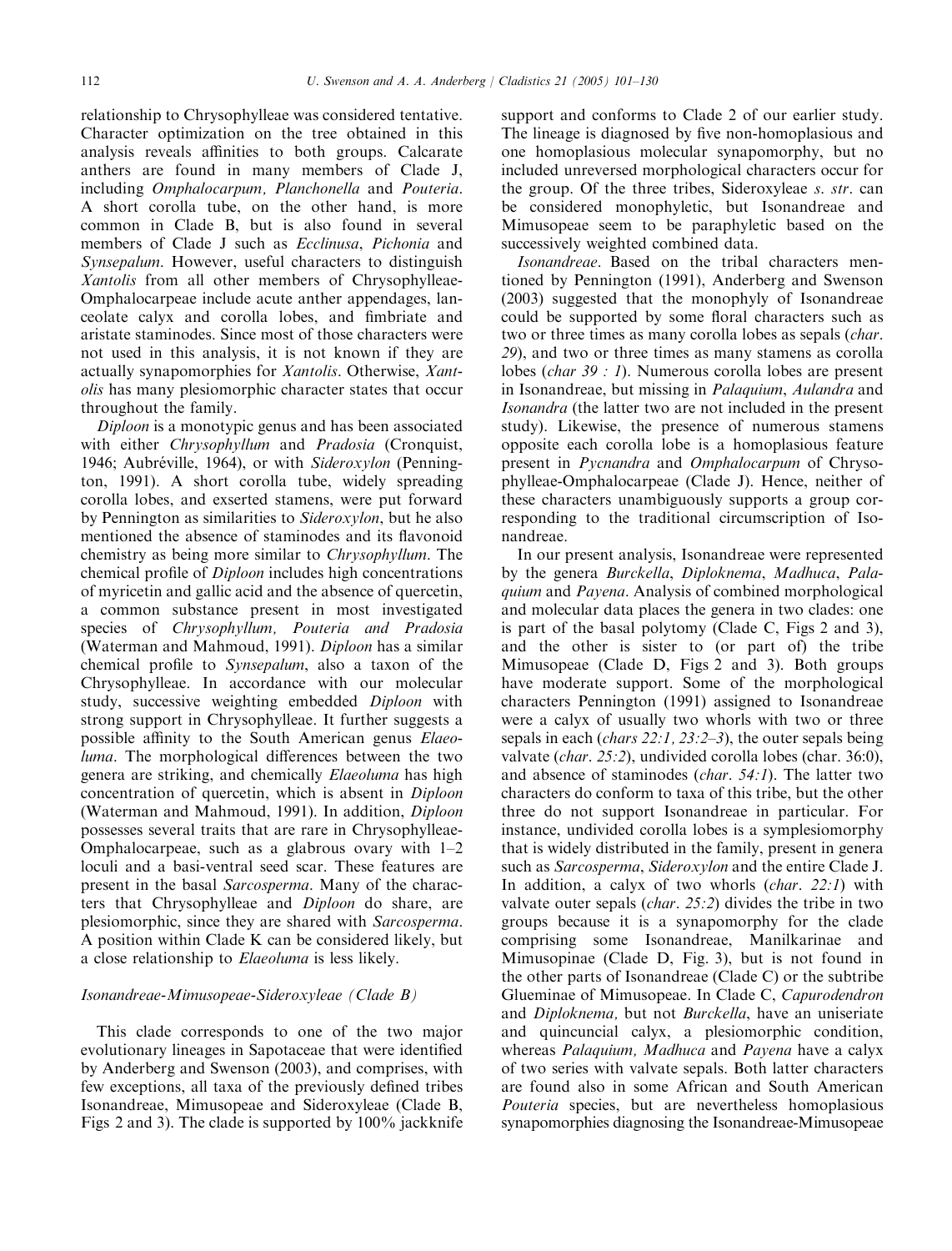clade. Finally, the presence or absence of staminodes (char. 54) does not seem to be a reliable character for relationships across the family. Staminodes are plesiomorphic structures which are suggested from our analysis to have been lost at least twice in Clade B, and multiple times in Clade J, where they have also reappeared (see ''Morphological homoplasy'' below). Thus, the monophyly of Isonandreae is not supported and characters used to distinguish the tribe do not fit all members. The tribe is better split into two groups: one with the subtribes Manilkarinae and Mimusopinae, the other with uncertain affinity in Clade B.

Capurodendron is a genus of 23 species endemic to Madagascar, recognized by its uniformly 5-merous flowers with triangular, woolly hairy staminodes. Aubréville (1974) considered Capurodendron to be closely related to Sideroxylon (Sideroxyleae) or Tsebona (Omphalocarpeae). Pennington later considered it to be near Synsepalum in Chrysophylleae, a notion based on its overall similarity with two notable exceptions, hairy staminodes and contorted corolla lobes in Capurodendron, as opposed to glabrous staminodes and imbricate or valvate corolla lobes in Synsepalum. Our previous analysis based on ndhF sequence data showed that Capurodendron was part of the Isonandreae-Mimusopeae-Sideroxyleae lineage, not close to Synsepalum or other genera of Chrysophylleae-Omphalocarpeae. Our present analysis varifies this and further suggests, with moderate support, a sister relationship of Capurodendron with *Burckella* and *Diploknema* (Clade C, Figs 2 and 3). Morphological support for this position comes partly from fused sepals (char. 24:1) and lanceolate, appendaged anthers (char. 52:2).

Mimusopeae. Mimusopeae usually comprise the subtribes Glueminae, Manilkarinae and Mimusopinae which are represented here by three, four and four genera, respectively (Table 1). Diagnostic features separating the subtribes include the number of floral parts such as sepal whorls, sepals per whorl and stamens. Support for a monophyletic Mimusopeae was not recovered. Glueminae are not part of the alliance of Manilkarinae and Mimusopinae. The latter two were recovered as monophyletic in the MP solution but without sufficient jackknife support. Weak support (53%) was recovered for Manilkara-Vitellariopsis (Clade E, Figs 2 and 3), but this excludes Faucherea, Labramia and Northia of the Mimusopeae, which fall back into a polytomy (Clade D). As to the morphology, not a single unambiguous character diagnoses the tribe. Moreover, some characters form transitions between Mimusopeae and Isonandreae. For example, the sampled species of Faucherea has an intermediate number of ovary loculi (5–6), as well as the same type of tertiary veins as in Palaquium and Payena.

Glueminae are characterized by a single calyx whorl versus two whorls in Manilkarinae and Mimusopinae. In our present analysis, Inhambanella, Lecomtedoxa and Neolemonniera represent the subtribe. Material from Eberhardtia and Gluema did not yield useful DNA. Based on our previous ndhF sequence study, Lecomtedoxa and Neolemonniera formed a group with moderately strong support, but Inhambanella did not group with these taxa. The present analysis pulls all three genera together, but jackknife support for the position of Inhambanella, as sister to the other strongly supported group (99%), is absent (Figs 2 and 3). Corolla lobes subdivided into three segments (*char.* 36:2) unites all genera of Glueminae, but the character is also present in some taxa of Mimusopeae and Sideroxyleae. A single morphological character unites most genera of Glueminae (but not Inhambanella), i.e., a loculicidal capsule (char. 72:2) which is a unique fruit type in the family and a possible synapomorphy for the group. Inhambanella has the plesiomorphic condition, a one-seeded berry which is the most common fruit type in Sapotaceae. The only other taxon with a capsular-like fruit is Omphalocarpum of Chrysophylleae, but the fruits of Omphalocarpum are usually large, globose and many-seeded, and have a woody, indehiscent pericarp (Pennington, 1991). Lecomtedoxa and Neolemonniera also share three molecular synapomorphies, one of which is homoplasious. Hence, Glueminae is not part of Mimusopeae, but forms one or two clades with uncertain affinity in Clade B. Future phylogenetic studies will have to test the sister relationships and whether Inhambanella belong in this group of taxa.

Manilkarinae and Mimusopinae are traditionally recognized by multiples of three and four floral parts, respectively. Limits between the subtribes were not resolved in our previous study based only on *ndhF* data. All included taxa were then found in the large wellsupported group (Clade 2), but internal resolution was low. The present analysis conforms well to the previous results, but resolves some parts of the clade better. Mimusopinae, Clade F (72% jackknife), is an integral part of Manilkarinae, which was not found to be monophyletic (Figs 2 and 3). Mimusopinae could be diagnosed by presence of stipules (char. 10:0), a calyx of four sepals in each series (*char. 23:1*), a corolla with two pseudoseries (char. 28:1), and lobes subdivided into two segments *(char. 36:1)*. Traditionally diagnostic features shared by members of both subtribes include a calyx of two series (char. 22:1) and valvate outer sepals (char. 25:2). Neither character diagnoses the currently accepted subtribes. Instead, both characters optimize as parallelisms present also in Chrysophylleae. Within Clade B, however, they could be perceived as synapomorphies. Similarly, a calyx of three or four sepals is not a diagnostic feature, as was proposed by Pennington (1991). Three sepals (char. 23:2) is a synapomorphy for Clade D with a loss of one sepal in Madhuca-Payena (char. 23:3), and a gain in Clade F (char. 23:1). Loss and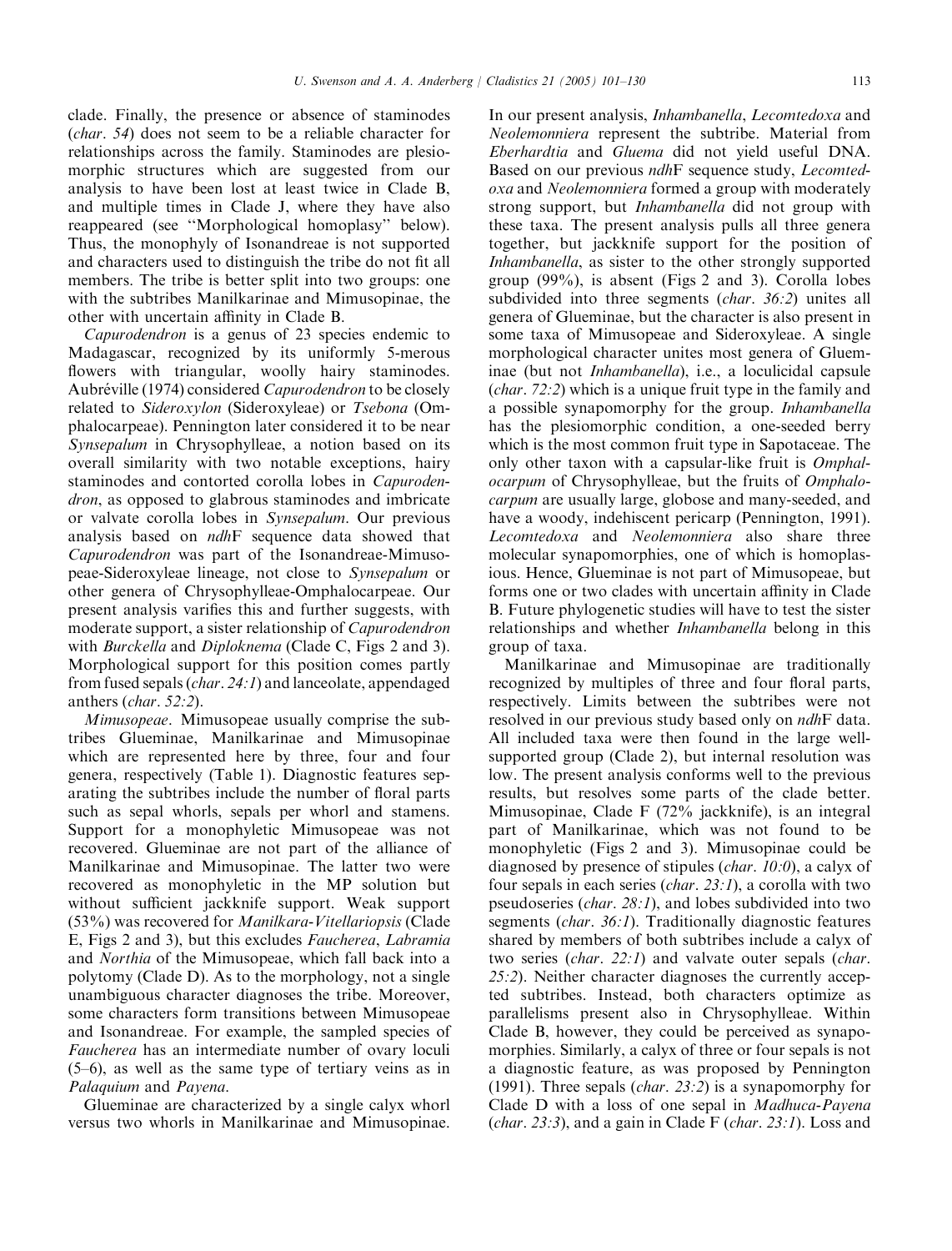gains of sepals are also found in some species of South American Pouteria, and in Leptostylis.

We suggested earlier (Anderberg and Swenson, 2003) that additional support for relationships within Mimusopeae might come from overlooked traits such as leaf venation, stipules, and entire versus subdivided corolla lobes. Most genera in Clade B have a brochidodromous leaf venation, a character also common in Chrysophylleae-Omphalocarpeae. Caducous stipules is likely to be a symplesiomorphic feature occurring in Sarcosperma and in clades B and J with several losses. Subdivided corolla lobes (char. 36) are only found in Clade B, and can either appear with two or three corolla lobe segments. This character is partly correlated with what we here term a corolla with a pseudoseries, i.e., having two segments attached on the dorsal surface of the median segment (char. 28:1, Payena, Clade F). In addition, several characters are distributed in parts of the representatives from both subtribes Mimusopinae and Manilkarinae. For instance, segments of the corolla lobe being of unequal length (char. 37) and placentation (char. 63) are found in Clade E, not in the members Faucherea, Labramia, and Northia of Manilkarinae. Hence, we conclude that maintaining Mimusopinae would render Manilkarinae paraphyletic. Moreover, separating one part of Isonandreae from Mimusopeae cannot be defended, because the common node D is supported by both molecular and morphological characters.

In Mimusopeae, our study based on ndhF data found only support for the monophyly of Labramia and Mimusops, not Manilkara. Morphological data and additional sampling enhanced the support for Labramia, Mimusops and Vitellariopsis, and also gave weak support for a monophyletic Manilkara. The genus Labramia is endemic to Madagascar and its monophyly is supported by five molecular characters and a combination of a calyx in two series, each with three sepals, and a corolla lobe subdivided into three segments. These features are also all present in Northia, Manilkara and Letestua (not included). Manilkara and Mimusops are each supported by a single molecular synapomorphy, but lack unreversed morphological characters. Both genera are recognized by floral parts in multiples of three (Manilkara) or four (Mimusops), but in fact, representing various character combinations with other genera such as Faucherea, Labramia, Tieghemella or Vitellariopsis. It is possible that the present generic limits do not reflect monophyletic groups, a view supported by preliminary studies of the nuclear genome (ITS; T. Pennington, in. litt.). Vitellariopsis is a small genus of five African species and can be diagnosed by its inflorescence and subsessile anthers. According to Pennington (1991), the inflorescence is axillary, but we find the flowers clustered at the shoot apex in a way we refer to as pseudo-terminal (char 16:3), a type also found in Burckella (Isonandreae) and Baillonella (Mimusopeae, not included). We consider Vitellariopsis to be close to Tieghemella and Mimusops.

Sideroxyleae. Pennington (1991) included Argania, Diploon, Neohemsleya, Nesoluma, Sarcosperma and Sideroxylon in this tribe. Sarcosperma has been shown to be the sister taxon to all other Sapotaceae (Anderberg et al., 2002; Anderberg and Swenson, 2003), and has been excluded from this group. *Diploon* was shown earlier to be nested within Chrysophylleae, a result verified by the present study using successive weighting (see above). Neohemsleya was not included because the material for DNA analysis has thus far not been available. The monophyly of the remaining three genera as monophyletic gets strong jackknife support of 96% (Figs 2 and 3, Clade G). Three molecular characters support the modified Sideroxyleae, but it is difficult to characterize in morphological terms. Sideroxyleae sensu Pennington (1991) is recognized by having floral parts in multiples of five, calyx in a single whorl with imbricate or quincuncial sepals, corolla lobes frequently subdivided into three segments, staminodes often present, and a seed scar being basal or basi-ventral. Most of those characters are symplesiomorphies present in Sarcosperma, and provide Pennington's reason to include it in Sideroxyleae. However, most characters also occur in many other Sapotaceae of Chrysophylleae-Omphalocarpeae. Corolla lobes subdivided into two or three segments (char. 36) is restricted to Clade B, where the segments are either of equal size, or the lateral are shorter than the median (char. 37). Corolla segments of different lengths are found in two of the three clades of Sideroxylon, a trait not unique for the genus, also occurring in Inhambanella (Glueminae), Labramia and Northia (Manilkarinae). Therefore, the character is neither diagnostic of the Sideroxyleae tribe, nor of Sideroxylon s. lat., but may prove useful if a narrow generic concept once again should be adopted for Sideroxylon. Potentially, the most important character for tribal recognition is a basi-ventral placentation (char. 63:0). This is a plesiomorphic trait present in Sarcosperma, which thereafter transforms into an axil placentation but reverses in Sideroxyleae (and reverses back in Nesoluma). Dorsifixed anthers (char. 43:1) with a flexible connective *(char. 44:1)* may prove useful as a diagnostic feature for the tribe. These two characters give the anthers a horizontal position in the flower, exposing the pollen to the pollinator.

Generic concepts within Sideroxyleae have varied over the years. Pennington (1991) adopted a wide circumscription of Sideroxylon and reduced several genera accepted by his predecessors (Baehni, 1938, 1965; Aubréville, 1964). However, he maintained the monotypic North African genus Argania and the Pacific genus Nesoluma. Among the reduced genera are the New World Bumelia, Dipholis and Mastichodendron,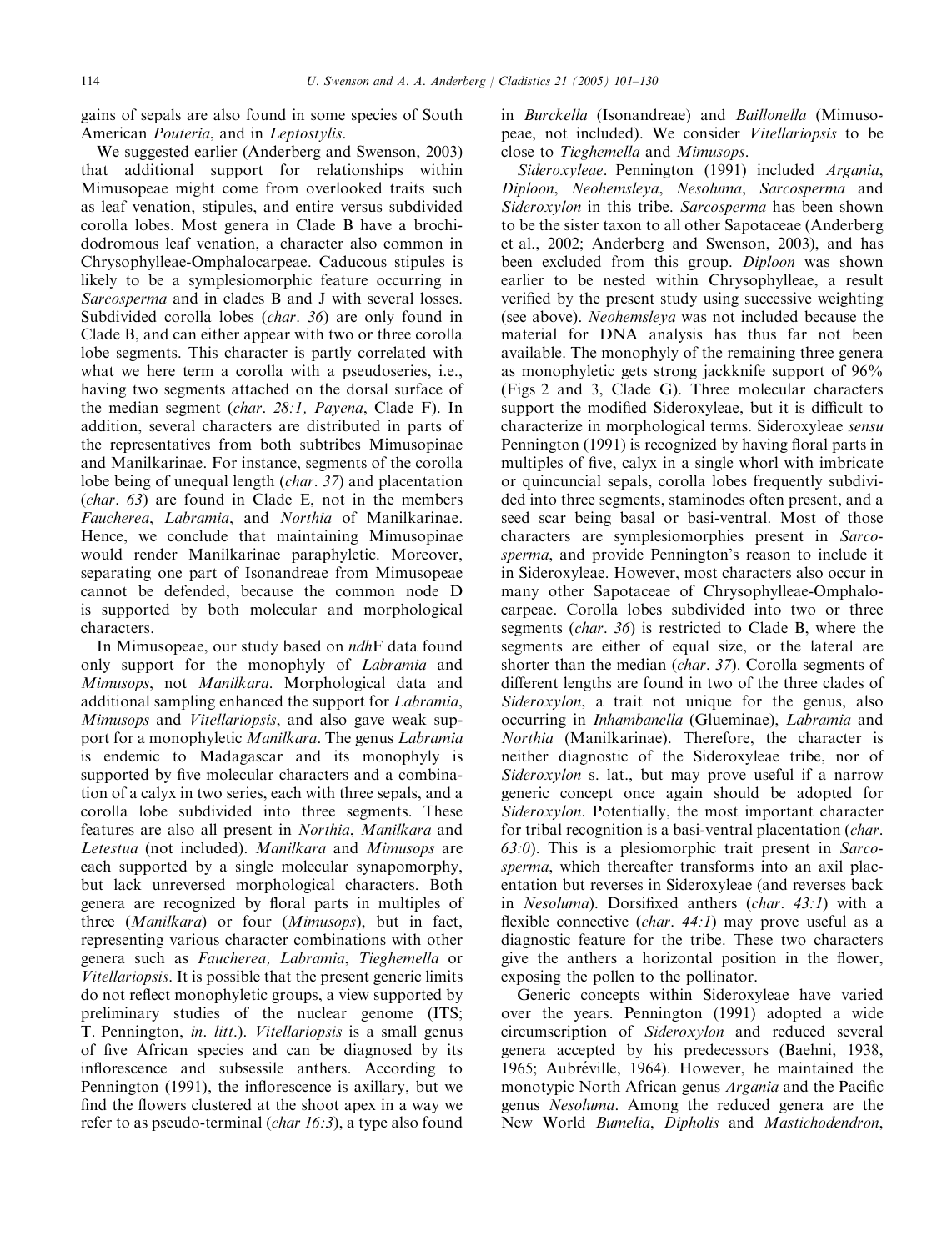and the African Spiniluma and Monotheca. The decision to reduce these into Sideroxylon was based on presumed close relationships and the complexity of diagnostic character combinations which he considered to be artificial. Our previous study included nine species of Sideroxylon representing Bumelia (S. horridum, S. lanuginosum, S. reclinatum), Dipholis (S. salicifolium), Mastichodendron (S. foetidissimum), Monotheca (S. mascatense) and Sideroxylon (S. betsimisarakum, S. inerme, S. saxorum). A ruminate endosperm is one of the salient characters of Monotheca and in order to test if this type of endosperm is a possible generic character, we added the Macaronesian species Sideroxylon marmulano, which also possess this feature.

Our analysis improved the resolution and support for generic concepts within Sideroxyleae. Argania and Sideroxylon (Monotheca) mascatense attach as sister to each other, defined by five molecular synapomorphies, and could be recognized by having subulate staminodes (char. 56:2) and exserted styles. Subulate staminodes are unique in Clade B, but frequent in Clade J. Exserted styles, however, are common in Sapotaceae, especially in Clade B, and not a phylogenetically strong character. Argania is diagnosed by its fused seeds, which form a single woody stone, but this is an autapomorphy that does not merit the recognition of Argania as a monotypic genus (Anderberg and Swenson, 2003). Monotheca was characterized by a ruminate endosperm, which also occurs in Sideroxylon marmulano. These two species are not closely related but belong in two completely different clades of Sideroxyleae and, hence, our results support Pennington's view that a ruminate endosperm does not define the genus.

Sister to Argania and Sideroxylon mascatense are three species of Sideroxylon representing the former genus Bumelia (S. horridum, S. lanuginosum, S. reclinatum), a relationship supported by leaves fascicled on brachyblasts (char. 4:1) and plants often armed with axillary spines  $(char, 13:1)$  (Clade H, Figs 2 and 3). Bumelia is supported by both molecular and morphological characters, but the latter show parallel evolution in other clades and are the cause of a long controversy. Two morphological traits, subdivided corolla lobes (char. 36:2) with lateral segments shorter than the median (char. 37:1), diagnose this clade, a situation which is also true for *S. foetidissimum* (vestigial lateral segments) and S. salicifolium. These characters have been used to recognize Bumelia, Dipholis and Mastichodendron (Cronquist, 1945; Aubréville, 1964). Pennington (1991) believed these features were artificial, and not reflective of the phylogeny. Our results suggest that both characters evolved in parallel in two separate New World clades and do not constitute a synapomorphy, thus corroborating Pennington's view. Nevertheless, if Bumelia is recognized under a more narrow generic

concept, an embryo with plano-convex cotyledons (char.  $64:0$  could be useful.

A core of Sideroxylon species (S. marmulano-S. inerme) with Nesoluma included therein is supported by four molecular synapomorphies. However, not a single morphological character maps on this node, which makes Sideroxylon s. str. hard to delineate. An alternative generic circumscription would be to include S. salicifolium and S. foetidissimum, i.e., the oncerecognized genera Dipholis and Mastichodendron, in Sideroxylon (Clade I, Figs 2 and 3). This is feasible on two plesiomorphic and one highly homoplasious characters, plus several widely distributed characters, including absence of thorns, leaves not fascicled on brachyblasts, and visible intersecondary veins. At this point, it is not known if these characters break down with a more ample sampling.

Nesoluma is diagnosed by the high but variable number of corolla lobes, stamens and staminodes, which were earlier hypothesized to represent autapomorphies (Anderberg and Swenson, 2003), and this is confirmed here, except that presence of staminodes is a plesiomorphy, which is also present in the outgroup. Staminodes in Nesoluma are often much reduced, often to only one or two examples. Since Sideroxylon inerme, the generic type, is a member of this clade, we suggest that Nesoluma is reduced to a synonym of Sideroxylon, independent of whether a broad or narrow generic concept will be adopted in the future.

## Chrysophylleae-Omphalocarpeae (Clade J)

The second major evolutionary lineage found in the previous study (Anderberg and Swenson, 2003) was Chrysophylleae-Omphalocarpeae (Clade 3). Here, this result is confirmed with a jackknife support of 97% (Clade K, Figs 2 and 4). This large group is supported by five molecular synapomorphies, but morphology does not contribute much to this basal bifurcation, illustrating the difficulty in recognizing groups corresponding to tribes or subfamilies on morphological features. Including Xantolis, the least homoplasious characters are the absence of stipules (char. 10:1), foliaceous cotyledons (char. 64:2) and seeds with copious endosperm (char. 65:2), three characters which reverse within Clade J, but are also present in Isonandreae-Mimusopeae-Sideroxyleae. The most parsimonious solution suggests numerous relationships within the tribe, but taking a more conservative view, jackknife support values for many relationships are weak. However, it seems clear that the Omphalocarpeae are not monophyletic, but form subgroups within Chrysophylleae, and that several genera such as Chrysophyllum, Englerophytum, Pouteria and Synsepalum are not monophyletic. Other taxa such as Ecclinusa, Leptostylis and Pradosia seem less problematic and conform to current generic delimitations.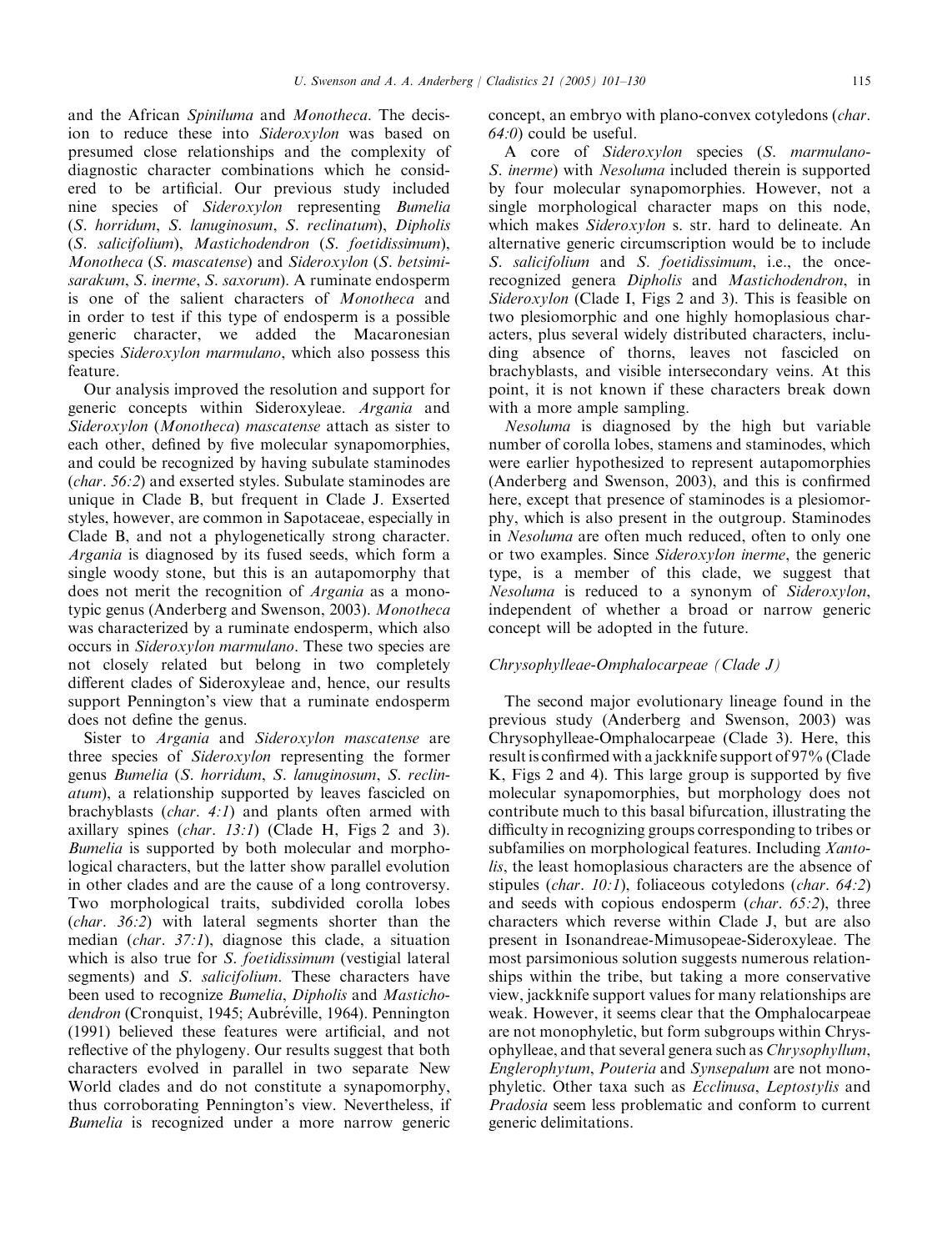Omphalocarpeae. This former tribe included Magodendron, Omphalocarpum, Tridesmostemon and Tsebona (Pennington, 1991). Omphalocarpum is said to be close to Tridesmostemon (not included), and comprises 6–27 African species. This genus is currently under revision (Govaerts et al., 2001). The monophyly of Omphalocarpum is well supported by one molecular and several morphological characters such as flowers with several bracts at the base of the pedicel (char. 20:1), 3–6 stamens opposite each corolla lobe (char. 39:1), hairy and inflexed staminodes (chars 58:1, 59:1), and an indehiscent fruit with woody pericarp (char. 72:3) (Fig. 4). Both staminode characters are rare in Clade J, but are found in Magodendron, and are possibly the reason why Magodendron and Omphalocarpum were associated with one another by Aubréville (1964) and Pennington (1991). Magodendron is a genus with two species in New Guinea, characterized by an odd character, namely pluriloculate anther thecae and two stamens opposite each corolla lobe (Vink, 1995). Pycnandra of New Caledonia is the other member of Chrysophylleae-Omphalocarpeae with polymerous stamens. This character could contribute to such a relationship, but there is no indication of a close relationship in our analyses. Hence, Omphalocarpeae can be eliminated since their representatives do not form a monophyletic group and all members are embedded within Chrysophylleae-Omphalocarpeae (Figs 2 and 4). The affinity of the non-sampled members of Omphalocarpeae (Tridesmostemon and Tsebona) remain unknown.

Chrysophylleae. This large group of taxa, as mentioned above, corresponds to the second major evolutionary lineages in Sapotaceae, and circumscribes approximately 600 species. Except for Diploon and Capurodendron, the analysis verifies much of Pennington's (1991) view of the tribe. In general, it is recognized on its simple flowers with a calyx in a single whorl, 4–5 sepals, and usually with corolla lobes and stamens of the same number as sepals. Staminodes are sometimes present, as in Micropholis and Pouteria, but often fixed outside or above the anthers, a condition which is never found in Isonandreae-Mimusopeae-Sideroxyleae. Here, staminodes are fixed in a single whorl with the anthers. This may indicate that staminodes in the two major lineages are not homologous structures, but of different origin.

A polyphyletic Chrysophyllum. The generic delimitation of Chrysophyllum is a well known systematic problem in Sapotaceae. Aubréville (1964) presented a narrow generic concept and gave generic rank to a number of groups. Opposed to this view, Baehni (1965) had a very broad generic concept of Chrysophyllum and also included the South American genera Ecclinusa and Pradosia, as well as the African genus Delpydora in that genus. Pennington (1991) adopted an intermediate view, which was based on a broad suite of correlated

characters, including the absence of stipules, five floral parts, a shortly tubular or cyathiform corolla, absence of staminodes, foliaceous cotyledons, endospermous seeds and an exserted radicle. He recognized six sections: Aneuchrysophyllum found in Africa, Madagascar and South America, Donella in Africa and Asia, the New World nominal section Chrysophyllum, and the strictly South American sections Ragala, Prieurella and Villocuspis.

Our previous study based on ndhF data could neither find conclusive evidence for nor against the monophyly of Chrysophyllum, but did indicate that the sections were not monophyletic. The present study supports this, with additional evidence that *Chryso*phyllum is polyphyletic in its present circumscription. Clade N (Figs 2 and 4) are all from Africa and is strongly supported by at least four molecular synapomorphies. It is positioned outside the core group of Chrysophylleae and represents the sections Aneuchrysophyllum (C. bangweolense) and Donella (C. roxburghii, C. ogowense, C. pruniforme). The other species of Chrysophyllum are found in several clades or as part of a large polytomy. One moderately supported clade is formed by C. cainito and C. oliviforme, members of section *Chrysophyllum*, and is diagnosed by more or less round seeds. Interestingly, both species are poor in secondary compounds and rich only in gallic acid, a rare chemical profile in Chrysophyllum (Waterman and Mahmoud, 1991). Another clade includes C. boivinianum, C. perpulchrum and C. venezuelanense, the latter two from the section Aneuchrysophyllum. Each clade finds support from a single molecular synapomorphy. One observation from the MP solution is that one of these clades is sister to a large portion of Chrysophylleae, where the other has an affinity to Micropholis. However, there is no jackknife support for these relationships.

The above diagnostic suite of characters for Chrysophyllum can, with a single exception, be rejected as diagnostic of the genus. All features, except the absence of staminodes, are shared with at least Pouteria section Oligotheca. This section is distributed in Australasia, formally known as *Planchonella*, and is particularly similar to Chrysophyllum in all seed characters. Seed characters and the absence of staminodes are, however, useful to distinguish Chrysophyllum from New World Pouteria where both genera occur. Likewise, the alleged 5-merous flowers are a plesiomorphic character state almost ubiquitous in the Chrysophylleae (exception Leptostylis) and not at all unique to Chrysophyllum. Thus, the monophyly of *Chrysophyllum* in its current circumscription is not supported. Future phylogenetic studies focused on the phylogeny and character evolution of Chrysophyllum, and allied genera will help to indicate if a more narrow generic concept is to be preferred.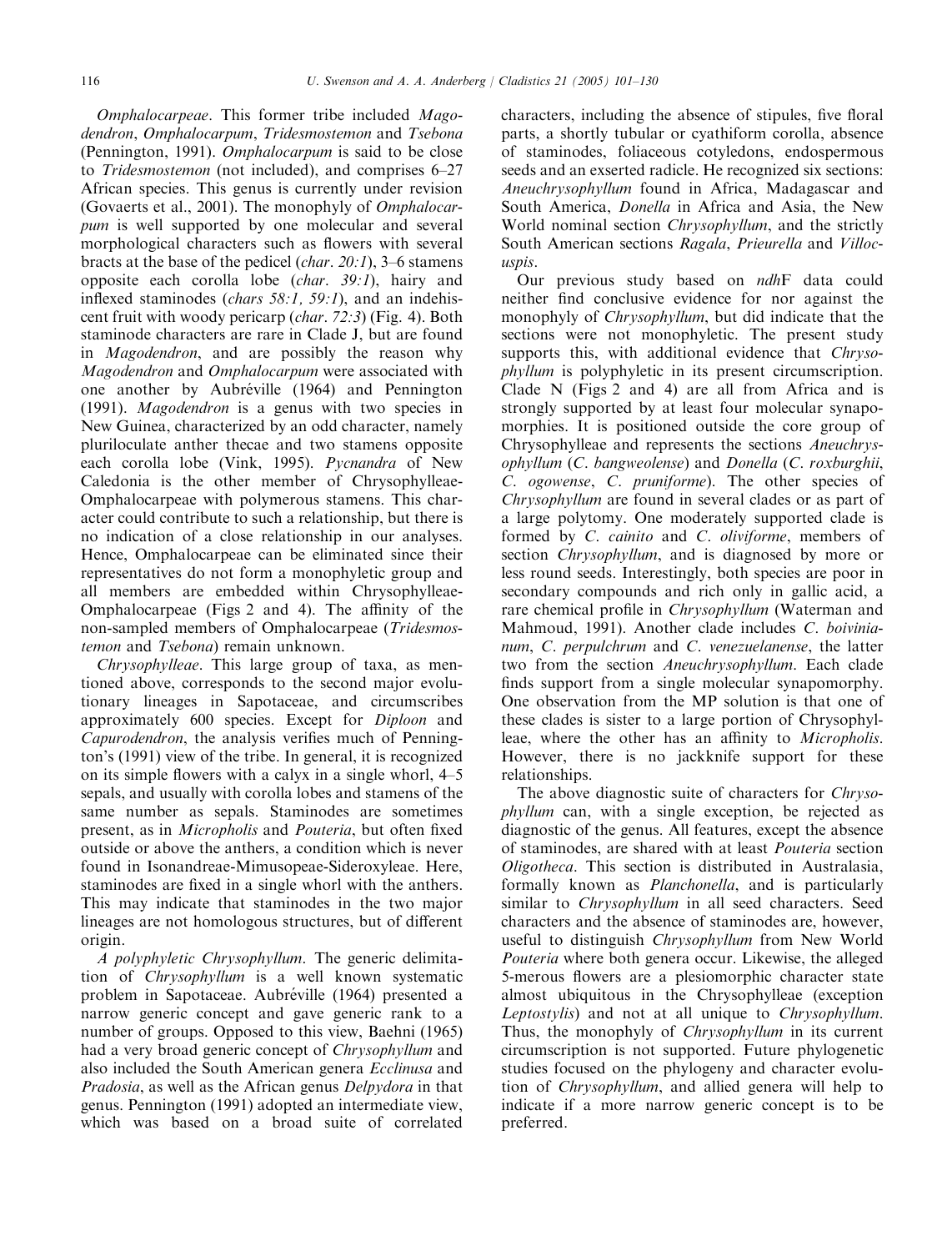

Fig. 4. As Fig. 3, but Clade J, the Chrysophylleae-Omphalocarpeae (Sapotaceae). Additional distribution areas:  $AU =$  Australia, MAA = Madagascar to Australia, NC = New Caledonia, NG = New Guinea, SA = South America, SCA = South and Central America, SWP = Southwest Pacific.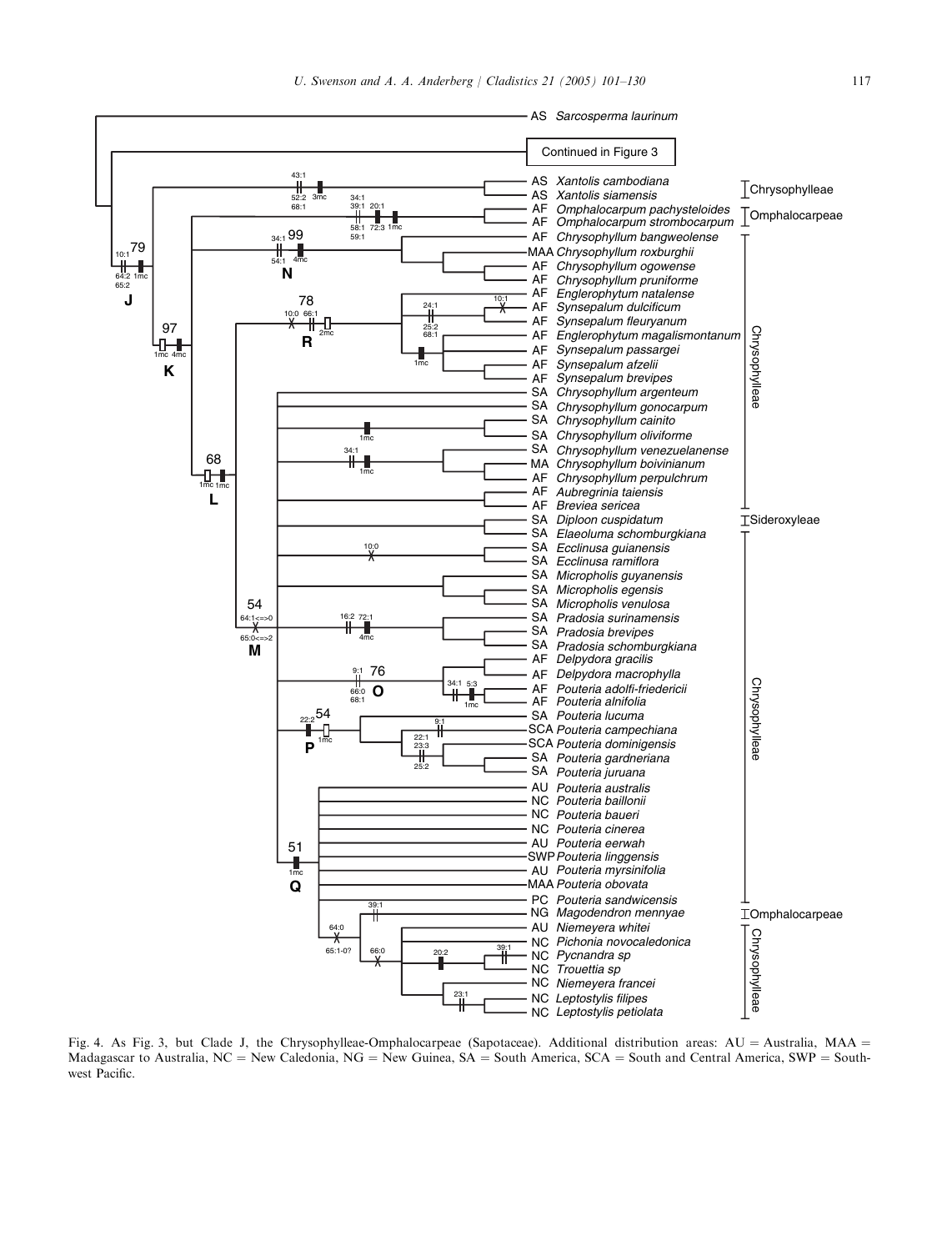A polyphyletic Pouteria. This is the largest genus of Sapotaceae, with some 300 species distributed in the New World, Australasia, and a few in Africa (Govaerts et al., 2001). This group includes many satellite genera which were once accepted in a more narrow generic concept (Aubréville, 1964; Baehni, 1965) compared to that of Pennington (1991). Pennington recognized nine sections of Pouteria, six restricted to the New World, two to Australasia and the Pacific, and one section disjunct between South America and Africa. Four sections and a sample of species from all continents are represented in this study: Oligotheca (Australasia, Pacific). Antholucuma and Pouteria (South America) and Rivicoa (South America and Africa) (Table 1). Our analyses clearly indicate a polyphyletic origin of Pouteria in its present circumscription. Jackknife support for interrelationships is mostly below 50% for most Pouteria relationships. Molecular variation (ndhF) pertinent to Pouteria and its satellite genera is low and their relationships are unresolved. However, the jackknife support analysis of combined data and successively weighted characters recovered a consensus tree in which members of Pouteria group together in three distinguished clades. Interestingly they are fully congruent with geographic distribution (Fig. 4). First, two African species group with the African genus *Delpydora* (Clade O). Second, all New World species form a clade (Clade P). Third, all Australasian and Pacific species form another group recovered in the jackknife analysis (Clade  $O$ ).

In our analysis Pouteria adolfi-friedericii and P. alnifolia represent the African taxa formerly known as Aningeria adolfi-friedericii and Malacantha alnifolia. In a narrow generic concept, Aningeria circumscribes 3–4 species, whereas *Malacantha* is monotypic. According to Hemsley (1968), the former is distinguished from the latter by having subsessile flowers, lacking staminodes, and having seeds with a narrow seed scar. Pennington rejected the first two characters because pedicel length and absence of staminodes are not consistent, and he merged the two genera with *Pouteria*, giving them a systematic position in a group together with similar South American taxa in the section Rivicoa. This section is also represented here by P. campechiana and P. lucuma. Our analysis found P. adolfi-friedericii and P. alnifolia as sister to Delpydora, another African genus, not to the other species of Pouteria section Rivicoa. At present, this relationship has moderate jackknife support (76%), but morphologically the group can be recognized by their leaves, which have small translucent dots (char. 9:1), an embryo with included radicle (char. 66:0), and slender styles (char. 68:1). African Pouteria are further distinguished from South American ones in having marginocamptodromous leaf venation (*char*. 5:3), ciliate corolla lobes (char. 34:1), and by having a non-homoplasious molecular synapomorphy. For the time being it seems better to look upon the African Pouteria as a monophyletic group, perhaps referenced by a single generic name if a more narrow concept is adopted. An earlier proposed relationship to P. sapota, section Aneulucuma (see Anderberg and Swenson, 2003) was due to the misidentification of a cultivated specimen of P. alnifolia.

Pennington (1991) decided to reduce the Australasian species formally known as *Planchonella* into section Oligotheca. In a traditional view, species with endospermous seeds and foliaceous cotyledons have been placed in Planchonella. In contrast, those species with nonendospermous seeds and plano-convex cotyledons have been placed in Pouteria (Lam, 1925; van Royen, 1957a; Aubréville, 1964). Although Baehni (1965) did not recognize these characters as taxonomically important, a majority of the New World species have seeds without an endosperm, in contrast to the Australasian and Pacific species, which have endospermous seeds (Pennington, 1991). According to Pennington, species with an intermediate condition are known, and he concluded that no clear distinction could be made. Despite this, our jackknife analysis with successive weighting places all the species of *Pouteria* section *Oligotheca* together with all other Chrysophylleae taxa from Australasia and neighboring areas, in a single clade (Clade Q). Support for this group, however, is weak  $(51\%)$ . The type of cotyledons, presence of endosperm, and an exserted radicle are useful features to distinguish the section Oligotheca from Pouteria s. str. and other genera from Australasia, including Leptostylis, Niemeyera and Pycnandra. Several other characters can be added to these. The secondary veins are bow-shaped near the leaf margin in *Pouteria* s. str., but are straight until they meet a vein or loop of the tertiary order in section Oligotheca. A calyx with sepals in one or two series, or spirally arranged, and the type of aestivation, are also of interest. All investigated taxa of section Oligotheca have a symplesiomorphic type of calyx with quincuncial sepals in a single series, whereas the South American species have imbricate or valvate sepals which are frequently arranged in two series or spirals. The length ratio between the corolla lobes and tube is also important. In most species of the section Oligotheca, the lobes are about as long as the tube, whereas in other Pouteria the tube is longer than the lobes. All these characters conform well to the tree and Chrysophylleae, but it is not currently known if these characters remain diagnostic with a larger sample of species from Pouteria. Recent molecular evidence from the ribosomal genome, however, has indicated that most Australasian Pouteria species form several strongly supported groups with uncertain sister relationships (Bartish et al., 2005). One of these groups corresponds to section Oligotheca, that is Planchonella, which is not closely related to Pouteria species from South America. We therefore believe that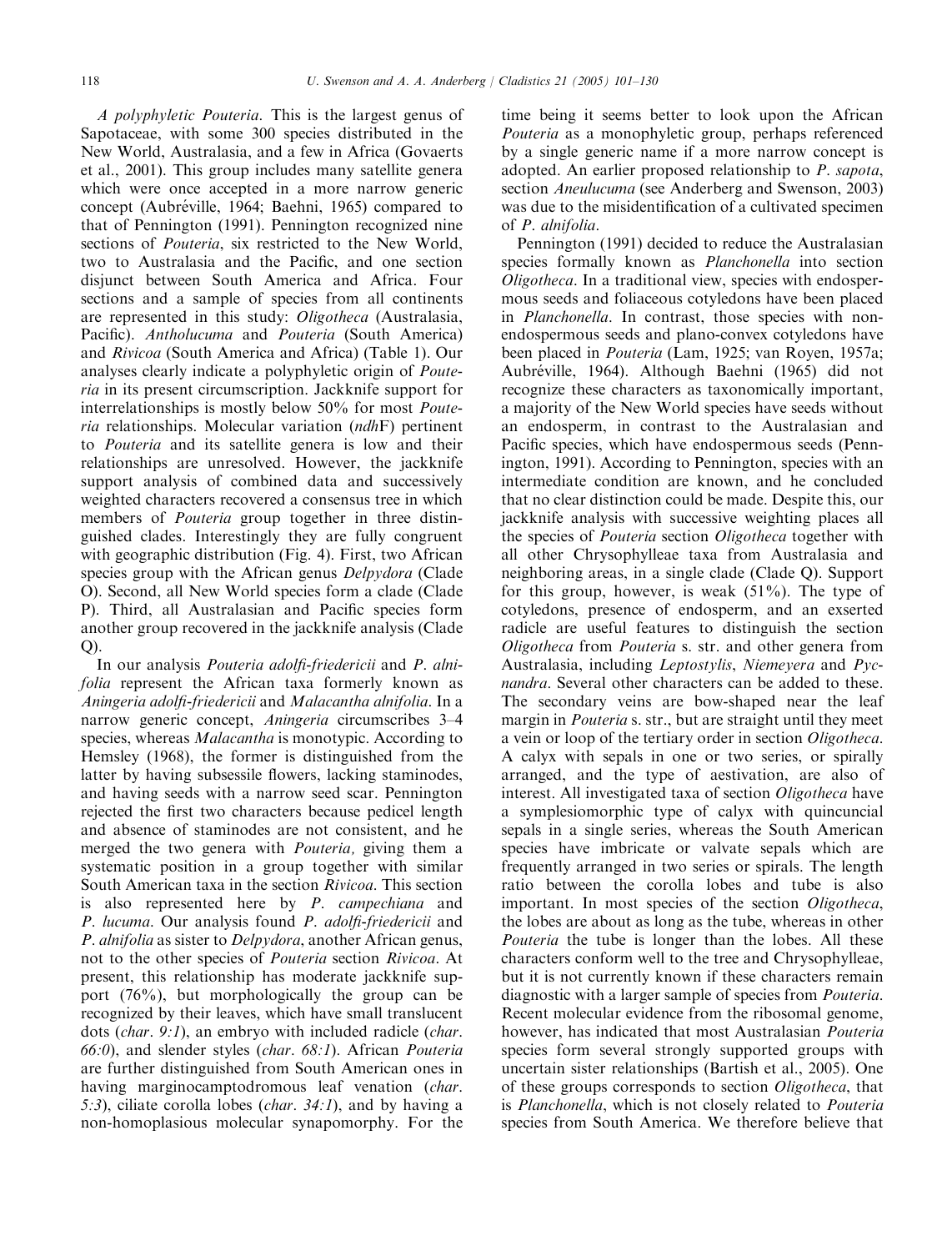Planchonella merits recognition as a separate genus, but

its circumscription has not yet been disclosed. Other genera of Chrysophylleae. Micropholis is a genus of 38 species found in the New World. Its relationship to other genera are not clear. Pennington (1991) excluded most South American Pouteria from being related to *Micropholis* because they differ in leaf arrangement and lack an endosperm. Based on leaf venation he suggested an affinity to Chrysophyllum section Donella. Our analysis recovered moderate support (74%) for a monophyletic *Micropholis* and, using the MP solution (Fig. 2), weak support for a relationship with Chrysophyllum section Chrysophyllum. Micropholis differ from other Chrysophyllum in having a corolla without ciliate margin, sessile to subsessile anthers, and a style with round stigmatic areas.

Evidence for the monophyly of Synsepalum and Englerophytum was not obtained in our earlier molecular study of ndhF, but the combined data indeed recovered moderate support for it (Clade R, Figs 2 and 4). Two molecular synapomorphies support this group and another gives support to internal relationships. Both genera are African and together comprise approximately 50 species, but neither seems to be monophyletic. This group of taxa lacks a modern taxonomic treatment, and thus the generic boundaries are still unclear. For example, Synsepalum includes what was earlier recognized as Afroseralisia, Bakerisideroxylon, Bakeriella, Pachystela and Vincentella (Govaerts et al., 2001). A close relationship between Synsepalum and Englerophytum was suggested by Pennington (1991), who emphasized the frequent presence of stipules, 5-merous flowers, and similar seed and embryo characters. Stipules are very rare in Chrysophylleae and restricted to Ecclinusa, Synsepalum and Englerophytum. However, the presence of stipules is not consistent and they are missing in some species, e.g. S. dulcificum. The 5-merous flower is a plesiomorphy and therefore not diagnostic at this level. Furthermore, the seed and embryo characters are common in many members of Chrysophylleae. Synsepalum is diagnosed by long spreading corolla lobes, which separate them from the more erect ones in Englerophytum. This intricate group of taxa is in need of future research, preferably that which includes a taxonomic revision.

Pradosia is strongly supported, being defined by four molecular synapomorphies and at least one unique morphological character, namely its fruit. This is a oneseeded drupe with a thinly cartilaginous endocarp (*char.* 72:1), something that is not found elsewhere in the family. A ramiflorous inflorescence is also consistent in the sampled taxa (char. 16:2). Pradosia is distinguished from Pouteria by its absence of staminodes and from all Chrysophyllum and possible satellite genera by planoconvex cotyledons and the absence of an endosperm. With a few exceptions, a rotate corolla with spreading corolla lobes is also characteristic. However, exserted stamens are not a reliable character because when stamen and corolla lobe lengths are compared, stamens are shorter than the lobes in both Pradosia and Chrysophyllum s. lat. The curvature of the corolla lobes gives the flower an appearance of having exserted stamens. Pennington (1991) discussed a possible relationship of Pradosia to the Australasian genus Niemeyera. Our analyses nest Niemeyera within a clade with other Australasian taxa, not with Pradosia. This affinity is likely to be superficial, because Niemeyera is highly polyphyletic (Bartish et al., 2005). Pradosia is, or was, restricted to South and Central America, but P. spinosa was recently described in Africa (Ewango and Breteler, 2001). It is similar in many respects to Pradosia, for instance, in lacking staminodes and having a ramiflorous inflorescence. However, with a partly fused calyx and variation in the presence or absence of stipules, staminodes, and a 5-merous flower, it cannot be excluded that P. spinosa belongs to the Synsepalum– Englerophytum complex.

## Morphological homoplasy

To find homologous morphological states for the cladistic analysis of Sapotaceae is difficult. Our results show that the morphological data set is homoplasious, and that few unambiguous diagnostic characters can be found for major evolutionary lineages. Doubtless, molecular data provide the necessary structure for a reconstruction of the basal cladogenesis, whereas morphology introduces noise at that level but some structure at the higher levels of the phylogeny. It may therefore be of interest to briefly discuss the reason for the observed extensive homoplasy.

The homoplasy in Sapotaceae is probably due to both a miscoding of non-homologous features of the same character, or due to convergence or reversals. Misinterpreted homologies will inevitably introduce errors into a matrix, and are due to the investigator (see Grant and Kluge, 2003). The presence and origin of staminodes is a candidate for such a character in Sapotaceae. Staminodes are distributed in the entire family and are believed to be derived from stamens by the loss of the anther (Pennington, 1991). This must be tested initially, and we therefore coded the presence or absence of staminodes as one character. We reveal here that the presence of staminodes may in fact be a non-homologous feature since they may be arranged in two different ways. Staminodes are either situated outside (above) the stamens, or in a single whorl together with the stamens. The former feature is confined to a crown group of Chrysophylleae-Omphalocarpeae (Clade M, Fig. 5). A reinterpretation of staminode presence into two different characters would affect other pertinent characters such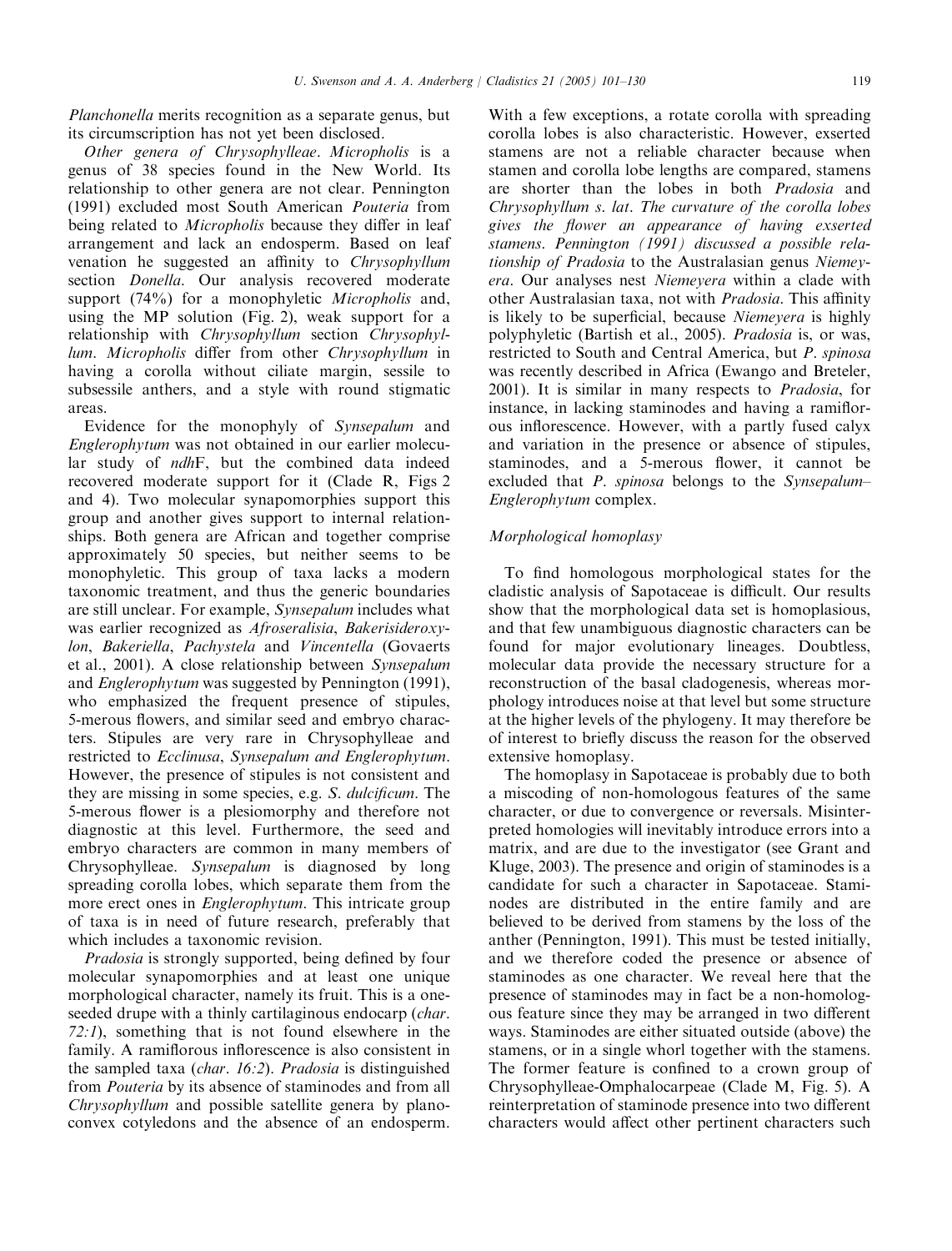as staminode form, position, and pubescence, which consequently would be superficial similarities, not homologous character states. One interesting observation is the point where anther filaments are fused with the corolla (char. 41). The plesiomorphic state is with stamens inserted at the top of the tube, but the stamens are also inserted within the tube, or near its base. These characters are, including African Chrysophyllum, restricted to the crown group mention above (Clade M). A different coding approach would therefore decrease homoplasy, recover a "clean" phylogenetic signal, and possibly form unambiguous synapomorphies.

Plasticity or variation can also cause extensive homoplasy in our data set. For instance, there is no doubt that the corolla is a homologous structure. Sapotaceae has a sympetalous corolla but the corolla tube varies from being very short (rotate flower) to long (tubular flower). A rotate flower predominates in Isonandreae-Mimusopeae-Sideroxyleae, whereas a cyathiform ⁄tubular corolla is common in Chrysophylleae-Omphalocarpeae. Variation is even found within genera, e.g. Payena, Pouteria s. lat. and Sideroxylon. If the ratio of corolla tube ⁄lobes was consistent, it would need two character state transformations, but on the current tree topology it changes in 30 steps. Other homoplasious characters, which most probably represent variation, include stamen filament length (char. 42) with 22 instead of two steps, ovary form (char. 62) with 28 instead of a single step, and the amount of endosperm (char. 65) with 23 instead of two steps as a minimum.

## A new classification of the Sapotaceae

The results of our present analyses, as well as those from our earlier study (Anderberg and Swenson, 2003) show that the current suprageneric classification of Sapotaceae needs revision. Previous classifications have only been based on morphological information, but we have demonstrated that morphology alone does not contribute enough information for a stable classification, due to a high degree of homoplasy. Morphology combined with molecular data gives a more robust result, and identifies the same two main evolutionary lineages in Sapotaceae as the molecular data alone. We have earlier, and in this paper, referred to these lineages including the outgroup, by the informal names Clade 1 (Sarcosperma), Clade 2 or B (Isonandreae-Sideroxyleae-Mimusopeae), and Clade 3 or J (Omphalocarpeae-Chrysophylleae), but for communication purposes we believe that formal names for these clades would be useful.

We propose that three subfamilies are recognized, corresponding to the three main clades. Hence, as summarized in Fig. 5: Sarcospermatoideae (Clade 1: Sarcosperma), Sapotoideae (Clade 2 or B: Isonandreae-Mimusopeae-Sideroxyleae), and Chrysophylloideae (Clade 3 or J: Omphalocarpeae-Chrysophylleae). Within Sapotoideae, two supported clades, one with the well known name Sideroxyleae, should be maintained as tribes.

Subfamily Sarcospermatoideae (Lam) Swenson and Anderb., stat. nov.

Basionym: Sarcospermaceae Lam, Bull. Jard. Bot. Buitenzorg, Ser. 3, 7: 248 (1925).

Type: Sarcosperma Hook. f.

Nomenclatural note. Lam (1925) described ''Sarcospermaceae'' and later corrected the spelling to Sarcospermataceae (Lam and Varossieau, 1938). Sarcosperma could either be treated as a family or a subfamily of its own without violating the primary principle of monophyly in classification of plant families (Backlund and Bremer, 1998). The second order of principles include maximum stability and identification. Sarcosperma has most often been included in Sapotaceae (see, Pennington, 1991). Support for Sarcosperma as sister to the remaining Sapotaceae is very strong (100%), and as we agree with Pennington that Sarcosperma should be maintained in the Sapotaceae, we propose that this lineage is given the rank of subfamily.

Subfamily Sapotoideae Eaton, Bot. Dict., ed. 4: 35 (1836).

Type: Sapota Mill., nom. illegit.  $( = Achras)$  $L_{\text{L}} \equiv$  *Manilkara* Adans., nom. cons.).

This subfamily has two recognized tribes, i.e., Sapoteae (see below) and Sideroxyleae. There are also several genera with uncertain affinity and left for the time being as tribus insertae sedis: Burckella, Capurodendron, Diploknema, Inhambanella, Lecomtedoxa, Neolemonniera (Fig. 5). Genera probably belonging to Sapotoideae but not sampled in this analysis are Aulandra, Baillonella, Eberhardtia, Gluema, Isonandra, Labourdonnaisia, Letestua, Neohemsleya, and Vitellaria.

Nomenclatural note. Clade 2 of Anderberg and Swenson (2003), here recovered as Clade B, corresponds to the large and well supported lineage of the Sapotoideae, including members of formerly recognized tribes Isonandreae, Mimusopeae and Sideroxyleae. Hartog (1878) was the first to introduce a formal classification of Sapotaceae and both Isonandreae and Mimusopeae were described by him. Lam (1939) elaborated on this system and was first to introduce subfamilies with the suffix -oideae, thus describing Madhucoideae, Mimusopoideae and Sideroxyloideae. All three subfamilies belong to Clade B, which includes also Sapota Mill., which is an illegitimate name for Achras L., now Manilkara Adans, nom. cons.

The International Code of Botanical Nomenclature (Greuter, 2000) states under Article 19.4 that: ''The name of any subdivision of a family that includes the type of the adopted, legitimate name of the family to which it is assigned is to be based on the generic name equivalent to that type.'' Furthermore, in Article 19.5, it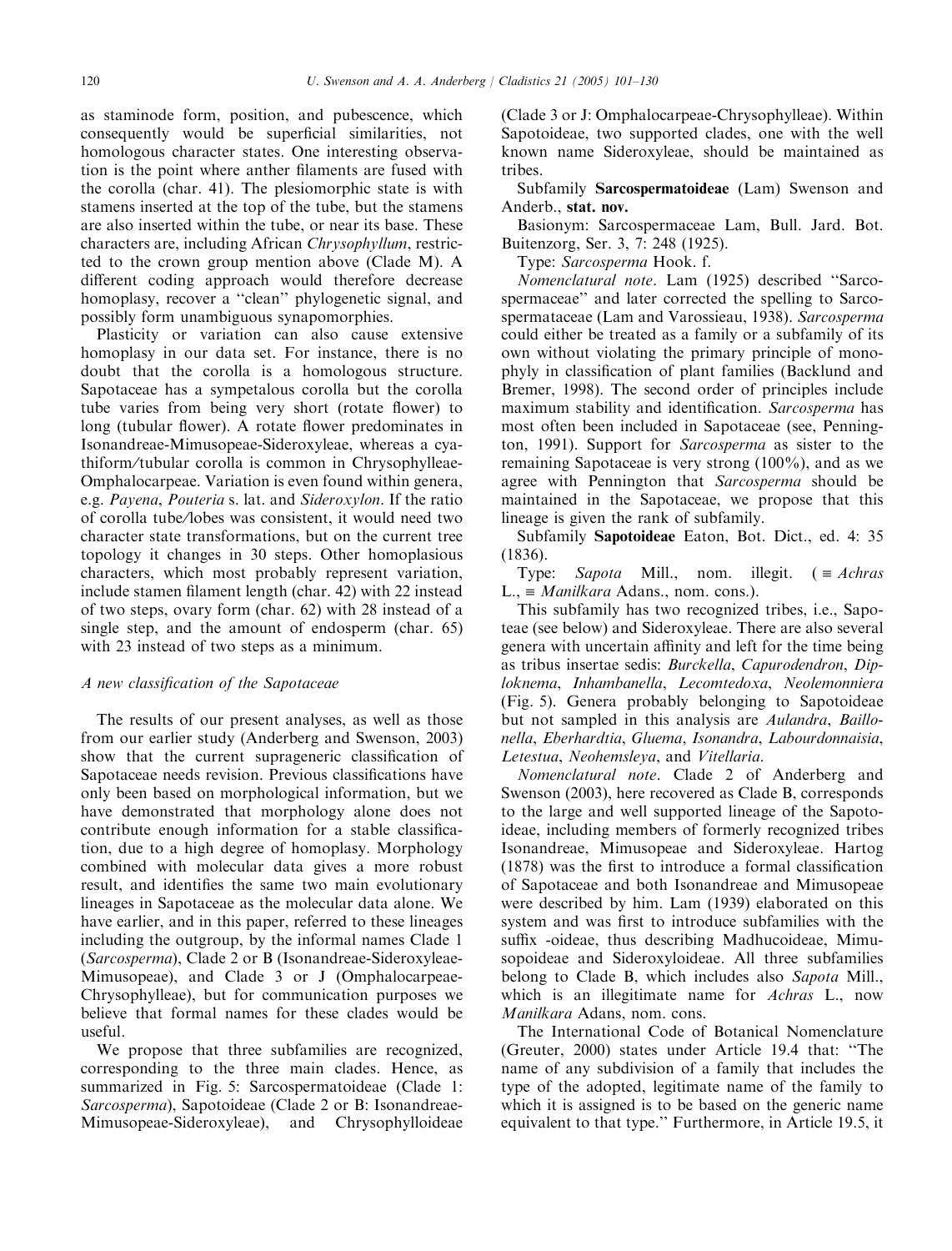

Fig. 5. Summary of a new proposed system of Sapotaceae classification to subfamilies and tribes (right) based on successive weighting analyses. Jackknife support for groups are above branches, distribution areas as abbreviated in Figs 3 and 4. Letters B and J correspond to the two major evolutionary lineages, Sapotoideae and Chrysophylloideae, L a sister relationship between Englerophytum-Synsepalum and a crown group of Chrysophylloideae, and M and Q are two branches with jackknife support not present in the MP solution.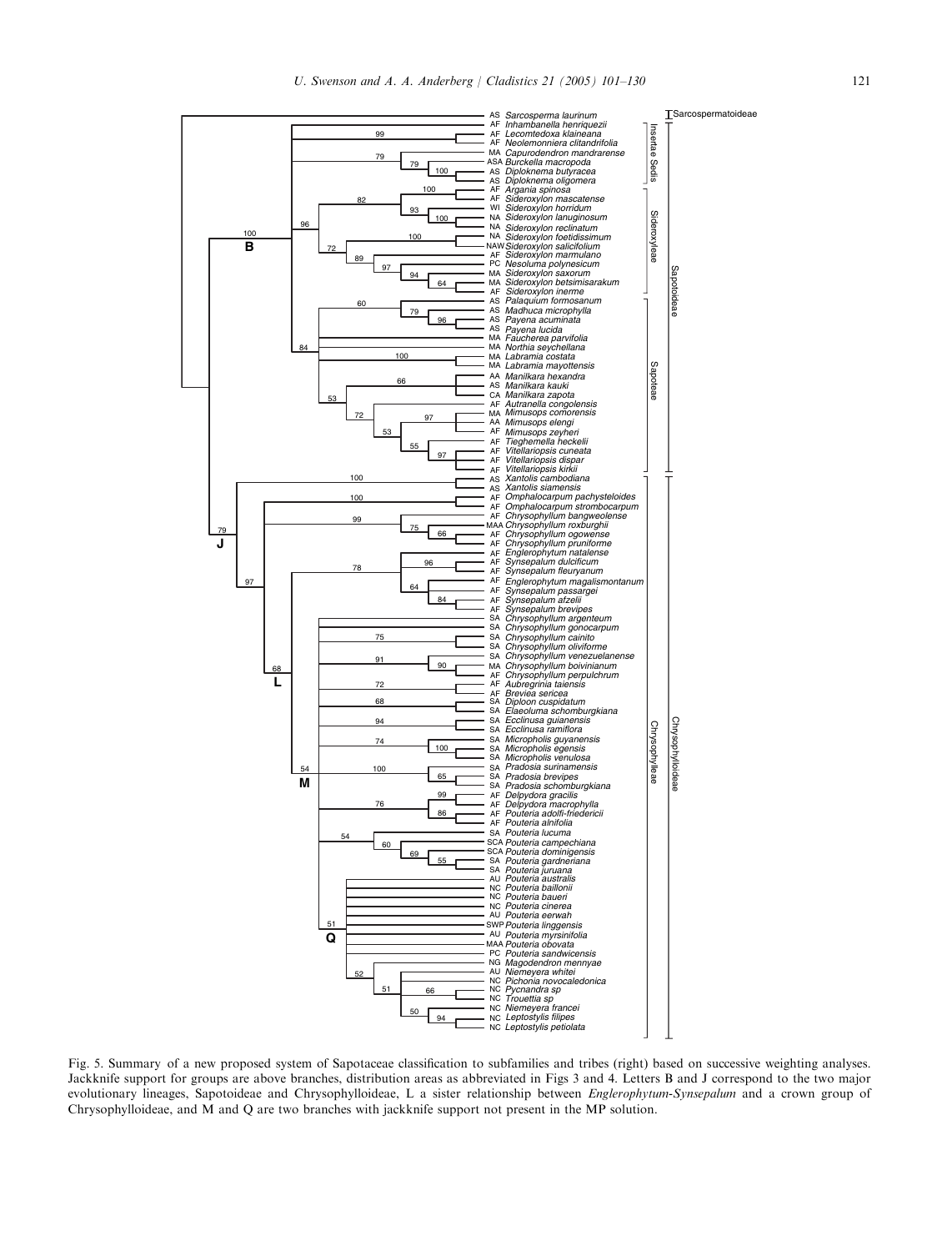is stated that such a subdivided name is not valid if it is based on an illegitimate generic name if the family name is not conserved [our italics]. The last sentence is crucial, since Sapotaceae is a conserved name (Greuter, 2000, p. 140), and therefore the use of the illegitimate name Sapota becomes necessary. Hence, the subfamily name has to be Sapotoideae, and the tribe in which Manilkara zapota (Achras zapota) belongs must be named Sapoteae.

Classification within Sapotoideae is non-problematic for tribes Sapoteae and Sideroxyleae. Circumscription of Sideroxyleae is maintained, except that Sarcosperma and Diploon are excluded. Sapoteae include the formerly recognized subtribes Manilkarinae and Mimusopinae, but exclude Glueminae (Mimusopeae), and one part of the tribe Isonandreae. Isonandreae is polyphyletic and it is uncertain to which of the two clades the nominal genus Isonandra (not included) will prove to belong. The heretofore Isonandreae genera (Madhuca, Palaquium, Payena) are included in the Sapoteae, because they are morphologically recognized and cladistically supported as part of this tribe. The other part of Isonandreae (Capurodendron, Burckella, Diploknema) forms a monophyletic group and could be recognized as Isonandreae nom. cons. if the nominal genus is placed within this clade. Subtribal classification of Sapoteae (''Mimusopeae'') as proposed by Pennington (1991) does not correspond to monophyletic groups. Subtribe Manilkarinae forms a grade at the base of subtribe Mimusopinae, and subtribe Glueminae seems to form one or possibly two separate lineages, not related to any of other two subtribes.

Tribe Sapoteae Rchb., Handb. Nat. Pfl.-Syst. 214 (1837).

Type: Sapota Mill., nom. illegit.  $( \equiv \text{Achras})$  $L_{.,} \equiv$  Manilkara Adans.).

Included genera: Autranella, Faucherea, Labramia, Madhuca, Manilkara, Mimusops, Northia, Palaquium, Payena, Tieghemella, and Vitellariopsis.

Tribe Sideroxyleae H.J. Lam, Occas. Pap. Bernice Pauahi Bishop Mus. 14(9): 139 (1938).

Type: Sideroxylon L.

Included genus: Sideroxylon s. lat. This genus is in need of phylogenetic study in order to investigate if a more narrow generic concept is applicable. Presently, neither Argania nor Nesoluma can be upheld if Sideroxylon is to be maintained with its present circumscription.

Subfamily Chrysophylloideae Luerss., Handb. Syst. Bot. 2: 946 (1882).

Type: Chrysophyllum L.

Approximately 25 genera: Aubregrinia, Breviea, Delpydora, Diploon, Ecclinusa, Elaeoluma, Chrysophyllum s. lat., Englerophytum, Leptostylis, Magodendron, Micropholis, Niemeyera, Omphalocarpum, Pichonia, Planchonella, Pouteria, Pradosia, Pycnandra, Synsepalum and Xantolis. Genera not investigated but probably belonging to this subfamily are *Chromolucuma*, Sarcaulus, Tridesmostemon and Tsebona.

Nomenclatural note. Clade 3 of Anderberg and Swenson (2003), herein referred as Clade J, corresponds to the tribes Chrysophylleae and Omphalocarpeae. The circumscription of Chrysophylloideae discovered here corresponds exactly with the tribe Chrysophylleae, and Omphalocarpeae is eliminated from recognition as a taxonomic entity. Hartog (1878) described this tribe and called it a ''division''. Luerssen (1882, p. 945) followed Hartog (1878) but called the group ''Unterfamilien'' (subfamily). Under Article 19.6, improper use of termination is to be corrected without change of author and publication. Thus Luerssen's (1882) ''Chrysophylleae'' must be used after correction to Chrysophylloideae.

#### Acknowledgments

The directors at the herbaria C, GB, L, MO, P, U, UPS and WAG are acknowledged for permission to examine and to take samples from herbarium material. Angel Fernandez (La Gomera), Jérome Munzinger (Noumea), Laurie Jessup (Brisbane), Pranom Chantaranothai (Khon Kaen) and Wayne Takeuchi (Lae) are thanked for help in obtaining additional plant material. Mats Thulin, Mats Hjertson, James Reveal, Steve Farris and Mari Källersjö are thanked for help with discussions on nomenclature and successive weighting. We are also grateful to Bodil Cronholm for laboratory assistance. This study is part of an ongoing research project on the phylogeny of the Ericales. Financial support has been received from the Swedish Research Council to Ulf Swenson (grant 621-2002-330) and to Arne A. Anderberg (grant 621-2002-3740).

Department of Phanerogamic Botany, Swedish Museum of Natural History, PO Box 50007, SE-104 05 Stockholm, Sweden. Ulf.Swenson@nrm.se (Ulf Swenson); Arne.Anderberg@nrm.se (Arne A. Anderberg).

## References

- Anderberg, A.A., Rydin, C., Källersjö, M., 2002. Phylogenetic relationships in the order Ericales s.l.: analyses of molecular data from five genes from the plastid and mitochondrial genomes. Am. J. Bot. 89, 677–687.
- Anderberg, A.A., Swenson, U., 2003. Evolutionary lineages in Sapotaceae (Ericales): a cladistic analysis based on ndhF sequence data. Int. J. Plant Sci. 164, 763–773.
- Aubréville, A., 1961. Flore du Gabon. 1. Sapotacées. Muséum National d'Histoire Naturelle, Paris.
- Aubréville, A., 1964. Les Sapotacées: taxonomie et phytogéographie. Adansonia, 1, 1–157.
- Aubréville, A., 1967. Flore de la Nouvelle Calédonie et Dépendances. 1. Sapotacées. Muséum National d'Histoire Naturelle, Paris.
- Aubréville, A., 1974. Flore de Madagascar et des Comores. 164e famille. Sapotacées. Muséum National d'Histoire Naturelle, Paris.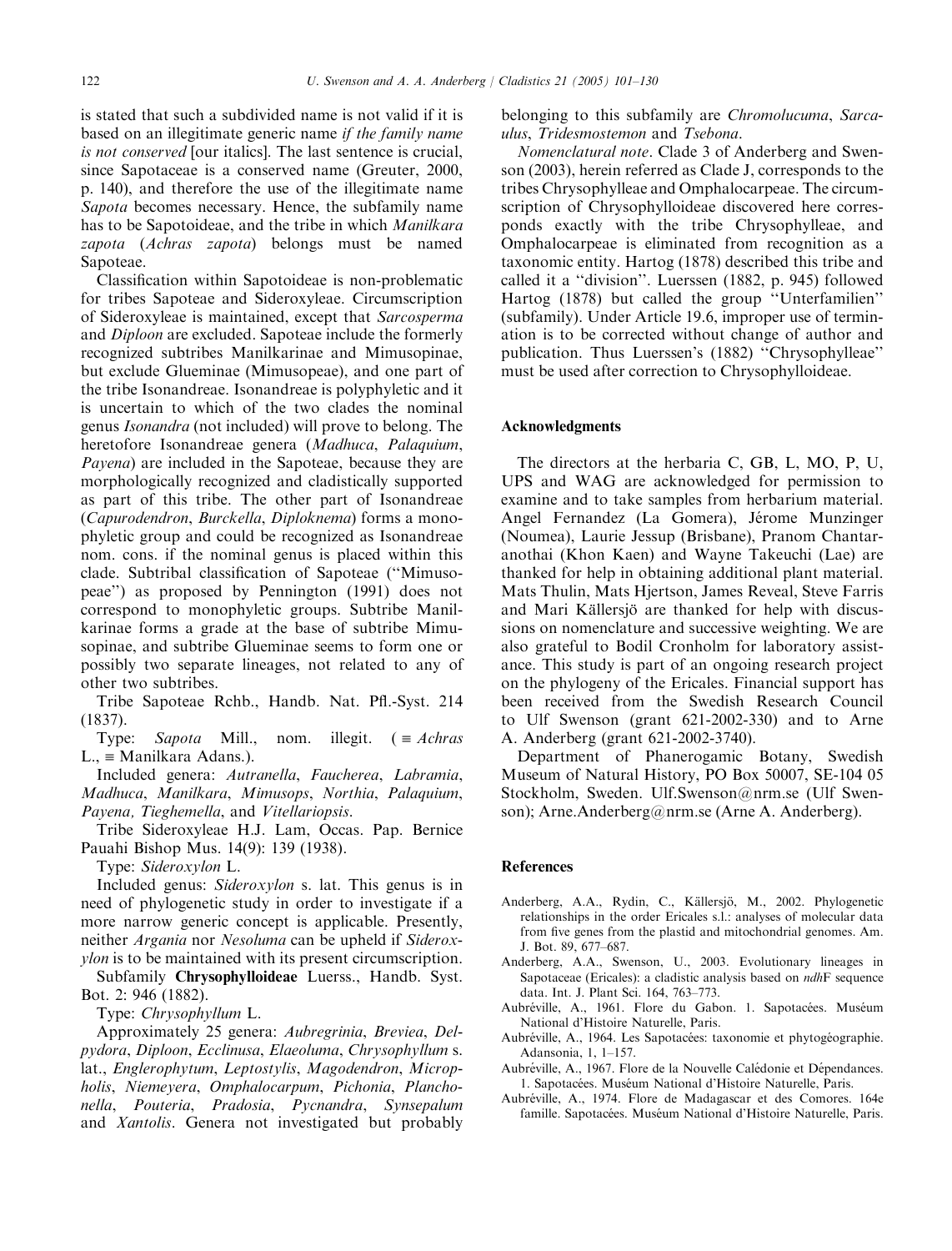- Backlund, A., Bremer, K., 1998. To be or not to be principles of classification and monotypic plant families. Taxon, 47, 391–400.
- Baehni, C., 1938. Mémoires sur les Sapotaceés. Candollea, 7, 394–508. Baehni, C., 1965. Mémoires sur les Sapotacées 3. Inventaire des Genres. Boissiera, 11, 1–262.
- Bartish, I.V., Swenson, U., Munzinger, J., Anderberg, A.A., 2005. Phylogenetic relationships among New Caledonian Sapotaceae (Ericales): molecular evidence for polyphyly and repeated dispersal. Am. J. Bot. 92, 667–673.
- Bremer, B., Bremer, K., Heidari, N., Erixon, P., Olmstead, R.G., Anderberg, A.A., Källersjö, M., Barkhordarian, E., 2002. Phylogenetics of asterids based on 3 coding and 3 non-coding chloroplast DNA markers and the utility of non-coding DNA at higher taxonomic levels. Mol. Phyl. Evol. 24, 274–301.
- Breteler, F.J., Nzabi, T., 1995. Delpydora (Sapotaceae), its taxonomy and myrmecophily. Bull. Mus. Nat. Hist. Nat., Paris, 4 sér., Section B, Adansonia, 17, 29–38.
- van Bruggen, A.C., 1958. Revision of the Sapotaceae of the Malaysian area in a wider sense. XV: Payena A. De Candolle. Blumea, 9, 89–138.
- Carpenter, J.M., 1988. Choosing among multiple equally parsimonious cladograms. Cladistics, 4, 291–296.
- Cronquist, A., 1945. Studies in the Sapotaceae 3, Dipholis and Bumelia. J. Arnold Arbor. 26, 435–471.
- Cronquist, A., 1946. Studies in the Sapotaceae 6. Bull. Torrey Bot. Club. 73, 465–471.
- Ewango, C.E.N., Breteler, F.J., 2001. Présence du genre Pradosia (Sapotaceae) en Afrique: description d'une nouvelle espèce,  $P$ , spinosa. Adansonia, 23, 147–150.
- Farris, J.S., 1969. A successive approximations approach to character weighting. Syst. Zool. 18, 374–385.
- Farris, J.S., 1983. The logical basis of phylogenetic analysis. In: Platnick, N.I., Funk, V.A. (Eds.), Advances in Cladistics. Columbia University Press, New York, pp. 7–36.
- Farris, J.S., 1989. The retention index and the rescaled consistency index. Cladistics, 5, 417–419.
- Farris, J.S., 2001. Support weighting. Cladistics, 17, 389–394.
- Farris, J.S., Albert, V.A., Källersjö, M., Lipscomb, D., Kluge, A.G., 1996. Parsimony jackknifing outperforms neighbor-joining. Cladistics, 11, 99–124.
- Fitch, W.M., 1971. Towards defining the course of evolution: minimum changes for a specific tree topology. Syst. Zool. 20, 406–416.
- Govaerts, R., Frodin, D.G., Pennington, T.D., 2001. World Checklist and Bibliography of Sapotaceae. Royal Botanic Gardens, Kew, UK.
- Grant, T., Kluge, A.G., 2003. Data exploration in phylogenetic inference: scientific, heuristic, or neither. Cladistics 19, 379–418.
- Greuter, W. (Ed.), 2000. International Code of Botanical Nomenclature. IAPT. Koeltz Scientific Books, Germany.
- Hartog, M., 1878. On the floral structure and affinities of Sapotaceae. J. Bot. 16, 65–72.
- Harvey, Y.B., Lovett, J.C., 1999. A new species of Omphalocarpum (Sapotaceae) from eastern Tanzania. Kew Bull. 54, 197–202.
- Hemsley, J.H., 1968. Sapotaceae. In: Milne-Redhead, E., Polhill, R.M. (Eds.), Flora of Tropical East Africa. Whitefriars Press, London.
- Hickey, L.J., 1973. Classification of the architecture of dicotyledonous leaves. Am. J. Bot. 60, 17–33.
- Källersjö, M., Albert, V.A., Farris, J.S., 1999. Homoplasy increases phylogenetic structure. Cladistics, 15, 91–93.
- Kornet, D.J., Turner, H., 1999. Coding polymorphism for phylogenetic reconstruction. Syst. Biol. 48, 365–379.
- Labat, J.-N., Pignal, M., Pascal, O., 1997. Une nouvelle espèce de Labramia (Sapotaceae) de I'lle de Mayotte dans I'Archipel des Comores. Adansonia, 19, 213–216.
- Lam, H.J., 1925. The Sapotaceae, Sarcospermaceae and Boerlagellaceae of the Dutch East Indies and surrounding countries, V des

'Contributions à l'étude de la flore des Indes Néerlandaises'. Bull. Jard. Bot. Buitenzorg. Series 3, 7, 1–289.

- Lam, H.J., 1939. On the system of the Sapotaceae, with some remarks on taxonomical methods. Recueil Trav. Bot. Neerl. 36, 509–525.
- Lam, H.J., van Royen, P., 1952a. Revision of the Sapotaceae of the Malaysian area in a wider sense. II: Burckella Pierre. Blumea, 6, 580–593.
- Lam, H.J., van Royen, P., 1952b. Concise revision of the Sarcospermataceae. Blumea, 7, 148–153.
- Lam, H.J., Varossieau, W.W., 1938. Revision of the Sarcospermataceae. Blumea, 3, 183–200.
- Luerssen, C., 1882. Handbuch der Systematischen Botanik. Verlag von H. Haessel, Leipzig.
- Maddison, W.P., 1993. Missing data versus missing characters in phylogenetic analysis. Syst. Biol. 42, 576–581.
- Maddison, D.R., Maddison, W.P., 2000. MacClade 4: Analysis of Phylogeny and Character Evolution, Version 4.0. Sinauer Associates, Sunderland, MA.
- Pennington, T.D., 1990. Flora Neotropica Monograph 52: Sapotaceae. New York Botanical Garden, New York.
- Pennington, T.D., 1991. The Genera of the Sapotaceae. Royal Botanic Gardens, Kew, UK.
- Pleijel, F., 1995. On character coding for phylogeny reconstruction. Cladistics, 11, 309–315.
- van Royen, P., 1957a. Revision of the Sapotaceae of the Malaysian area in a wider sense. VII. Planchonella Pierre. Blumea, 8, 235– 445.
- van Royen, P., 1957b. Revision of the Sapotaceae of the Malaysian area in a wider sense. VI: Xantolis Raf. Blumea, 8, 207–234.
- van Royen, P., 1958. Revision of the Sapotaceae of the Malaysian area in a wider sense. XIV: Diploknema Pierre. Blumea, 9, 75–88.
- Sennblad, B., Bremer, B., 2000. Is there a justification for differential a priori weighting in coding sequences? A case study from rbcL and Apocynaceae s.l. Syst. Biol. 49, 101–113.
- Simmons, M.P., Freudenstein, J.V., 2002. Artifacts of coding amino acids and other composite characters for phylogenetic analysis. Cladistics, 18, 354–365.
- Slowinski, J.B., 1993. 'Unordered' versus 'ordered' characters. Syst. Biol. 42, 155–165.
- Stevens, P.F., 1991. Character states, morphological variation, and phylogenetic analysis: a review. Syst. Bot. 16, 553–583.
- Strong, E.E., Lipscomb, D., 1999. Character coding and inapplicable data. Cladistics, 15, 363–371.
- Swofford, D.L., 2002. PAUP\*. Phylogenetic Analysis Using Parsimony (\*and Other Methods), Version 4. Sinauer Associates, Sunderland, MA.
- Swofford, D.L., Olsen, G.L., 1991. Phylogeny reconstruction. In: Hillis, D.M., Moritz, C. (Eds.), Molecular Systematics. Sinauer Associates, Sunderland, MA, pp. 411–501.
- Swofford, D.L., Olsen, G.L., Waddell, P.J., Hillis, D.M., 1996. Phylogenetic Inference. In: Hillis, D.M., Moritz, C., Mable, B.K. (Eds.), Molecular Systematics. Sinauer Associates, Sunderland, MA, pp. 407–514.
- Vink, W., 1958. Revision of the Sapotaceae of the Malaysian area in a wider sense. XIII: Chrysophyllum L. Blumea, 9, 21–74.
- Vink, W., 1995. Revision of Magodendron (Sapotaceae) with observations on floral development and morphology. Blumea, 40, 91–107.
- Waterman, P.G., Mahmoud, E.N., 1991. Chemical taxonomy of the Sapotaceae: Patterns in the distribution of some simple phenolic compounds. In: Pennington, T.D. (Ed.), The Genera of the Sapotaceae. Royal Botanic Gardens, Kew, UK, pp. 23–50.
- Wenzel, J.W., Siddall, M.E., 1999. Noise. Cladistics, 15, 51–64.
- Wiens, J.J., 1995. Polymorphic characters in phylogenetic systematics. Syst. Biol. 44, 482–500.
- Wiens, J.J., 2001. Character analysis in morphological phylogenetics: problems and solutions. Syst. Biol. 50, 689–699.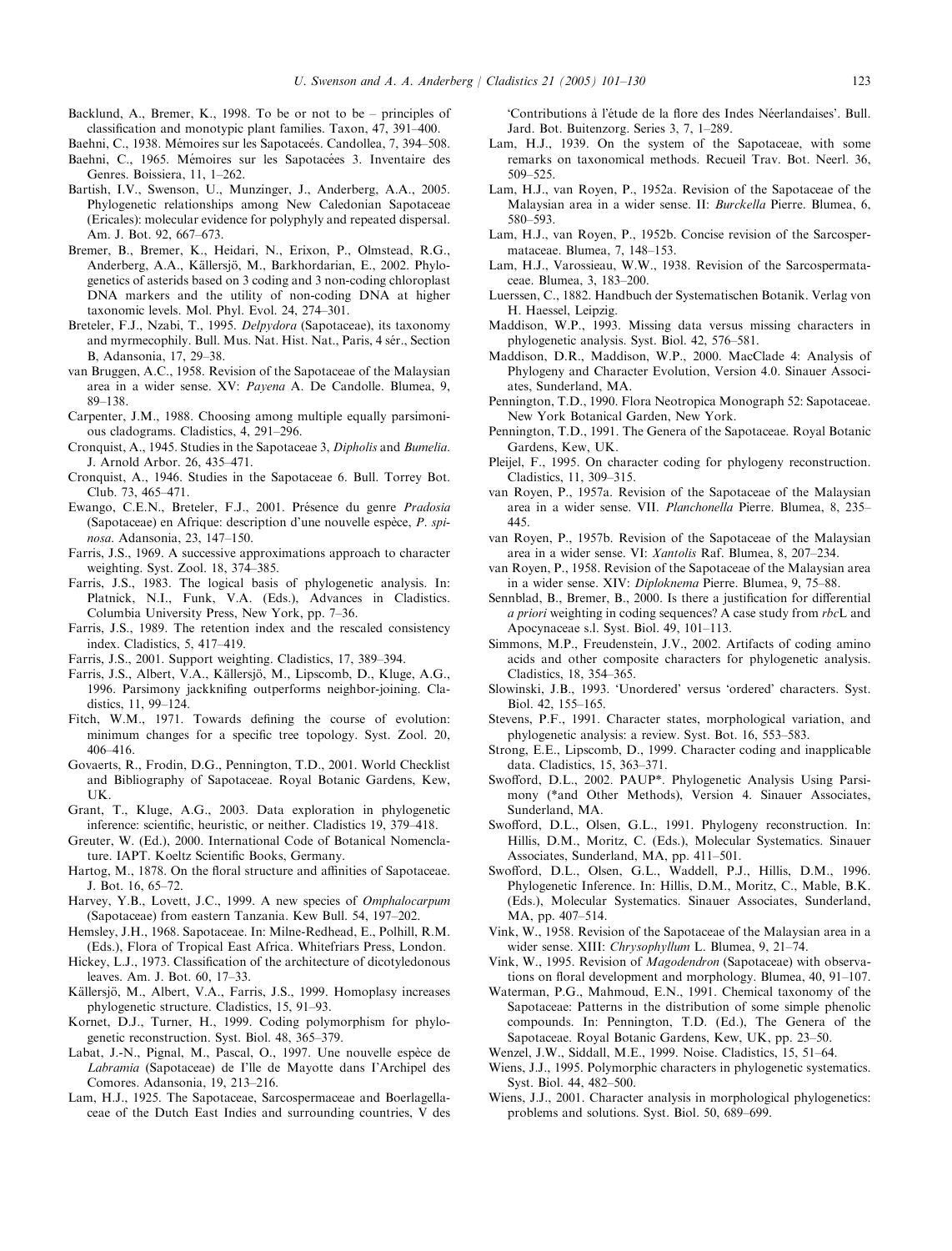- Wiens, J.J., Servedio, M.R., 1997. Accuracy of phylogenetic analysis including and excluding polymorphic characters. Syst. Biol. 46, 332–345.
- Wilkinson, M., 1992. Ordered versus unordered characters. Cladistics, 8, 375–385.
- Wilkinson, M., 1995. A comparison of two methods of character construction. Cladistics, 11, 297–308.
- Yang, T.Y.A., 1998. The family Sapotaceae in Taiwan. Taiwania 43, 193–202.

# Appendix A

Morphological characters and character states used in the present cladistic analysis of Sapotaceae. Characters treated as ordered in the analyses are marked with an asterisk (\*).

## Leaves, shoots and hairs

1. Leaves alternate (0); opposite (1).

2. Leaves along the branches spirally arranged (0); distichous (1).

3. Leaves spaced along branches (0); clustered at apex (1).

4. Leaves not fascicled (0); fascicled on brachyblast (1). Frequently, leaves are clustered at branch apices or fascicled on brachyblasts, i.e., short, condensed spur shoots. Composite coding of a these characters is feasible, but any combination of the discernible states will create problems of homology or the problems pointed out by Simmons and Freudenstein (2002). For example, some species have the majority of leaves condensed on brachyblasts, which could be perceived as a third state to alternate ⁄opposite. However, those species also have young or long shoots with alternate leaves, and, hence, would have to be coded as polymorphic. Thus, reductive, binary characters were used for the leaves.

5. Leaf venation eucamptodromous (0); craspedodromous (1); brochidodromous (2); marginocamptodromous (3). Pennington (1990, 1991) emphasized that leaf venation provides several useful characters on both a generic, sectional and species level. Depending on how secondary veins behave at the margin, Pennington identified leaves as being craspedodromous, eucamptodromous or brochidodromous (Hickey, 1973). Secondary veins in eucamptodromous leaves gradually disappear and never reach the leaf margin, whereas secondaries terminating in the leaf margin are called craspedodromous. However, in several species the secondaries bend at the margin, and anastomose with the uppermost approximate secondary vein to form a marginal vein. Hickey (1973) did not mention this type, which is here termed *marginocamptodromous*.

6. Secondary veins towards the margin arcuate (0); straight (1). Pennington (1990, 1991) described many

taxa with brochidodromous leaves as having arcuate secondaries. We find such leaves having the secondaries joined by a series of submarginal loops, either by the secondaries or by veins, possibly better referred to the tertiary order. This character refers to the secondary vein between the midrib and to the point where it meets the next vein, either next secondary or a loop of tertiary order to form the brochidodromous pattern.

7. Intersecondary veins inconspicuous or absent (0); conspicuous (1). These veins originate at the midrib and most often run parallel to the secondaries, but fade away approximately in the middle between the midrib and the margin.

8. Tertiary veins crossing between secondaries (0); reticulate (1); parallel to secondaries (2); indistinguishable (3). Tertiary veins are the next order of veins often visible to the naked eye. Pennington (1990) noted three main patterns and a few subpatterns. We found the main patterns possible to track, but not the subpatterns. One frequent pattern is when tertiary veins run across to rejoin with the next adjacent secondary. This state includes both horizontal and oblique tertiaries (see Pennington, 1990). The reticulate pattern is formed when tertiaries anastomose with secondary or other tertiary veins. Tertiaries parallel to the secondaries run from the leaf margin toward the leaf axis and often decrease in size.

9. Leaves without transparent structures (0); with transparent lines or dots (1).

10. Stipules present (0); absent (1). Stipules, when present, are most frequently caducous, but persistent in a few species. Our sampling includes only one species with persistent stipules, Neolemonniera clitandrifolia, a character not used (autapomorphy). If this character is to be used in future analyses where it could become informative, it ought to be composite coded and ordered to avoid inapplicable states and losses of hierarchic information. For example, binary coding of this information will introduce missing data in taxa without stipules.

11. Leaves glabrous (0); hairs present (1). Indumentum of Sapotaceae on leaves, petioles, petals, sepals and ovary are characterized by malpighian hairs. Delpydora is the only genus covered by simple hairs (Pennington, 1991), but malpighian hairs are also sparsely intermixed (Breteler and Nzabi, 1995). Moreover, many taxa loose their hairs on fully developed leaves. Considering this variation and the possibility that simple hairs could be malpighian hairs with one reduced branch, a simple presence ⁄absence character was used to score hairs on the lower surface of leaves, especially on young leaves.

12. Hairs brown (0); white (1); yellow (2).

13. Plants unarmed (0); armed by unbranched shoots (1).

14. Hollow pits in the axile of secondary veins present  $(0)$ ; hollow pits absent  $(1)$ .

15. At the base of leaf lamina, no pouches for myrmecophily (0); pouches for myrmecophily (1).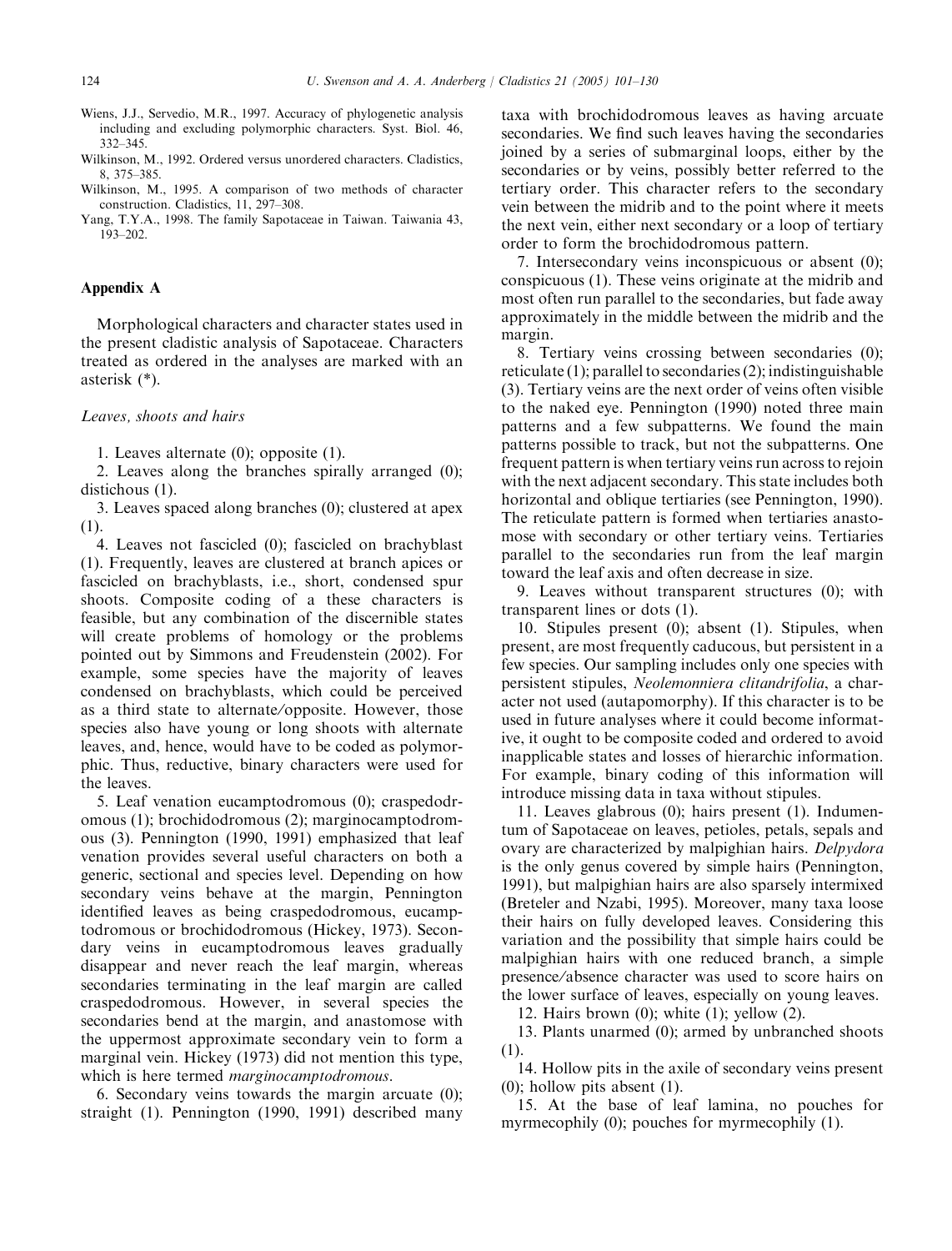#### Inflorescence, calyx and corolla

16. Inflorescences axillary (0); in the axils of fallen leaves (1); ramiflorous (2); pseudo-terminal (3); cauliflorous (4). Inflorescences of the Sapotaceae are to a large extent constant throughout the family. Most species have a simple fascicle, which is sometimes reduced to a single flower. Apart from Sarcosperma, which has flowers arranged in racemes, the position and development of the fascicles vary. Most frequently, the fascicle is in the axil of a persistent or fallen leaf. There is a clear transition between these two states, which is why many taxa are coded as polymorphic in this character. Ramiflory is easily confused with fascicles in the axils of fallen leaves, occurs in various genera of the Sapotaceae, and is believed to be of little systematic value (Pennington, 1991). In scoring ramiflory and to distinguish it from fascicles in the axils of fallen leaves, fascicles of flowers must reappear on old wood below the leaves and without any adjacent leaf scar. Cauliflory is scored only for taxa where flowers appear on the main trunk. Another type of inflorescence is called pseudo-terminal. Here, the flowers are clustered in the axils of small scaly leaves at the shoot apex, which after anthesis continues to grow into a leafy vegetative shoot (Pennington, 1991).

17. Flowers not on brachyblasts (0); brachyblasts (1). In some cases, the fascicle produces flowers time after time and develops into a short, stout spur shoot, a brachyblast. This is a modification of the fascicle (Pennington, 1991) and, hence, a separate character, not composite coded with inflorescences.

18. Flowers in racemes (0); solitary or in fascicles (1).

19. Flowers pedicellate (0); subsessile or sessile (1).

20. Flowers subtended by bract (0); bracts several, spirally arranged, and inserted at the base of the pedicel (1); bracts several, spirally arranged, and distributed along the pedicel (2). In some cases, several bracts are distributed along the pedicel. The uppermost bract is then often large, of the same size as the sepals, and must be distinguished from the calyx.

21. Flowers not carnose (0); carnose (1).

22. Calyx in one series (0); two series (1); spirally arranged (2).

23. Sepals in each series  $\ge 5 (0)$ ; 4 (1); 3 (2); 2 (3). Taxa with two calyx series have rarely series of 5 sepals, but 4, 3, or 2. Provided the option that the biseriate calyx evolved through a duplication, characters 22 and 23 cannot be ordered.

24. Sepals free (0); partly fused to at least a third of its length (1). Sepals are most often free, but can be partially fused. It was necessary to score the character when at least a third of the sepal length was fused.

25. Sepals quincuncial (0); imbricate (1); valvate (2).

26. Sepals (sub)glabrous (0); hairy (1); woolly (2).

27. Calyx pubescence not differentiated (0); differentiated (1). Calyx indumentum is variable, especially on taxa having biseriate calyx. In order to capture this variation, two characters were constructed.

28. Corolla in 1 series (0); 2 pseudoseries with strongly overlapping petals (1). In some taxa, the corolla lobes are overlapping. This arrangement is particularly obvious in some taxa with divided corolla lobes (char. 36), where two lateral segments are attached on the dorsal surface of the median segment. We refer to this as a corolla with two pseudoseries, a type found in members of the subtribe Mimusopinae, sensu Pennington (1991). The ontogeny of this corolla type is presently unknown.

29. Corolla with sepals isomerous (0); dimerous (1); trimerous (2); anisomerous (3). Corolla structure provides some of the most important characters for Sapotaceae systematics. Flowers are always actinomorphic, sympetalous, and having at least one stamen opposite each corolla lobe, except in strictly female flowers. Most often, the number of sepals and petals correspond and can be coded as iso-, di-, or trimerous. Deviation from this pattern, e.g., five sepals and eight petals, is found in several taxa, a state termed anisomerous. It could be argued that this coding loses potential synapomorphies and it would better to code the number of petals present (4, 5, 6, 7, etc.). However, this also confers a problem, i.e., too many character states become necessary, most taxa would be polymorphic, and unnecessary noise would be introduced.

\*30. Corolla tube shorter than lobes (0); tube and lobes more or less equal (1); tube longer than lobes (2). The fused proportion of the corolla tube varies in length and influences the corolla shape to be rotate (often short tubes), cyathiform (tube and lobes of  $\pm$  equal length), or tubular (lobes short). Pennington (1991) coded anthers as exserted or included, but we find this trait to be a complex character partly dependent on the degree that the lobes bend outwards and the length of the stamens. For instance, a taxon may have exserted anthers, but only after the corolla lobes are curved backwards. To avoid ambiguous situations, we therefore scored corolla lobe inclination in full bloom as  $\geq 90$ degrees (spreading), 25–90 degrees (reflexed), and more or less erect (char. 31), together with stamen length (char. 42).

31. Corolla lobes spreading (0), reflexed (1); erect or infolded (2).

32. Corolla aestivation imbricate (0); valvate (1); contorted (2); quincuncial (3).

33. Corolla glabrous (0); hairy (1).

34. Corolla margin eciliate (0); ciliate (1).

35. Corolla creamish (0); white (1); greenish (2); pale yellow (3); red (4).

36. Corolla lobes entire (0); subdivided into 2 segments (1); subdivided into 3 segments (2).

37. Corolla segments  $\pm$  equal size (0); lateral shorter than median (1).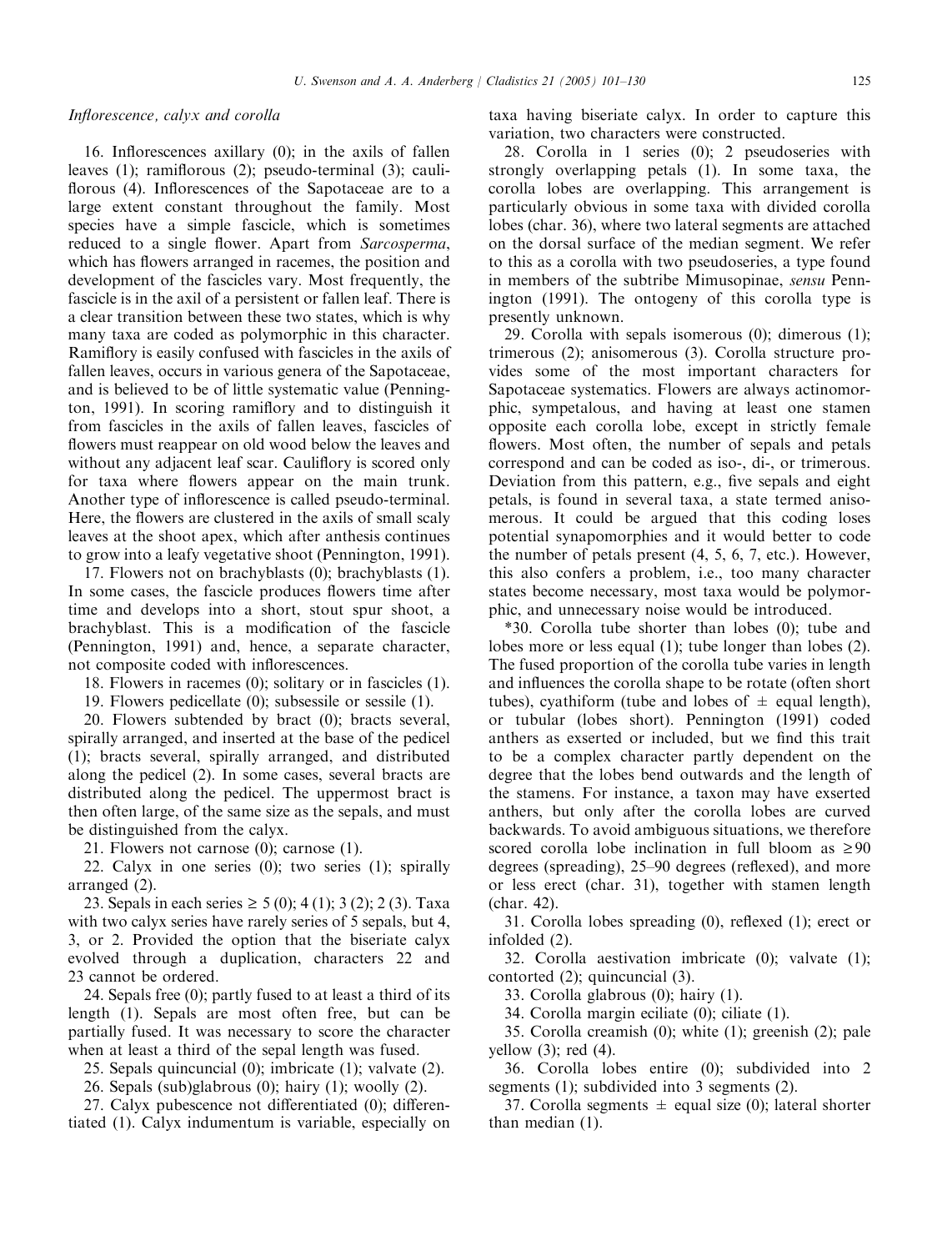#### Androecium

38. Stamens opposite corolla lobes (0); alternate (submarginal) and opposite (1). As mentioned above, essentially all flowers have at least one anther opposite each corolla lobe, but an increased number of stamens is found in the tribes Isonandreae and Omphalocarpeae. Some taxa with more stamens than petals, provided the staminodes are missing, may in fact have stamens alternating with the corolla lobes.

39. Stamen isomerous to each corolla lobe (0); di- or polymerous (1). Stamens are sometimes more than one opposite each corolla lobe, often 2–3, but may vary even more. When variation is present, it often occurs in the same taxon, which is the reason why clear discrete states were impossible to formulate. Stamen number is therefore scored as isomerous or di- to polymerous to the corolla lobes.

40. Stamen inserted in 1 whorl (0); 2 whorls (1). Most flowers have the stamens inserted in one whorl, but in few cases, 2–3 whorls are present below each other.

41. Stamen fixed at the top of the tube (0); in the tube (1); near the base  $(2)$ ; on the lobes  $(3)$ .

\*42. Stamen subsessile, anther filament very short (0); shorter than corolla (1); longer than corolla (2). In some cases, the anther filaments are fused to the corolla for a small portion. The length of stamen was then scored from the point where the filament becomes free. As mentioned above, stamen versus corolla length was used in order to describe exserted or included stamens. Stamen length was determined by the total length of the filament and the anther. When filament length is half of the anther, it was coded as (sub)sessile. In cases where half of the anther is as long as, or the entire stamen is longer than the corolla, it was, respectively, scored as shorter or longer than the corolla. This character is a transition series and ordered.

43. Anthers basifixed (0); dorsifixed (1). Most anthers are basifixed, but some are dorsifixed, a state not to be confused with taxa having spurred anthers (char. 45). The two spurs are often so closely adjacent to each other that the connective superficially seems to be attached to the dorsal surface of the anther.

44. Anther connective fixed (0); flexible (1).

45. Anthers ecalcarate (0); calcarate (spurred) (1). See also char. 43.

46. Anthers oblong (0); ovate (1); lanceolate (2).

47. Anthers latrorse (0); extrorse (1).

48. Anther filament geniculate (0); not geniculate (1). A filament may be geniculate in different ways, sometimes contorted, but we have not been able to classify these into separate character states.

49. Anther filament glabrous (0); hairy (1).

50. Anther thecae glabrous (0); hairy (1). Pennington (1991) stated that the stamens are hairy or glabrous, without distinction between the filament and the thecae. We found this to be a simplification, because hairs are confined to either the filament, thecae, or both. Separate characters were found to be appropriate

\*51. Anther filaments free (0); partly fused in groups (1); completely fused in groups (2). Filaments are generally free but in some cases become partly to entirely fused in groups. This character with three states is perceived as a transition series and ordered.

52. Anther without appendage (0); appendage minute beaked (1); appendage triangular and acute (2); appendage irregular (3).

53. Anther thecae uniloculate (0); pluriloculate (1).

## Staminodes

54. Staminodes well developed (0); absent (1).

55. Staminodes fixed with anthers in a single whorl (0); outside or above anthers (1). Staminodes are present in all tribes except Isonandreae (Pennington, 1991). Except for Gluema (not included), staminodes alternate with the fertile stamens and are normally positioned in the lobe sinuses.

56. Staminodes short, flat, often rounded apex (0); petaloid (1); filamentous or subulate (2); carnose, stamen-like (3). Staminodes are classified here into four morphological types. Petaloid is the most common type and similar to a petal, i.e., often ovate and flat. Small, short, and flat staminodes with a round apex are distinguished from filamentous or subulate, which are terete rather than flat. Staminode morphology was even coded for taxa with usually vestigial staminodes.

57. Staminodes margin entire (0); lobed (1); dentate to fimbriate (2); aristate at apex (3).

58. Staminodes erect (0); inflexed against style and ovary (1).

59. Staminodes glabrous (0); hairy (1).

#### Gynoecium and embryo

\*60. Ovary glabrous (0); subglabrous (1); hairy (2).

\*61. Ovary 1–2-locular (0); 3–5-locular (1); 6–8-locular  $(2)$ ;  $\geq$  9-locular  $(3)$ . The Sapotaceae ovary has 1-many locules, each being uniovulate. A 3–5-locular ovary is frequent, but deviations from this number are also common. Few species have an ovary of 1–2 locules, others with 6–8 locules, and still others with more than 9 locules. Intermediate numbers of locules are also present and in order not to infer a state for each locus, we perceived the character states in conjunction with the number of sepals and petals. However, there are polymorphic taxa and we believe that the best way to treat this character is as ordered

62. Ovary broadly ovoid to subglobose (0); conical (1).

63. Placentation basal to basi-ventral (0); axile (1). Placentation describes the position of the ovule to the placenta. This point of attachment will eventually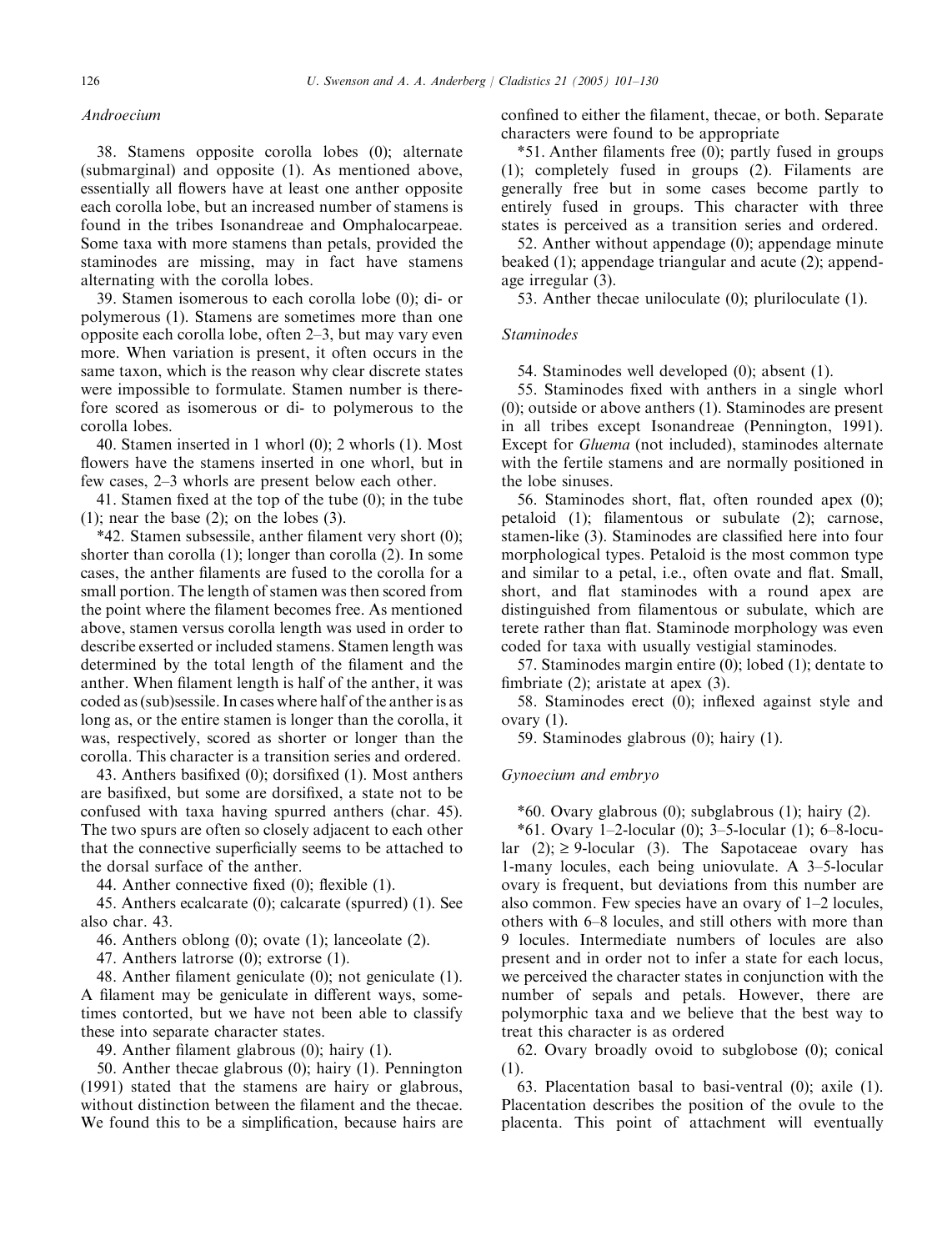develop to a seed scar in the mature fruit. In order to not duplicate this character, placentation was coded but not the seed scar.

64. Cotyledons plano-convex  $(0)$ ; thick and flat  $(1)$ ; foliaceous (2).

\*65. Endosperm absent (0); present and scarce (1); present and copious (2). An embryo with plano-convex cotyledons usually lacks endosperm, whereas an embryo with foliaceous cotyledons occurs with a developed endosperm (Pennington, 1991). However, this is not always true, because there are a small number of taxa having intermediate type of cotyledons and a small amount of endosperm. In reference to the endosperm, three character states were therefore used and treated as ordered.

66. Radicle included (0); extended to surface (1); exserted (2).

67. Style included in flower (0); clearly exserted out of the flower (1). A style can either be included or exserted. Like scoring the length of the anther, style length was compared to the length of the corolla.

68. Style stout (0); slender (1). The difference between a stout and a slender style could be described as the ratio between length and width. A stout style is 2–3-fold longer than its width, whereas a slender style is  $\geq$  3-fold longer than its width.

69. Style with round stigmatic areas (0); minutely lobed (1); simple (2). A style is at one point attached to the ovary and at the other end has stigmatic areas. Most frequently, the stigmatic areas are smooth and cannot be distinguished from the sterile tissue. However, especially in Chrysophylleae, several species have round stigmatic areas at the style apex. It is easy to envision a further development of those areas into minute lobes, found in Magodendron.

70. Style glabrous (0); glabrous in the upper part and hairy in the lower part (1); hairy (2).

71. Styles not jointed (0); jointed (1).

## Fruits and seeds

72. Fruit a berry (0); drupe (1); capsule (2); drupe-like with a woody pericarp (3). The Sapotaceae fruit is a fleshy berry except in a few cases, where the outer pericarp is leathery with an endocarp being cartilaginous (drupe) or hard (capsule)

\*73. Fruits glabrous (0); hairy (1); hispid (2). Hairy ovaries are not correlated with hairy fruits, which is why this is used as a separate character. In addition, a hispid hairy fruit is hairy with a special long type of hairs, and is thus an ordered character.

74. Fruits 1-seeded (0); 2–3-seeded (1);  $\geq$  5-seeded (2).

75. Testa smooth (0); roughened (1); papyraceous (2). 76. Seeds not fused (0); fused along the adaxial surface

(1).

77. Seeds globose (0); ellipsoid (1); ovoid (2); obovoid (3).

\*78. Seeds not laterally compressed (0); laterally compressed (1); strongly laterally compressed (2). Pennington (1991) addressed the importance of seed shape, the position of the seed scar, and surface portion between the seed scar and the smooth testa, used for generic classification. Discrete states have been possible to score for seed form and seed scar position, but the third character forms a continuum, which we have not included.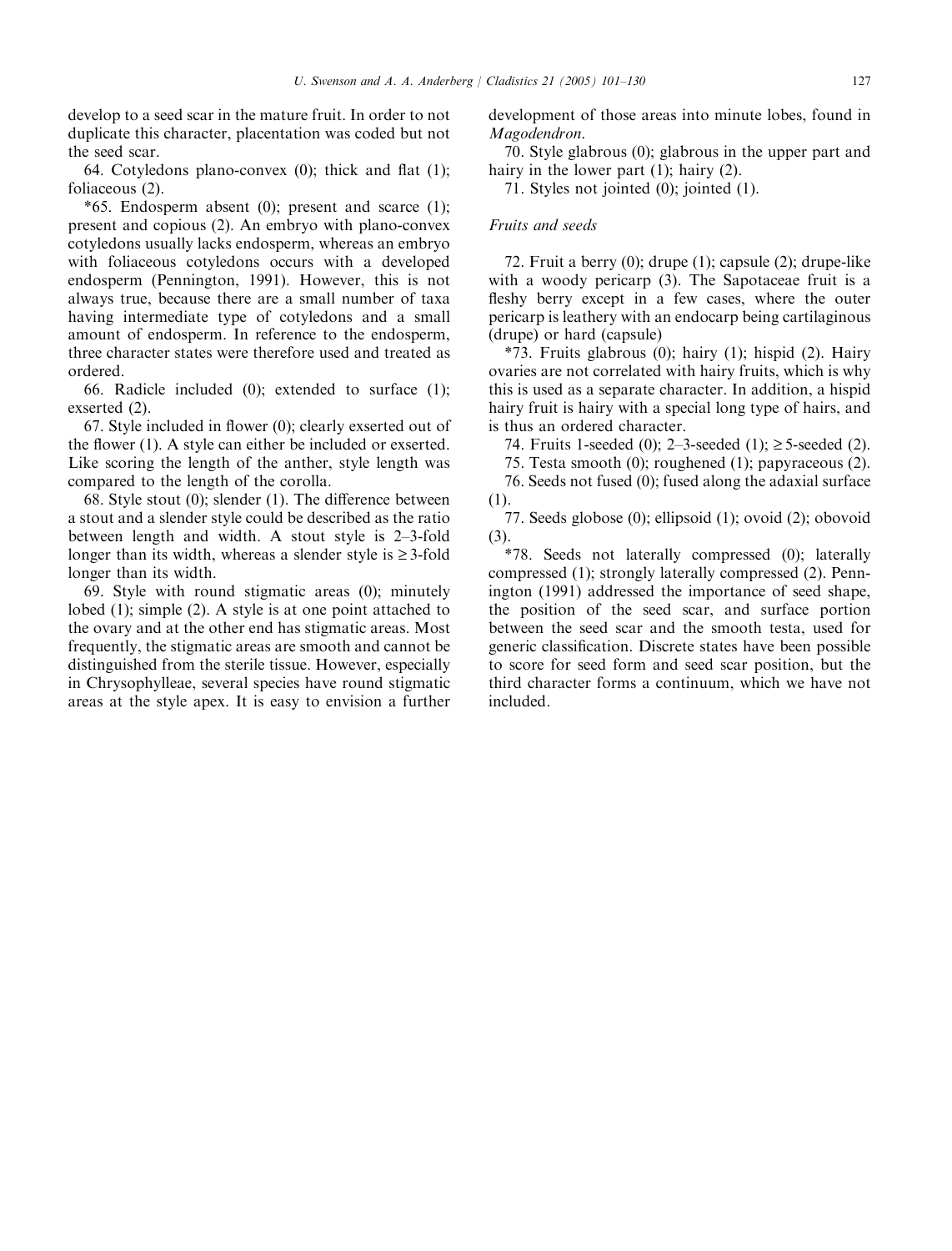| г<br>Ξ |
|--------|
| ï      |
|        |
| ì<br>r |
|        |
|        |

| :         |                               |
|-----------|-------------------------------|
|           |                               |
|           |                               |
|           |                               |
|           |                               |
| J.        |                               |
| 1<br>ċ    |                               |
|           |                               |
| j         |                               |
|           |                               |
|           |                               |
|           |                               |
| í         |                               |
|           |                               |
|           |                               |
|           |                               |
| d         |                               |
|           |                               |
| ł         |                               |
|           |                               |
| ì<br>ĺ    | $\frac{1}{2}$                 |
|           |                               |
| ١         |                               |
|           |                               |
|           | I                             |
| ļ         | ٢                             |
|           | ١                             |
| ׇ֘֒<br>l  |                               |
|           | .<br>.<br>I                   |
|           | ٢                             |
| j<br>j    | i<br>١                        |
|           |                               |
|           | $\parallel$<br>l              |
|           | Ì<br>Ś                        |
|           |                               |
| i<br>j    |                               |
| Ĭ         |                               |
|           | $\parallel$<br>j<br>ı         |
| ١         | ŝ                             |
| j         | $\overline{\phantom{a}}$<br>ì |
| ì<br>i    | $\mathbb{I}$                  |
| d         | ر.<br>ب                       |
| eae.<br>į | ì                             |
| j         | $\mathsf{II}$                 |
|           | ì                             |
|           |                               |
|           | I                             |
|           | ì<br>ׇׇ֦֘֝֬֝                  |
|           | ֕                             |
|           | I<br>l                        |
|           |                               |
|           | į                             |
|           | I<br>l                        |
|           |                               |
|           |                               |
|           | I<br>I                        |
|           |                               |
|           | ١                             |
|           |                               |
| Ï         |                               |

|                               | Character number         |                          |                         |                          |                          |                                          |                         |                     |
|-------------------------------|--------------------------|--------------------------|-------------------------|--------------------------|--------------------------|------------------------------------------|-------------------------|---------------------|
| Taxon                         | 1234567890<br>0000000000 | 1111111112<br>1234567890 | 2222222223<br>234567890 | 1234567890<br>3333333334 | 4444444445<br>1234567890 | 555555556<br>1234567890                  | 1234567890<br>666666667 | 12345678<br>LLLLLLL |
| Argania spinosa               | 0001c10101               | $-11000110$              | 000000000               | 000000000000             | 211011100                | 0000020002                               | a10222112               | 000a010             |
| Aubregrinia taiensis          | 00000000101              | 0-01000100               | 0000000002              | 220020-0000              | 1100111100               | 0000120002                               | $\circ$<br>201222002    | 0022002             |
| Autranella congolensis        | 0010210200               | 0-01000100               | 0110221102              | 1210010000               | 0000101000               | 30000001002                              | $\circ$<br>210222002    | 000a0031            |
| Breviea sericea               | 0100011201               | 1a01000100               | 0000020002              | 200120-000               | 1101120100               | 0000122002                               | $\circ$<br>f01222002    | 00?20032            |
| Burckella macropoda           | 0010222100               | 0-01030100               | 0011100010              | 2010?0-01?               | 0100?21110               | $0 - - - - - - 0$                        | $\circ$<br>1?1001112    | 00000010            |
| Capurodendron mandrarense     | 001111a0100              | 1101001100               | 0001020001              | 020010-000               | 0101120100               | 0200010112                               | $\circ$<br>101101112    | 00000020            |
| Chrysophyllum argenteum       | 0100000101               | 1001000100               | 0000010002              | 2110c0-000               | 0001011000               | $\frac{1}{1}$<br>0001                    | $\circ$<br>b01222002    | 001q0002            |
| Chrysophyllum bangweolense    | 0000201101               | 1001000100               | 0000000001              | 2? 0110-000              | b101011100               | $-2$<br>T<br>$\mathsf I$<br>0001         | 1112220020              | 000a0002            |
| Chrysophyllum boivinianum     | 0000000001               | 1a010a0110               | 0000010001              | 200100-000               | 2101011100               | $-2$<br>$\mathsf I$<br>0001              | 1112220020              | 001g0012            |
| Chrysophyllum cainito         | 0100211101               | 1001000100               | 00b0110001              | $c010f0-000$             | 0001011100               | $\frac{1}{1}$<br>$\mathsf I$<br>0001     | 3012220000              | 000b001a            |
| Chrysophyllum gonocarpum      | 0000001a01               | 11010a0100               | 0000010001              | 200020-000               | 1101011100               | $- - - - - 2$<br>0001                    | 1012220020              | 000q0012            |
| Chrysophyllum ogowense        | 01002a1101               | 10010a0100               | 0000000001              | 200120-000               | 2101011000               | $0001----2$                              | $\circ$<br>111212002    | 00020012            |
| Chrysophyllum oliviforme      | 0100211101               | 1001000100               | 00a0110002              | $000a020-000$            | 0001011100               | $0001 - - - -2$                          | b012220000              | 001000b0            |
| Chrysophyllum perpulchrum     | 0000000001               | 10010a0110               | 0000010001              | 230120-000               | b101011100               | 000a000002                               | 1012220020              | 00120012            |
| Chrysophyllum pruniforme      | 0100211101               | 10010a0100               | 0000000001              | 200120-000               | 1101011100               | $0001 - - - -2$                          | 1012120020              | 00020012            |
| Chrysophyllum roxburghii      | 0100211101               | 10010a0100               | 0000000001              | 22 012 0-000             | 1122211222               | $0:01----2$                              | 1012220020              | 00120032            |
| Chrysophyllum venezuelanense  | 0000000001               | 10010a0100               | 00000a0001              | 200120-000               | 2101012100               | 000a000002                               | 1012220020              | 00020022            |
| Delpydora gracilis            | 0000201011               | 1001aa0100               | 0000010002              | 200010-000               | 2100121100               | $- - - - 2$<br>$\mathbf{I}$<br>0001      | 1010000100              | 00220011            |
| $Dełpydora\ macrophylla$      | 00000201011              | 1001aa0100               | 0000010002              | 200010-000               | 2100121100               | $- - - - 2$<br>$\mathbf I$<br>0001       | 1010000100              | 00220011            |
| Diploknema butyracea          | 0010000000               | 11010a0100               | 00a1a20011              | $C20030 - 010$           | 0100121000               | $0201 - - - - -2$                        | f110011121              | 001a0010            |
| Diploknema oligomera          | 00100a0000               | 1101000100               | 00a1a20011              | a200?0-011               | 0122121000               | $\tilde{ }$<br>$\frac{1}{1}$<br>$7201 -$ | f110011101              | 00100010            |
| Diploon cuspidatum            | 0100211001               | $0 - 010c0100$           | 00a0100000              | 120010-000               | 0100010100               | $-1$<br>$\frac{1}{1}$<br>0001            | 0000010020              | 00000010            |
| Ecclinusa guianensis          | 00a0c00000               | a001010110               | 0000010000              | 200000-000               | 01011111100              | $\frac{1}{1}$                            | 1010010000              | 001g0011            |
| Ecclinusa ramiflora           | 0010000000               | 1001010110               | 0000010000              | 201020-000               | 01011111100              | $0001 - - - -2$                          | 1a10010000              | 00110011            |
| Elaeoluma schomburgkiana      | 00a0200101               | 0-01000100               | 0000ad00000             | 000-010 000              | 0100000100               | 00000000000                              | 1a10120120              | 00000000            |
| Englerophytum magalismontanum | 0000211100               | 10010c0100               | 0000010001              | 2000a0-000               | 0100110000               | 010a020002                               | 1110010021              | 00?0001a            |
| Englerophytum natalense       | 0000211100               | 1001000110               | 0000010001              | 200020-000               | 01001b0100               | 010a020002                               | 1110010020              | 00100010            |
| Faucherea parvifolia          | 0010210201               | 0-01000100               | 0120201000              | 120020-000               | 0100011100               | 0000002002                               | $\circ$<br>b01222112    | 00100021            |
| Inhambanella henriquezii      | 0010000100               | 0-01000100               | 0000010000              | 0?00d21000               | 0101121000               | 0000010002                               | 1010020020              | 0000a032            |
| Labramia costata              | 001021110?               | 0-01010100               | 0120201001              | 0200121000               | 0100121100               | 0200002000                               | $\circ$<br>211222112    | 00000010            |
| Labramia mayottensis          | 0010211101               | $0 - 01010100$           | 0120201001              | 0200121000               | 0100121100               | 0200001000                               | 3012220120              | 00000010            |
| Lecontedoxa klaineana         | 0010200200               | 0-01000100               | 0000010000              | 02 a02 21000             | 0100111101               | 0c00010012                               | $\circ$<br>101112002    | 02000032            |
| Leptostylis filipes           | 1010210101               | $0 - 010c0100$           | 0010100032              | 100040-000               | 1201111000               | $\sim$<br>$\frac{1}{1}$<br>0001          | $\circ$<br>11100a112    | 10000010            |
| Leptostylis petiolata         | 1010210101               | $0 - 01020110$           | 0010100030              | 100010-000               | 0201111000               | $\tilde{a}$<br>$- - - 0001$              | 11100a1120              | 10000010            |
| Madhuca microphylla           | 00000210100              | 0-01000100               | 01302010b1              | 0000020-1111             | 0000222210               | $-1$<br>$- - - 1022$                     | $\circ$<br>1? laa2112   | 0000001b            |
| Magodendron mennyae           | 0010000101               | $0 - 01040100$           | 000001000b              | 030030-010               | 0201012001               | 00101121a0                               | $\circ$<br>ba10a2001    | 00000030            |
| Manilkara hexandra            | 001021a101               | 0-01000100               | 0120201000              | 1000020000               | 01011111000              | 0100012001                               | $\circ$<br>f00222112    | 00a00031            |
| Manilkara kauki               | 0010210101               | 0-01000100               | 0120211000              | 0000520000               | 0101121100               | 0000011002                               | $\circ$<br>f00222112    | 00020031            |
| Manilkara zapota              | 0010210101               | 0-01000100               | 01hab2100b              | 00001c0000               | 0101111100               | 00000100a2                               | $\circ$<br>f00222112    | 000b00e1            |
| Micropholis egensis           | 0100210301               | 0-01000100               | 00a0a10002              | 000-010135               | a00111100                | 0000120002                               | 1012220000              | 000000e2            |
| Micropholis guyanensis        | 0a00210101               | 10010a0100               | 0000a10002              | b? 00a0-000              | 0000111100               | 0000120002<br>0000120002                 | 1112220000              | 001000e2            |
| Micropholis venulosa          | 0100210301               | 10010c0100               | 00a0a10002              | b010f0-000               | 0a00111100               |                                          | 1012220000              | 000000e2            |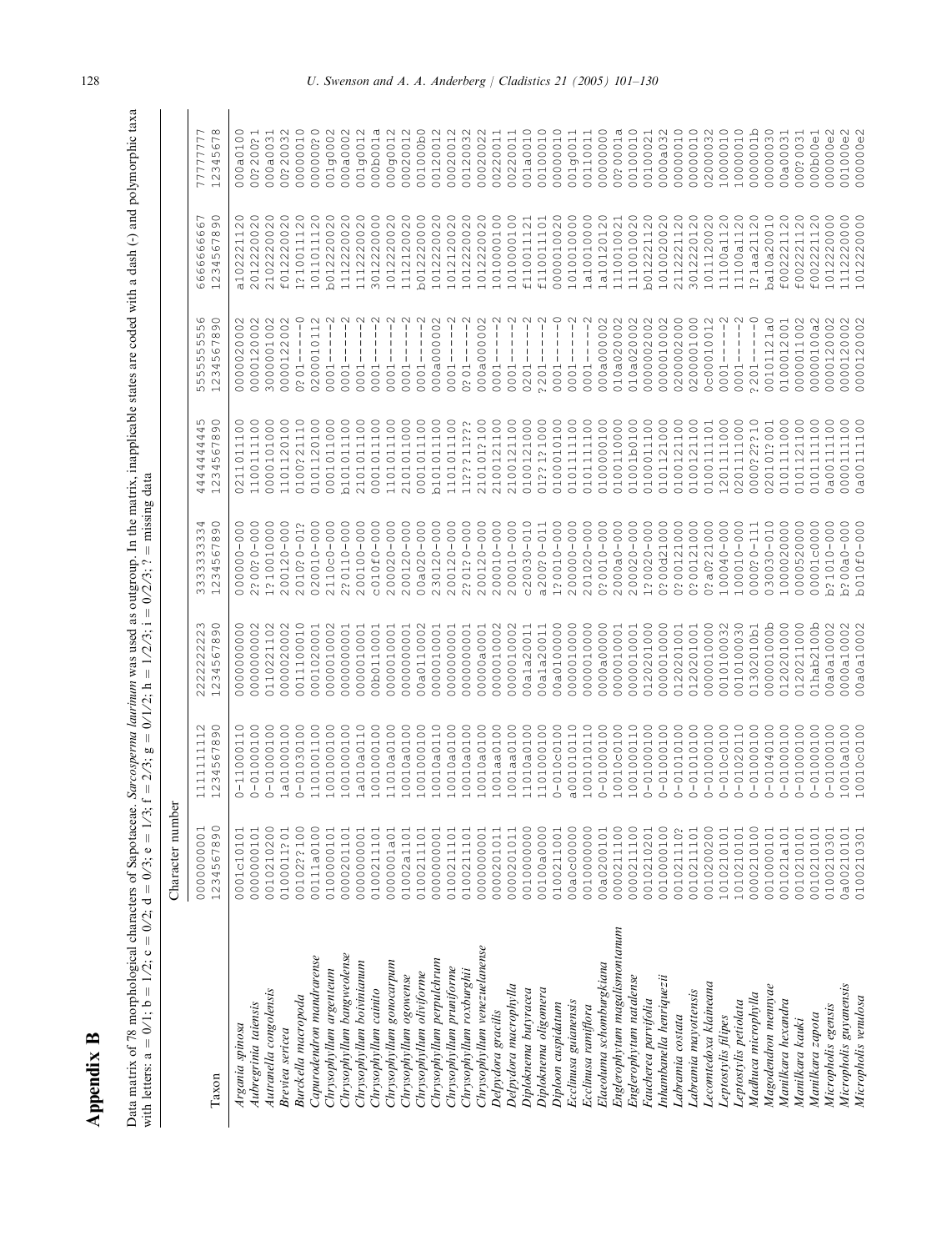| Mimusops comorensis          | 00000210200 | 0-010001000    | 0110211100    | 22001100000     | 0101021110  | 0200010112                  | 2002221121           | 000000011 |
|------------------------------|-------------|----------------|---------------|-----------------|-------------|-----------------------------|----------------------|-----------|
| Mimusops elengi              | 0000210200  | 0-01000100     | 0110221100    | 2200010000      | 0101021110  | 0200010112                  | 2002220120           | 00100011  |
| Mimusops zeyheri             | 0000210200  | 1001000100     | 0110221100    | 2?10010000      | 0101021110  | $\sim$<br>020001011         | $\circ$<br>200222112 | 00010011  |
| Neolemonniera clitandrifolia | 1010001100  | 0-01000100     | 0000010001    | 2?00121000      | 0100121110  | 0000001011                  | 111112002            | 02000012  |
| Nesoluma polynesicum         | 00000211101 | 10010a1100     | 000a0a000e0   | $000 - 000$     | 02011a1000  | 00000b0002                  | b112220120           | 000000000 |
| Niemeyera francei            | 0010201101  | $0 - 01000100$ | 0000a200d1    | 100110-000      | 0211111000  | $0101----$                  | 1110001120           | 10010010  |
| Niemeyera whitei             | 00000200a01 | 10010c011      | 0000120000    | 100020-0000     | 0211111000  | $0101 - -$                  | 1010001120           | 00000000  |
| Northia seychellana          | 0010111101  | 1001000100     | 1120211001    | 2210221000      | 0110011000  | 0000000002                  | $\circ$<br>201001112 | 00100010  |
| Omphalocarpum pachysteloides | 00000001101 | $0 - 01040101$ | 0000020000    | 2d0100-010      | 010111110a  | 000001011                   | 1012220020           | 03120012  |
| Omphalocarpum strombocarpum  | 00000001101 | $0 - 01040101$ | 0000010000    | 2d0110-010      | 0101121100  | 100001211                   | 1012220020           | 03020012  |
| Palaquium formosanum         | 0010210200  | $0 - 010a010$  | 0120211000    | 1200f0-010      | 3100001100  | $\frac{1}{1}$<br>$0001 - -$ | 1012111120           | 000000011 |
| Payena acuminata             | 0100210200  | 1001000100     | 0130221110    | $0000010 - 110$ | 0000000a100 | $2201 -$                    | b012221120           | 001a0012  |
| Payena lucida                | 0100210200  | a101000100     | 013a211111    | $2000e0 - 110$  | 00000000000 | $2201 - -$                  | h012221120           | 00100012  |
| Pichonia novocaledonica      | 1000210101  | $0 - 01000100$ | 0000100000    | 100040-0000     | 320111a000  | 0000010002                  | 1110101121           | 00000010  |
| Pouteria adolfi-friedericii  | 0000300011  | 10010c0100     | 01f0210002    | 2001c0-000      | a101110100  | 0000120002                  | 1010000100           | 001000b0  |
| Pouteria alnifolia           | 0000300011  | 11010a0110     | 0000010002    | 200130-000      | 11011a0100  | 000a22222                   | 1010000101           | 00100011  |
| Pouteria australis           | 0000211101  | 0-010001000    | 0000a10001    | 200000-000      | 2001110000  | 0000120002                  | 1012220000           | 001g0011  |
| Pouteria baillonii           | 0010210101  | 1001000100     | 00aa020002    | 230040-000      | 0001111100  | 000012c002                  | 1112221101           | 00100011  |
| Pouteria baueri              | 0010210101  | $0 - 010a010$  | 0000010001    | 230010-000      | 2001111100  | 0000100002                  | 1112220021           | 00000011  |
| Pouteria campechiana         | 0010000011  | $0 - 010a0100$ | 02001110d2    | 200020-000      | 0a010b1000  | 0000002c002                 | ba10010000           | 00090010  |
| Pouteria cinerea             | 0010211101  | 1101000100     | 0000010001    | 2000?0-000      | 1a01110100  | 0000100002                  | 1012120021           | 00ab0011  |
| Pouteria dominigensis        | 00102a1b01  | a0010a0100     | 01302110d2    | 200020-000      | 0001121000  | 0000120002                  | b010010000           | 000090010 |
| Pouteria eerwah              | 0000211101  | 0-0100010      | 00000000000   | 2000?0-000      | 0001112000  | 0000100002                  | 1012220000           | 00000031  |
| Pouteria gardneriana         | 00000001101 | $0 - 010a0100$ | 0130211002    | 2?0020-000      | 10011b1100  | 0000100002                  | a010000001           | 00000010  |
| Pouteria juruana             | 00a0000001  | a0010a0100     | 0130201002    | 221030-0000     | 1333211300  | 0200220002                  | 1110000020           | 200200013 |
| Pouteria linggensis          | 00002a1101  | $0 - 010a0100$ | 0000010001    | 200020-000      | 1001110000  | 0000100002                  | 1012120020           | 000q0011  |
| Pouteria lucuma              | 0010c00001  | 1a010a0100     | 0200110002    | 2000000000      | 0001111000  | 0000020002                  | b010010020           | 000a0011  |
| Pouteria myrsinifolia        | 0000211101  | 11010a0100     | 00a0010001    | 230020-000      | 0a01110100  | 0000120002                  | 1012220000           | 001a00e2  |
| Pouteria obovata             | 0000211101  | 10010a0100     | 00000000001   | 2300b0-000      | 0101110100  | 0000120001                  | 1012220020           | 000a0031  |
| Pouteria sandwicensis        | 0000211101  | 1a01000100     | 000100010001  | 220020-000      | 1001110000  | 0000120002                  | 1112120020           | 00000100  |
| Pradosia brevipes            | 0010300001  | 1001020100     | 0000010001    | 000-0201000     | 0101011000  | $\frac{1}{1}$<br>0001       | 1a100b0020           | 01100011  |
| Pradosia schomburgkiana      | 1000c01101  | 1a01020100     | 000132210001  | 000-0401 20     | 01212a2000  | $0:01--$                    | b010020020           | 011000a1  |
| Pradosia surinamensis        | 00a0000101  | $0 - 01020110$ | 0000010001    | 000-0201000     | 0101111?000 | $0001 - -$                  | 1010010020           | 011000b1  |
| Pycnandra sp                 | 0010000101  | $0 - 010q0102$ | 00000100d1    | 100010-010      | 0201121101  | $0101----2$                 | 0010010020           | 0000001?  |
| Sarcosperma laurinum         | 00000000000 | 0-000000000    | 0000010000    | 000-000000      | 0000001c000 | 00000000000                 | 00000a00000          | 000a0000  |
| Sideroxylon betsinisarakum   | 00102a1101  | $0 - 010a0100$ | 0000010001    | 030020-000      | 01110a1a00  | 0000010102                  | 1002120020           | 00000000  |
| Sideroxylon foetidissimum    | 00a0c01101  | $0 - 010a0100$ | 00000000000   | 0d003c1000      | 011110c1000 | 00000002000                 | b1022200c0           | 000000000 |
| Sideroxylon horridum         | 0001210?01  | a011000110     | 00000a0001    | 0000221000      | 01111001000 | 000001210a                  | 1000120120           | 00000010  |
| Sideroxylon inerme           | 00102a1101  | $0 - 010a01a0$ | 0000010000    | 0300c0-000      | 0b110a1a00  | 0000010102                  | 1002120a20           | 000a0000  |
| Sideroxylon lanuginosum      | 0001c01101  | 1a11001100     | 0000200000    | 0d00021000      | 01111a1100  | 0000010102                  | b000120120           | 000aa0000 |
| Sideroxylon marmulano        | 0000211101  | $0 - 01011100$ | 0000000000    | 000010-000      | 02111a1000  | 0000010102                  | 1102220120           | 000a0030  |
| Sideroxylon mascatense       | 0001210?01  | 1111001110     | 0000010000    | 0000100000      | 0211001100  | 0000020002                  | 1002121121           | 00000000  |
| Sideroxylon reclinatum       | 0001ca0101  | aa11001100     | 0000000000    | 0100121000      | 011111a1100 | 000001010c                  | 1100120120           | 000000000 |
| Sideroxylon salicifolium     | 0000211201  | $0 - 010a0100$ | 0000010001    | 0000a21000      | 0111001000  | 00000012100                 | 1002220120           | 000000аа  |
| Sideroxylon saxorum          | 00102a1101  | 0-01010100     | 0000000000    | 0310?0-0000     | 0211011100  | 0000010102                  | 100??20020           | 000000300 |
| Synsepalum afzelii           | 00000000100 | aa010a0110     | 0000100010001 | 00000200000     | 0b00111100  | 000a002002                  | 11100b0021           | 100000011 |
| Synsepalum brevipes          | 0010000a00  | 11010a01a0     | 0000010000    | 0210i0-000      | 0200111100  | 000a003002                  | 11100b0021           | 00000000  |
| Synsepalum dulcificum        | 0010200101  | 11010c0110     | 0001220001    | 000-010000      | 0000111100  | 0000012002                  | 1110011120           | 00100010  |
| Synsepalum fleuryanum        | 0010200100  | a1010c0110     | 0001210001    | 0000100000      | 0100011100  | 0000012002                  | 10100b0120           | 00200010  |
|                              |             |                |               |                 |             |                             |                      |           |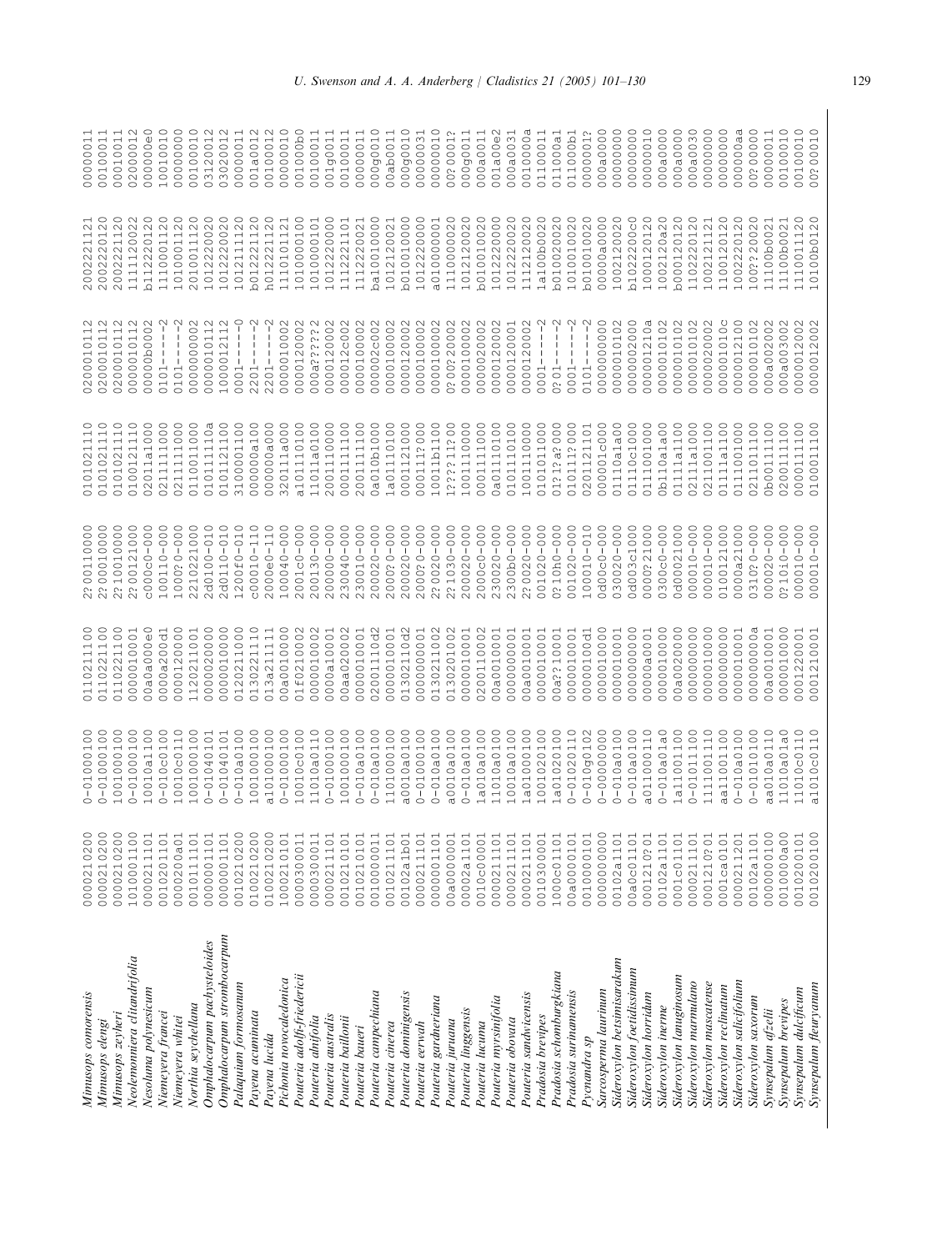| ÷<br>- 1 |
|----------|
|          |

|                                              | Character number          |                                     |                          |                           |                          |                          |                          |                      |
|----------------------------------------------|---------------------------|-------------------------------------|--------------------------|---------------------------|--------------------------|--------------------------|--------------------------|----------------------|
| Taxon                                        | 10000000001<br>1234567890 | 1234567890<br>.1111111112           | 2222222223<br>1234567890 | 3333333334<br>1234567890  | 4444444445<br>1234567890 | 5555555556<br>1234567890 | 666666667<br>1234567890  | 12345678<br>77777777 |
| synsepalum passargei<br>Tieghemella heckelii | 0002200000<br>0010211101  | $0 - 01000100$<br>1000100<br>o<br>C | 0000100000<br>1111201101 | 00000000000<br>0000010000 | 0100111100<br>0111021100 | 000002c002<br>0000030012 | L0100b1120<br>2000020021 | 00100010<br>02a0011  |
| Trouettia sp                                 | 1010200101                | 1001020112                          | 0000a10031               | 100010-000                | 1201111000               | $001----2$               | 110000020                | 2033303              |
| /itellariopsis cuneata                       | 0010201100                | 001030100                           | 1110221100               | 1200310000                | 00011211111              | 02000010112              | 2010011121               | 2033303              |
| Vitellariopsis dispar                        | 0010211100                | a001030100                          | 0110211100               | 00001P0033                | 001121200                | 0200010112               | 2010011122               | 001a0011             |
| /itellariopsis kirkii                        | 0010211100                | 1030100                             | 1110211100               | 0000100001                | 001121100                | 0200010112               | 2010011121               | 01a0011              |
| Xantolis cambodiana                          | 1000212101                | 1000102<br>ĭ                        | 00000100000              | 000-02 0000               | 1112221100               | 0200010012               | 112221120                | 001a00b2             |
| <b>Yantolis</b> siamensis                    | 0000211101                | 1000100                             | 0000010000               | 00000000000               | 1111121100               | 000110002                | 112221120                | 0?a00?b              |
|                                              |                           |                                     |                          |                           |                          |                          |                          |                      |
|                                              |                           |                                     |                          |                           |                          |                          |                          |                      |